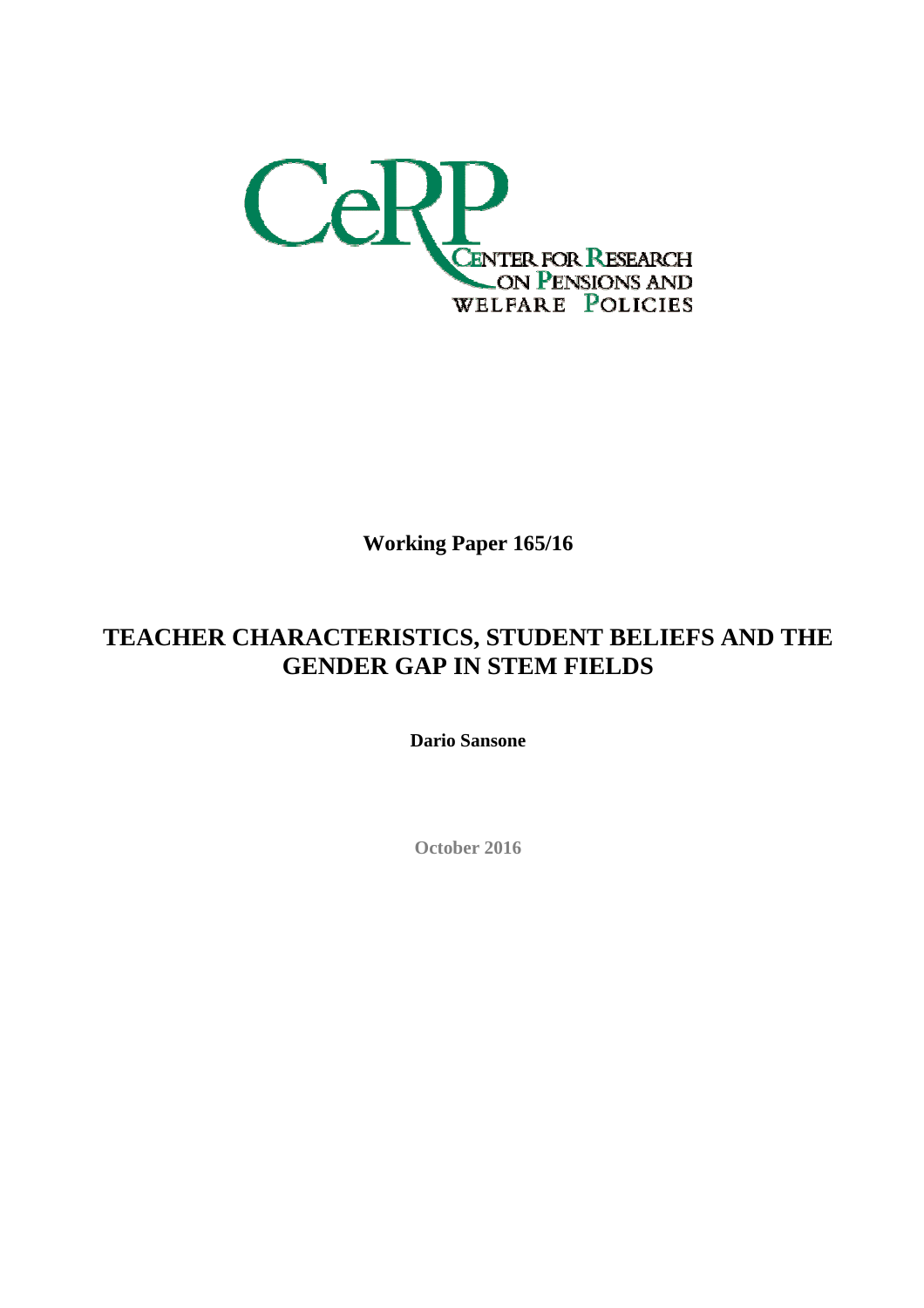# **Teacher Characteristics, Student Beliefs and the Gender Gap in STEM Fields**

Dario Sansone<sup>1</sup>

October 2016

### **Abstract**

 $\overline{a}$ 

This paper investigates how to reduce the gender gap in STEM fields in the US. It quantifies the impact of high-school teachers' gender, beliefs and behavior on students' beliefs about girls' abilities in math and science. Furthermore, it shows that such beliefs affect female students' decision to take advanced math and science classes in high school, as well as their intentions to choose a STEM major once freshman in college.

**Keywords**: gender gap, high school, STEM, women in science, beliefs.

**JEL**: J16, I20, D83.

۸ I am grateful to Francis Vella, Garance Genicot, Laurent Bouton, Martin Ravallion, Debraj Ray, Arthur van Soest, Jim Albrecht, Susan Vroman, Joseph Altonji, Mariacristina Rossi, Luca Flabbi, Arik Levinson, Mary Ann Bronson, Franco Peracchi, Miikka Rokkanen, Jeff Strohl, Rasmus Lentz, Austin Nichols, Federico Bugni, Billy Jack, Anil Nathan, Allison Stashko, Pooya Almasi, Michael Packard, Givi Melkadze and participants to the Gender and STEM workshop (Collegio Carlo Alberto), the IAFFE conference (NUI Galway), the Gender Economics and Society Summer School (ITILO), and the PhD seminar (Georgetown University) for their helpful comments. I am also grateful to John Rust and Judith House for their technical support. The usual caveats apply.

<sup>1</sup> Georgetown University (Department of Economics, ICC 580, 37<sup>th</sup> and O Streets, NW, Washington DC 20057-1036, USA. Phone: +12026875601). E-mail: ds1289@georgetown.edu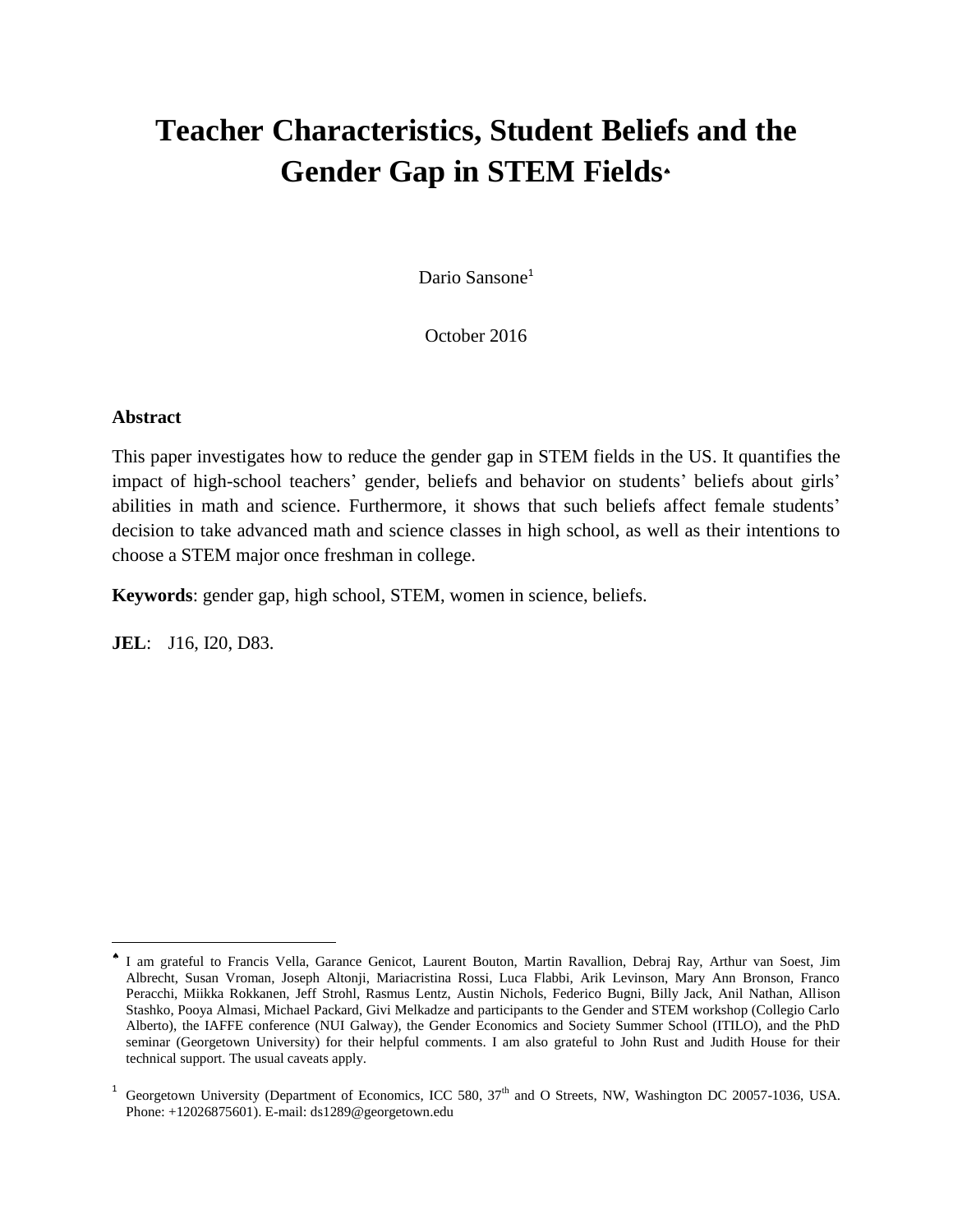### **1. Background**

 $\overline{\phantom{a}}$ 

This paper studies how student-teacher interactions in high school shape female students' decisions to take advanced math and science classes in high school and to major in a STEM (Science, Technology, Engineering and Mathematics) field once in college. In order to contextualize such analysis, this introduction provides background information on the gender gap in science and math for the US and it motivates the importance of increasing workers, particularly female ones, in STEM fields.

Historically, male students have outperformed female ones in math test scores. Nevertheless, such gender gap has been narrowing down in the National Assessment of Educational Progress (NAEP) mathematics scores since 1973<sup>2</sup> (National Center for Education, 2013). Similarly, the gender gap in the Programme for International Student Assessment (PISA) of 2012 for math and science was not statistically significant ((OECD, 2014), (OECD, 2015)). Furthermore, (Hyde, Lindberg, Linn, Ellis, & Williams, 2008) found a rather small gender gap using data available following the No Child Left Behind legislation.

Looking at course choice in high school, male students are more likely to take AP courses in mathematics, physics and computer science, while the opposite is true for biology and environmental science (National Science Board, 2014). These trends continue in tertiary education (National Science Foundation, 2015). Indeed, the proportion of women in science is quite high in psychology, bioscience and social science (except economics). However, women are still a minority in engineering, computer science, physics, economics, mathematics and statistics<sup>3</sup>. Furthermore, in some of these fields, like computer science, the proportion of women has decreased over time, while in the other fields there has not been a consistent increase in the proportion of degrees awarded to women. The figures are similar – or worse – at the graduate level. Focusing instead on attrition rates, (Chen, 2013) documented that 28% of undergraduate students chose a STEM major between 2003 and 2009, but 48% of them left the field by 2009. Among these, around half switched to a non-STEM major, while the others dropped out of college: relatively more women than men switched major, while more men than women dropped out of college. As a result, researchers may wonder whether these high attrition rates are because male and female students do not have a good preparation in these subjects from high school.

These trends translate in occupational differences: 50% of scientists and engineers are white men. In academia, women represented one-fourth of full-time, full professors in science and engineering in 2013 (12% in economics (Economist, 2015)). This underrepresentation is clear also in the Silicon Valley ((Google, 2015), (Apple, 2015), (Williams, 2014)).

<sup>2</sup> This gender gap among 17-years-old students has become smaller thanks to female students' gains, while male students had stable performances.

<sup>3</sup> Outside STEM, it is worth mentioning that the proportion of women with a business degree increased substantially between the '50s and the '80s and it is now slightly below 50% (NCES, 2015).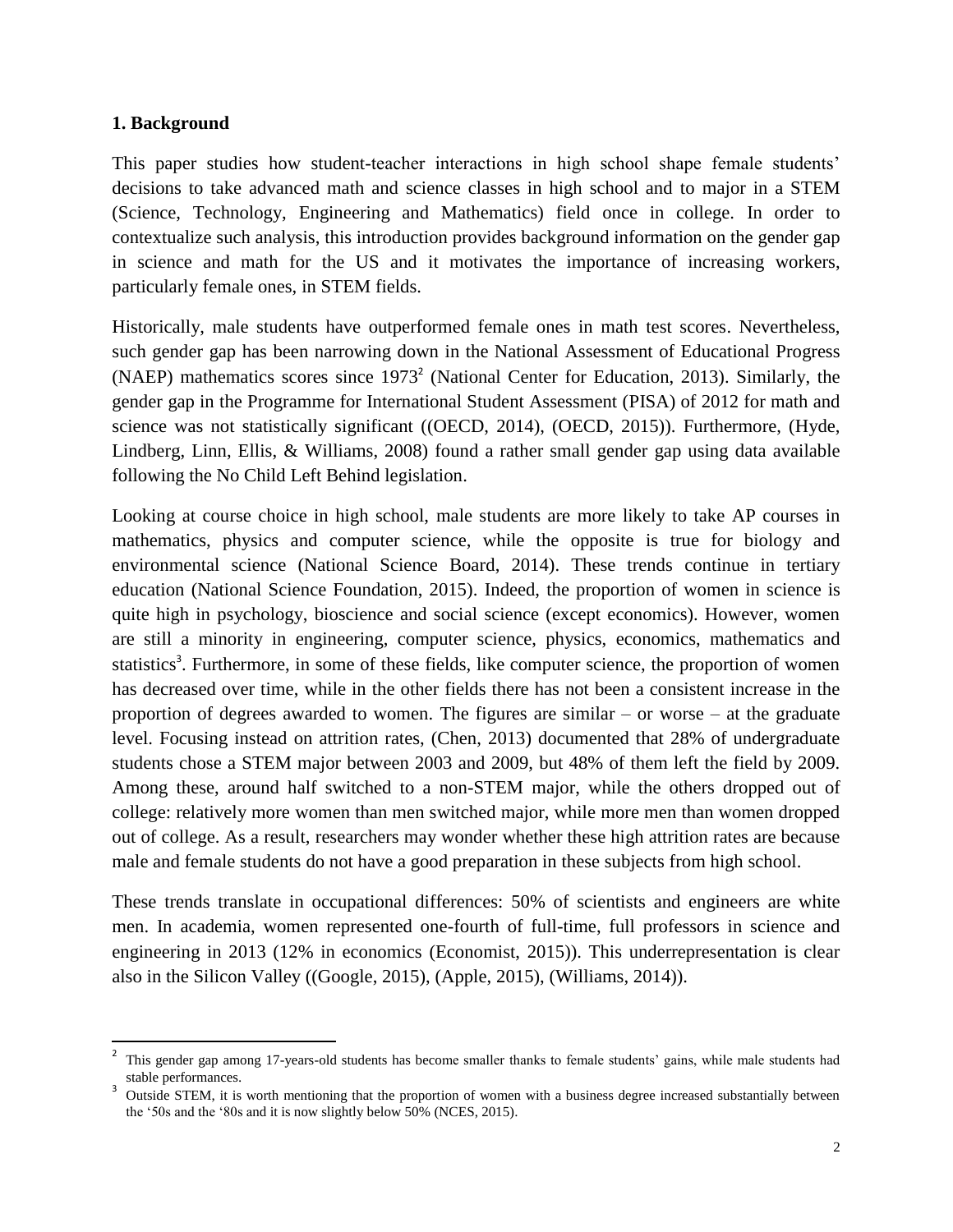All these figures have generated a national debate about women in science ((Varma, 2010), (Eileen Pollack, 2013), (Blow, 2015), (Eillen Pollack, 2015)) and the shortage of STEM workers ((Sabot & Wakeman-Linn, 1991), (Rosen, 2013), (Leef, 2014)). The latter issue was raised in (Carnevale, Smith, & Melton, 2011) and (Executive Office of the President, 2012). The former argued that more and more sectors outside STEM were requiring individuals with STEM competencies, thus creating such a shortage. Along the same lines, the importance of women in STEM fields have been highlighted by several other scholars ((Page, 2008), (Woolley, Chabris, Pentland, Hashmi, & Malone, 2010), (Corbett & Hill, 2015), (Sikdar, 2015))<sup>4</sup>.

Finally, there is growing evidence that gender differences in math and science are not caused by genetic factors ((Guiso, Monte, Sapienza, & Zingales, 2008), (Fryer Jr & Levitt, 2010), (OECD, 2015), (Wheeling, 2015), (Friedman-Sokuler & Justman, 2016)). Although it is true that men and women approach complex mathematical problems in different ways, this does not imply that one gender has an advantage in learning advanced mathematics (Spelke, 2005)<sup>5</sup>.

It is therefore possible to conclude that, although the gender gap in test scores has been declining and there is empirical evidence that women are not innately inferior to men in math and science, women tend to choose different courses in high school and to major less frequently in STEM fields, thus decreasing productivity in those sectors and aggravating the lack of STEM workers (as well as perpetuating the wage gender gap). This paper investigates whether it is possible to improve college readiness in math and science among female students and to increase the number of female students in STEM majors by changing their beliefs about girls' abilities in math and science through their high-school teachers.

 $\overline{\phantom{a}}$ 

<sup>4</sup> One may argue that a diverse group could be less productive because of coordination and communication problems. But the point here is different: a diverse group has the potentiality to be more productive than a homogeneous group. Which organization structure allows the full use of such potential is a different question and it is not addressed here.

 $5$  It is also interesting to note that (Leslie, Cimpian, Meyer, & Freeland, 2015) showed that gender imbalances are predominant in subjects in which practitioners believe that raw, innate talent is a key element for success in the field.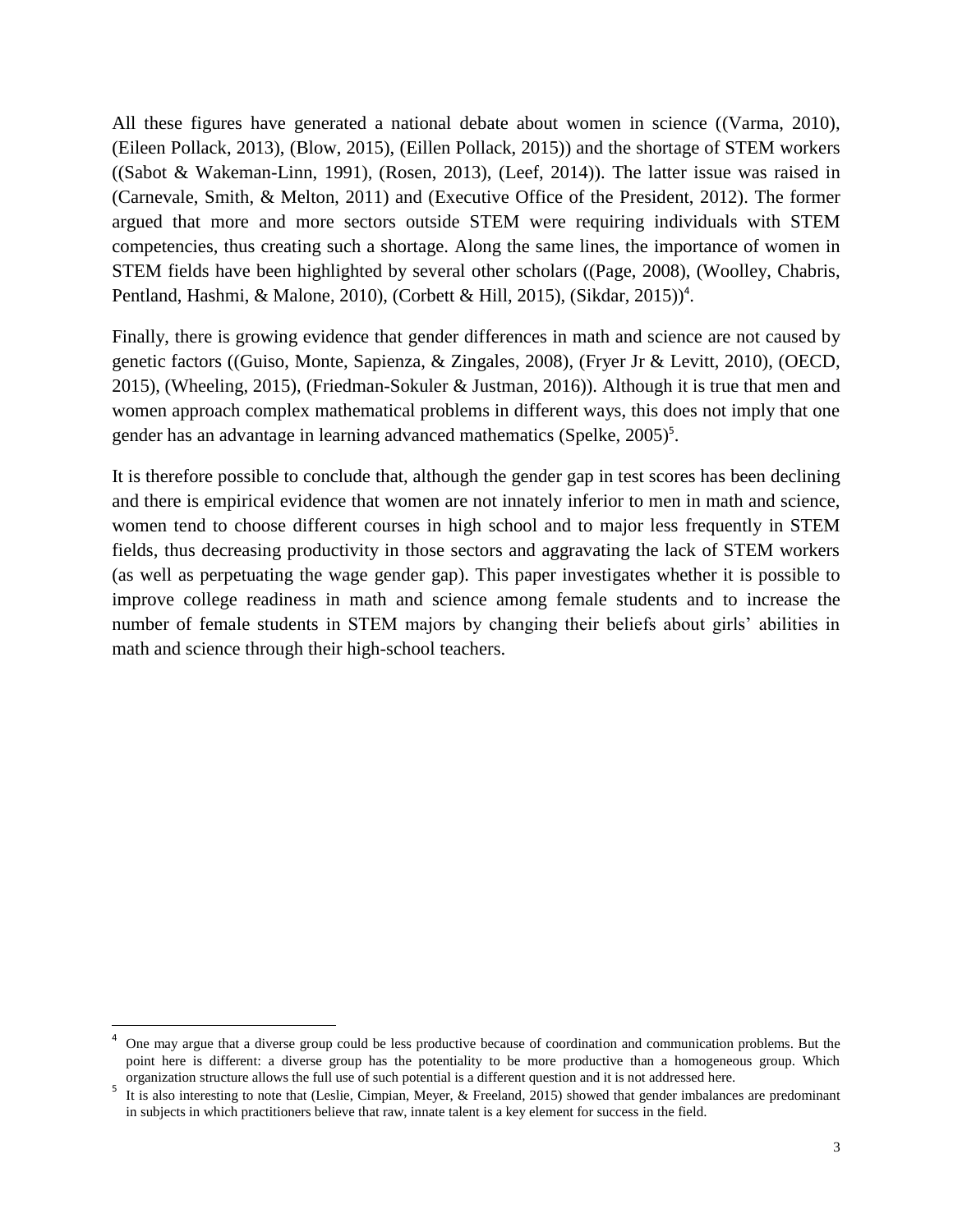### **2. Conceptual Framework**

This paper employs data in the US from the High School Longitudinal Study of 2009 (HSLS:09) to investigate the determinants of the gender gap in STEM fields. As also summarized by (Ceci, Ginther, Kahn, & Williams, 2014), this topic has been extensively analyzed in recent years by, among the others, (Guiso et al., 2008), (Mechtenberg, 2009), (Fryer Jr & Levitt, 2010), (Schneeweis & Zweimüller, 2012).

The specific channel that is investigated here is the impact of teachers' gender, beliefs and behaviors on students' beliefs about boys' and girls' abilities in math and science. A unique feature of this dataset is exploited: teachers, students and parents are asked to compare boys and girls in math and science. The aim is to explore if and how teachers affect students' responses. If the estimates showed that teachers' gender does drive the results, i.e. *ceteris paribus* female teachers lead fewer students to believe that boys are better than girls in math or science, the policy implications would be much different than if the estimates indicated that the key drivers are how the teachers behave in class, or the teachers' own ex-ante beliefs about boys' and girls' math and science skills.

This section of the paper has been motivated by the rapidly growing literature on the effect of the teacher gender on student performances. Indeed, (Dee, 2005) showed that teachers' race and gender have large impacts on their perceptions of students' performances and behavior. Similarly, (Carrell, Page, & West, 2010) found positive effects of female professors on highperforming female undergraduate students. Following these papers, several analyses have been conducted in primary and secondary schools ((Dee, 2007), (Holmlund & Sund, 2008), (Winters, Haight, Swaim, & Pickering, 2013), (Paredes, 2014), (Antecol, Ozkan, & Serkan, 2015), (Muralidharan & Sheth, 2016)), as well as universities ((Bettinger & Long, 2005), (Hoffmann & Oreopoulos, 2009), (Price, 2010), (Bottia, Stearns, Mickelson, Moller, & Valentino, 2015)). Although most of these studies have found positive effects of female teachers on female students' achievements, the overall mixed results indicate that the issue may be more complex. Indeed, female teachers represent a highly heterogeneous group, so it is unsurprising that the empirical conclusions have not been clear-cut. This paper contributes to this literature by differentiating between several teachers' characteristics. In fact, similarly to (Gunderson, Ramirez, Levine, & Beilock, 2012) and (Kramer et al., 2016), the detailed dataset allowed me to understand whether female students are more influenced by female teachers because of role model effect (or lower stereotype threat), or whether what really matters is not the teachers' gender, but their beliefs, how they treat the students and manage the classroom.

Using a between school-subject fixed effect, i.e. by comparing how math and science teachers affect students' beliefs, I show that the teacher gender is indeed pivotal. If a student (female or male) has a female teacher in  $9<sup>th</sup>$  grade, she is less likely to believe that boys are better than girls in math or science. In addition to this, a similar effect on female students' beliefs is found when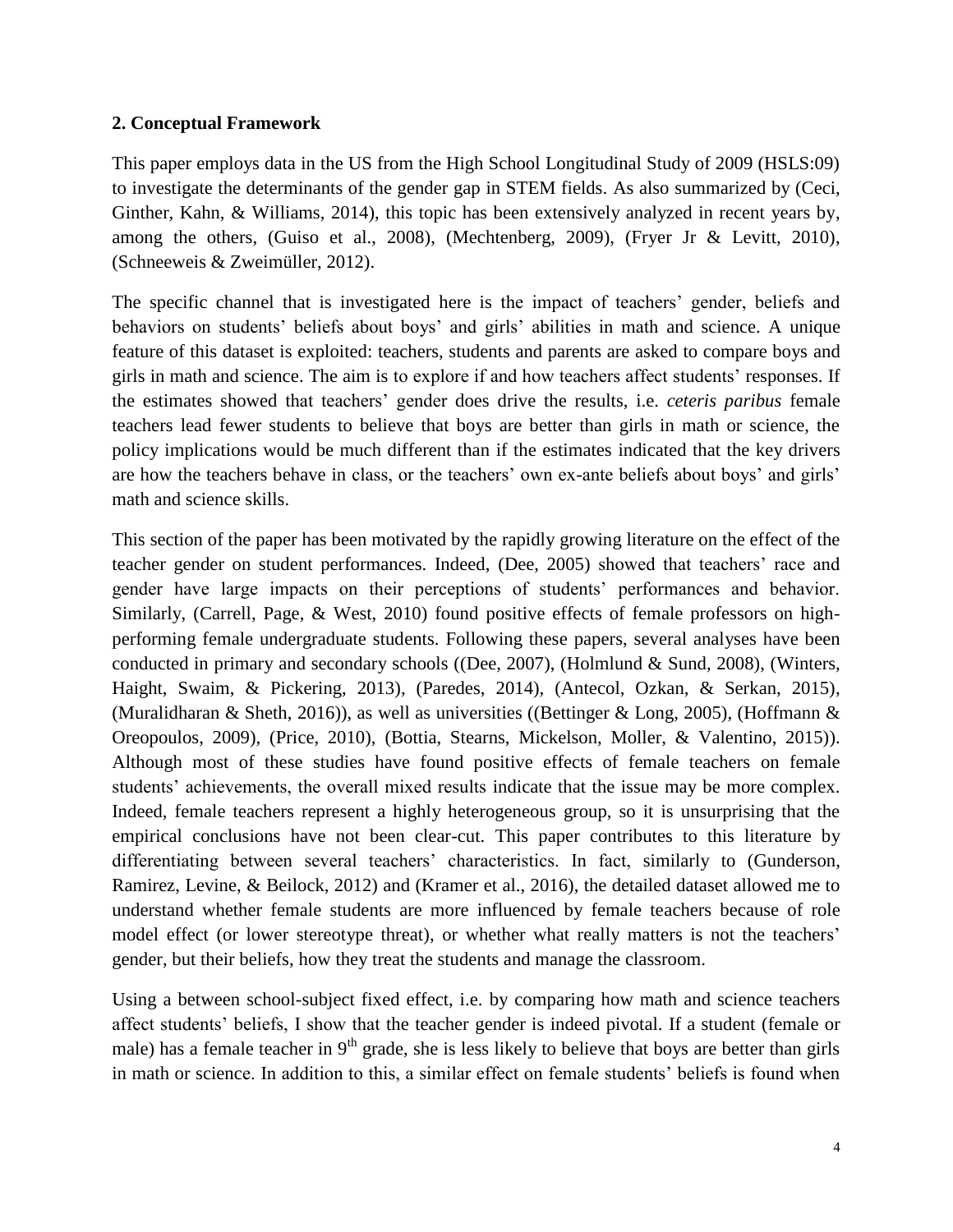teachers listen and value students' ideas. On the other hand, I cannot reject the null hypothesis that teachers' beliefs have a null impact on students' beliefs.

The second part of the paper looks at the effect of these female students' beliefs on their decision to take advanced math and science classes in high school, as well as their intentions to choose a STEM major once in college. If the estimates proved that female students who do not believe that boys are better than girls in math or science were more likely to take more math and science classes in high school and major in a STEM field once in college, then policy-makers may increase the number of female STEM undergraduates, as well as improving their college readiness, by increasing their confidence in girls' math abilities through their teachers in high school.

The idea behind this model is that students choose their majors by comparing expected costs and benefits of each field. Similarly to gender roles (Vella, 1994), beliefs enter into this decision mechanism by affecting expectations. For instance, if a female student believed that boys were better than girls in science, she may expect a more hostile environment because of fewer women in STEM fields, thus increasing the expected cost of choosing such major. Similarly, such belief may also lower the student's confidence in her scientific abilities, thus also increasing expected costs.

I am not claiming that this is the only channel through which the gap in STEM fields may be filled. The goal here is to offer an explanation which is a complement rather than a substitute to those already stressed in the literature. In other words, as (Ceci et al., 2014), I argue that precollege factors may drive the gender gap in math-intensive fields. Beliefs are particularly important in high school: whether a female student in  $9<sup>th</sup>$  grade plans to enroll in advance math or science classes may depend not only on her expected earnings in or out of science after 10 years, but also on how she compares boys and girls in math and science, that is on her confidence in women's abilities and on her expectation about the learning environment. However, I do not claim that this is the only way to tackle this issue. High school teachers may play an important role in shaping the career choices of their students, but this does not rule out that female students take into account other variables when deciding their future path. Indeed, as summarized in (Altonji, Arcidiacono, & Maurel, 2015), several authors have looked at the characteristics of the labor markets, as well as individual preferences, in order to explain these differences in major and occupational choices ((Turner & Bowen, 1999), (Weinberger & Leggon, 2004), (Zafar, 2013), (Gemici & Wiswall, 2014), (Goldin, 2014), (Reuben, Sapienza, & Zingales, 2014), (Bronson, 2015) .

The general framework is in the vein of (Coate & Loury, 1993): negative beliefs may constitute a self-fulfilling prophecy. In other words, lack of role models, adverse class and work environments as well as different expectations for girls and boys may lead more female students to believe that it is indeed true that boys are better than girls in math and science. This may affect their choices about coursework in high school and major in college, thus causing fewer women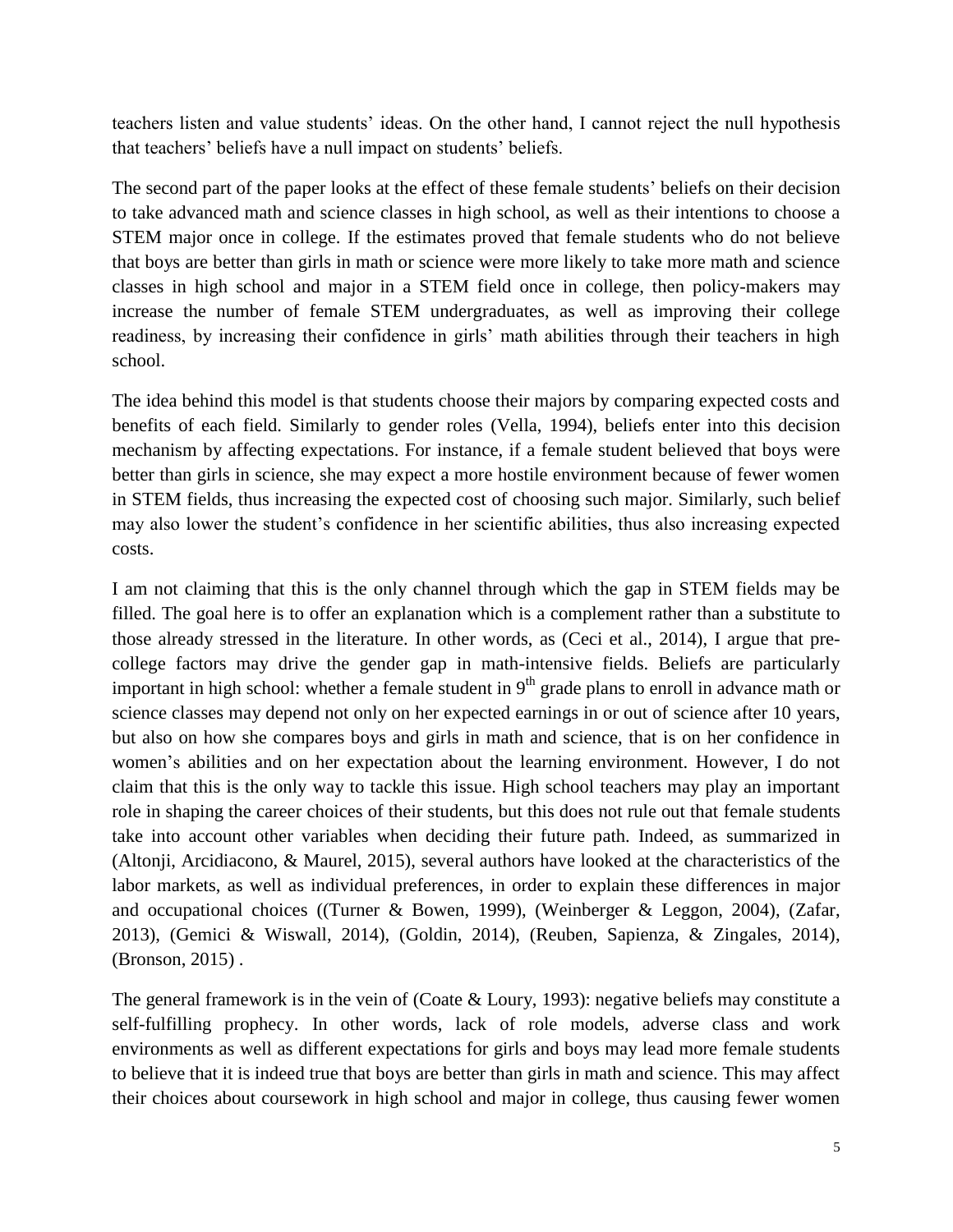to select a STEM major, and those who do choose that path would typically be not ready since they took fewer advanced math and science classes than their male classmates in high school. The final result would be a shortage of highly-qualified women in STEM, which would confirm the lower expectations held for women and lead to even worse conditions in term of role models and environments. The aim of this paper is to prove that such a vicious cycle between beliefs and performances exists, and that it is possible to break this cycle by improving teacher-student interactions<sup>6</sup>.

Using again a between-subject fixed effect, I show that if a  $9<sup>th</sup>$  grade female student believes that boys are better than girls in math or science, she is less willing to take advance classes in those subject while in high school. Furthermore, if a female student believes that boys are better than girls in science, she is less likely to declare a major in a STEM field once in college. I use a linear probability model which tackle any omitted variable issues by including several sociodemographic controls, as well as family information, school characteristics, and student choices and performances in high school. This result is also confirmed by a linear IV model and additional robustness checks.

 $\overline{\phantom{a}}$ 

<sup>6</sup> Put differently, the underlining theoretical model has multiple equilibria where the current "bad" equilibrium has female underrepresentation in STEM fields. If this equilibrium were stable, a marginal improvement as the one discussed in this paper may not be enough. However, in case of instability, even a small change may initiate a virtuous circle which would eventually lead to a more gender-balanced equilibrium. Similar cases, such as the gradual increasing participation of women to tertiary education and the labor force, suggest that these initial equilibria are indeed unstable (probably due to their inherited inefficiency and unfairness).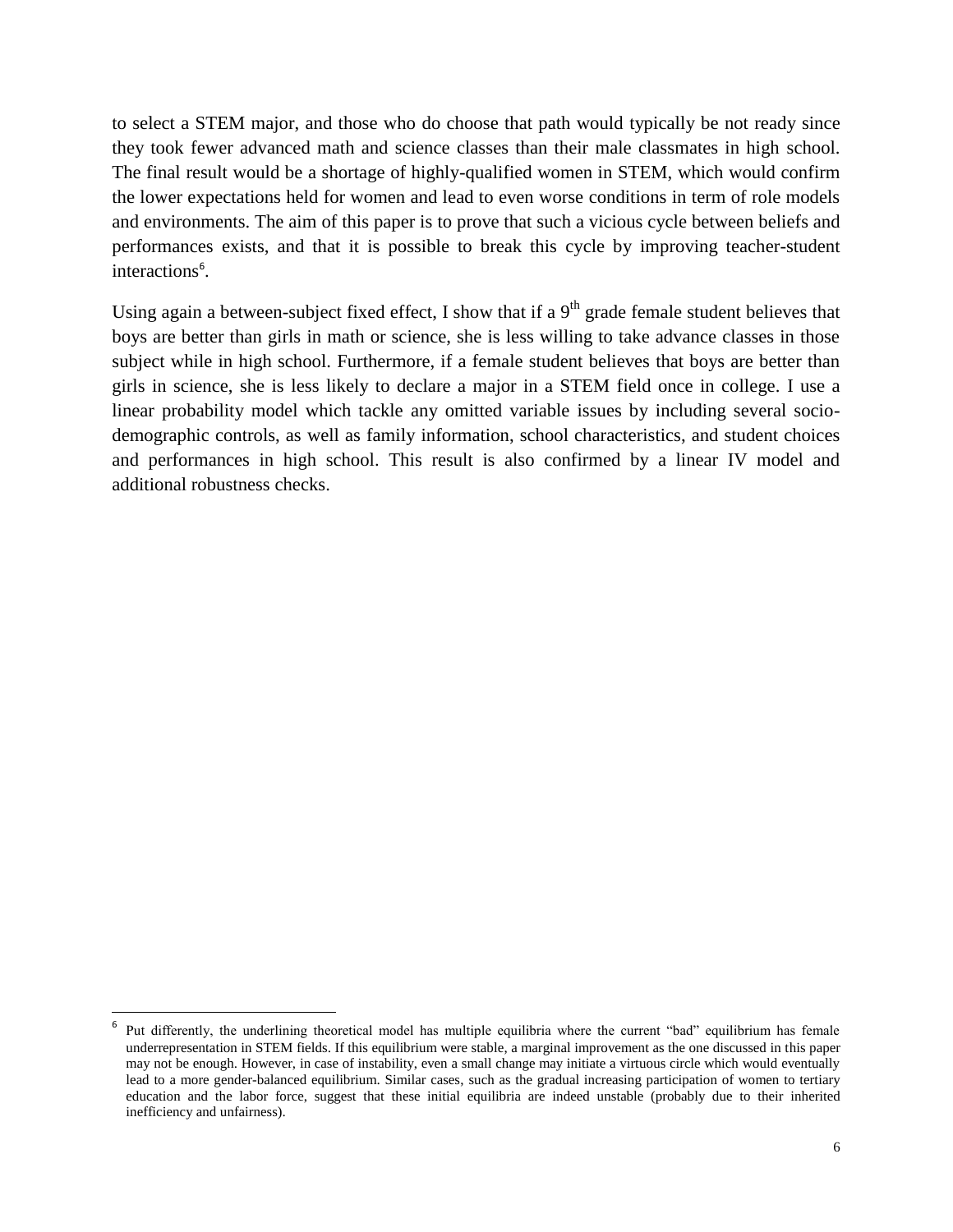### **3. Data**

l

The High School Longitudinal Study of 2009 (HSLS:09) is a panel micro database including around 26,000 students in  $9<sup>th</sup>$  grade from about 940 participating schools in 2009. The survey design has two levels: first, schools were selected at the national level (both private and public). Second, around 30 students in each school were randomly selected among  $9<sup>th</sup>$  grades<sup>7</sup>. Among eligible students, around 21,440 students responded.

In the first round, information was collected from the selected  $9<sup>th</sup>$  graders, their parents, math and science teachers, school administrators and lead school counselors. The parent questionnaire was completed by the parent or guardian most familiar with the  $9<sup>th</sup>$  grader's school situation and experience. If the  $9<sup>th</sup>$  grader had more than one science or math teacher, one teacher per subject was randomly selected among those provided. The students were interviewed between September 2009 and April 2010. The first follow-up was in the spring of 2012, while a brief update was conducted in 2013 (summer and fall) to record students' postsecondary plans. In 2012 students, parent, school administrators and counselors were interviewed again, but this wave did not include new questionnaires for teachers. Finally, in 2013 only students and parents were interviewed. The dataset with the 2013 Follow-up became publicly available in June 2015.

A math assessment was administered to the students in  $9<sup>th</sup>$  grade (2009) and in  $11<sup>th</sup>$  grade (2012). Data are also available from the student transcripts including their GPA, their AP class grades, their SAT, and the number of credits taken in each subject during high school.

Additional documentation about the HSLS:09 can be found in the online training modules (NCES, 2016) and in (Ingels et al., 2011), (Ingels et al., 2014) and (Ingels et al., 2015). The HSLS:09 have been used in a number of studies loosely related to this paper by (Degner, 2013) (Jackson, 2013), and (Wagstaff, 2014).

<sup>7</sup> The complex survey design has been taken into account in the empirical analysis by clustering the standard errors at the school level. Such analysis has been conducted using Stata 14. The dataset also includes the student analytic weights for the base year survey and the longitudinal study. Following (Solon, Haider, & Wooldridge, 2015), such weights have been used for the descriptive statistics. However, in this paper the sampling is independent of the dependent variables conditional on the explanatory variables, so using weights to correct for endogenous sampling does not seem appropriate here. Moreover, using weights in order to estimates average partial effects in case of heterogeneous effects is usually insufficient. Therefore, rather than weighting, when I suspected heterogeneity in this paper I tried to analyze it by adding interaction terms or by focusing the estimation on a sub-sample. Finally, the general view is that is more conservative to report heteroscedasticity-robust standard errors rather than using weights to obtain more precise estimates under heteroscedasticity. To conclude, I do not find sufficient reasons to justify weighting in this paper when I estimate causal effects.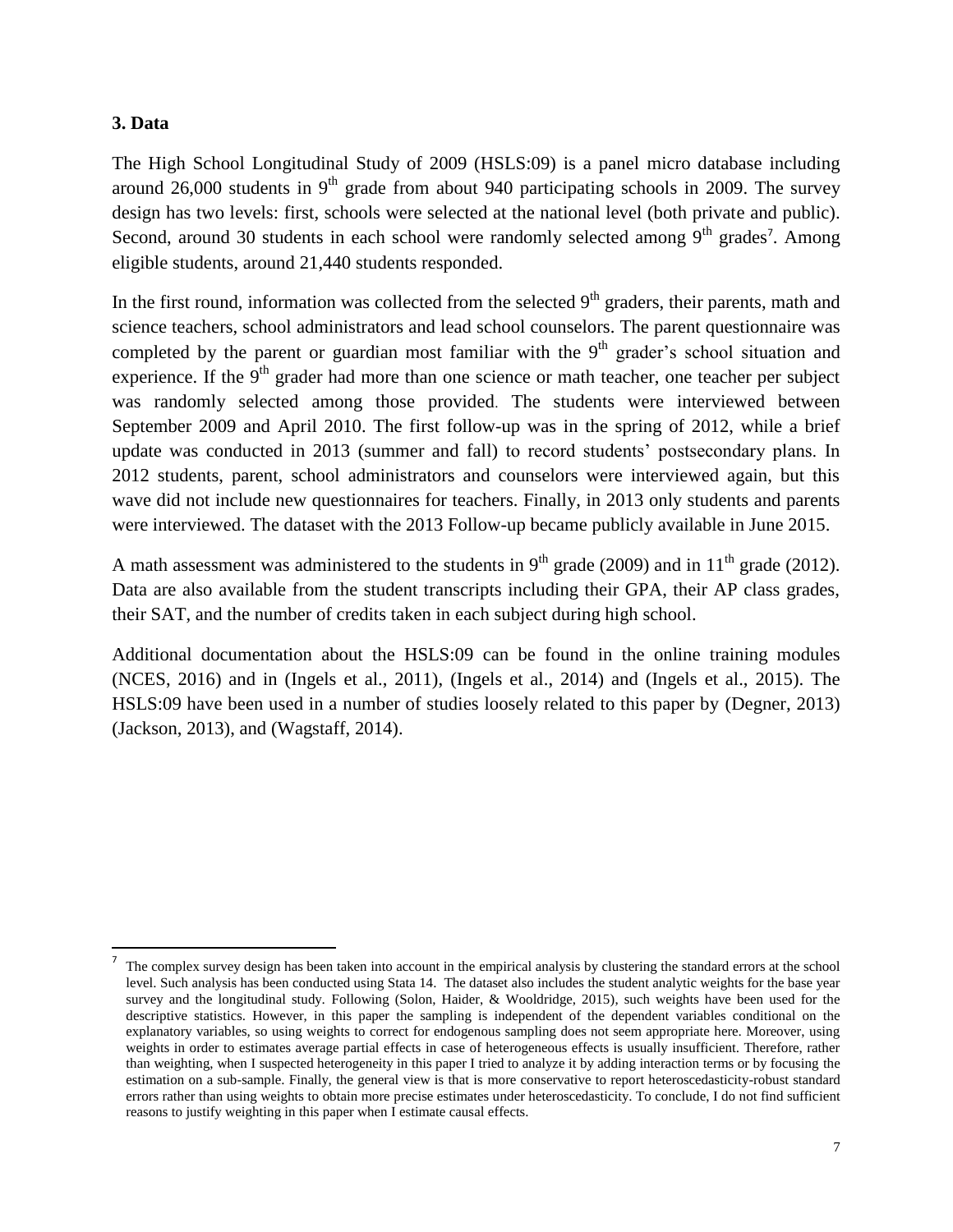### **4. Descriptive Statistics**

The key variables in this analysis are the respondents' beliefs about boys' and girls' abilities in math and science<sup>8</sup>. As far as high school teachers are concerned (Figure 1), around 10.6% of the math teachers believed that boys are better than girls in math. Furthermore, this opinion was more common among male math teachers (14%). Nevertheless, it is interesting to note that there were also some female math teachers (8%) who believed that boys are better in math. In science, around 8.3% of the science teachers believed that boys are better than girls in science. Male science teachers were slightly more likely to hold such belief (10.6%), although this was also true for some female teachers  $(6.5\%)^9$ . It is also important to highlight that almost 60% of math teachers and 57.5% of science teachers in the sample were female. On the other hand, around 28.2% of the parents believed that boys are better than girls in math, while 20.4% supported this idea in science.



<sup>-&</sup>lt;br>8 The Appendix contained a detailed description of the variables used in this and the following empirical sections, as well as all additional robustness checks. When not reported, tables are available upon request. In addition to this, it is important to note that all sample size numbers have been rounded to the nearest 10 for security reasons.

<sup>9</sup> These gender differences across teachers are statistically significant.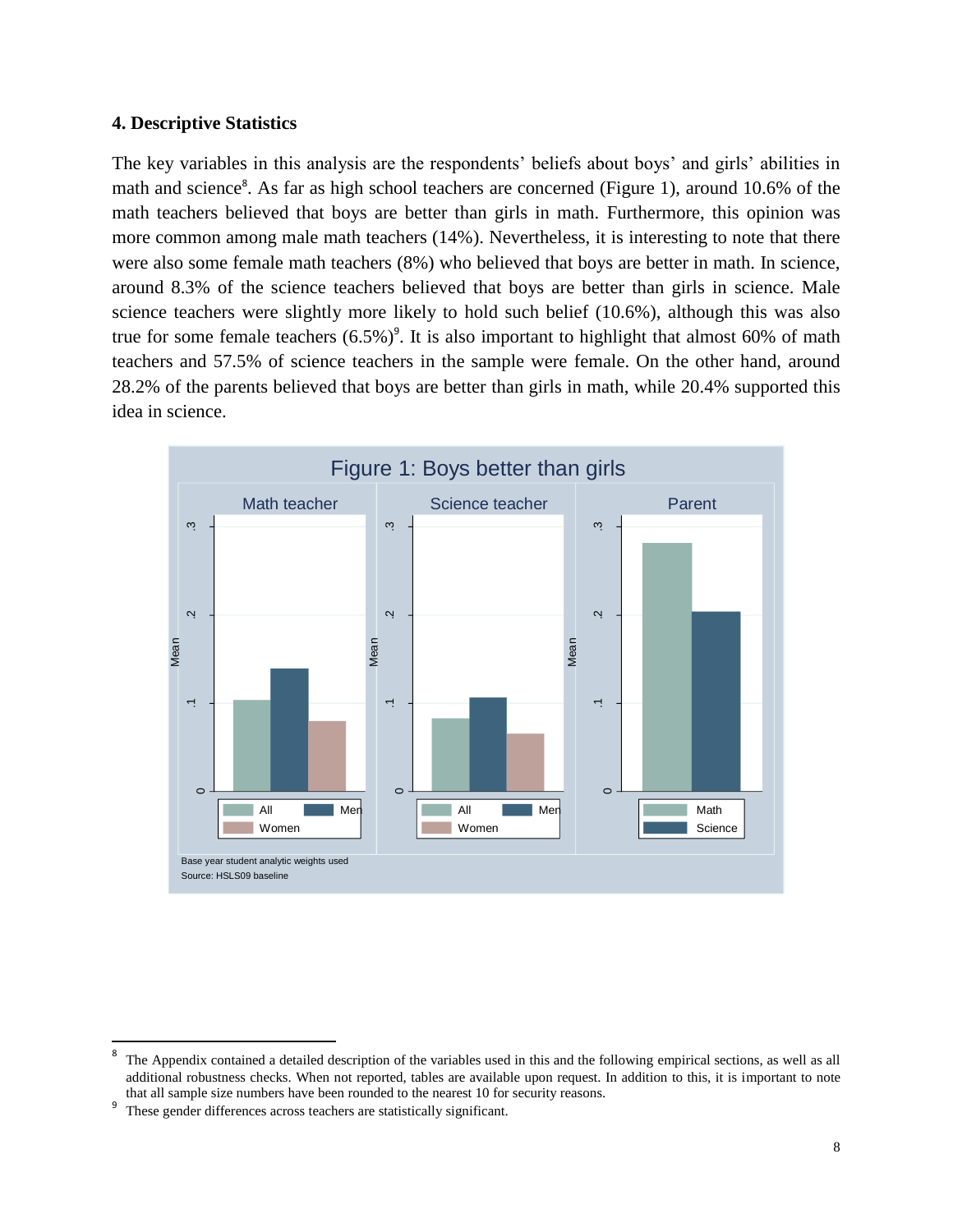Looking instead at the student data (Figure 2), when students were in 9<sup>th</sup> grade, around 19% of the students believed that boys are better than girls in math, while 20.2% supported this idea in science<sup>10</sup>. Things got worse in  $11<sup>th</sup>$ grade: around 25.5% of the students believed that boys are better than girls in math, while 22.6% had the same opinion in science.



 $\overline{\phantom{a}}$ 



beliefs tend to be persistent: more than 80% (85% among girls) of the students who did not believe that boys are better than girls in science in  $9<sup>th</sup>$  grade had the same opinion in  $11<sup>th</sup>$  grade (while 62% of those who believed that boys are better changed their opinion). This fact offers an additional incentive to find a way to change these beliefs early on: given that relatively few students switched between  $9<sup>th</sup>$  and  $11<sup>th</sup>$  grade from thinking that boys are not better than girls in math or science to the opposite, it seems worth trying to convince students at the beginning of high school that indeed boys are not better than girls in these subjects. This may also push female students to take advance classes in math and science during the first years of high school.

In fact, looking at how many students planned to take advanced math and science classes in high school, around 25% of students intended to enroll in an AP course. This figure was similar in



math and science and for boys and girls. However, it seems that more female students were unsure about their future plans. In addition to this, it is worth mentioning that girls who believed that boys are better than girls in math or science were less likely to enroll in advanced classes (Figure 3). This was true especially in science: almost 40% of girls who did not believe that boys were better than girls in science intended to enroll in an AP or IB science class, while

this was true only for 28.7% of the female students who had the opposite belief.

<sup>&</sup>lt;sup>10</sup> Looking at female students only, the percentage was almost 15% in math and 17% in science.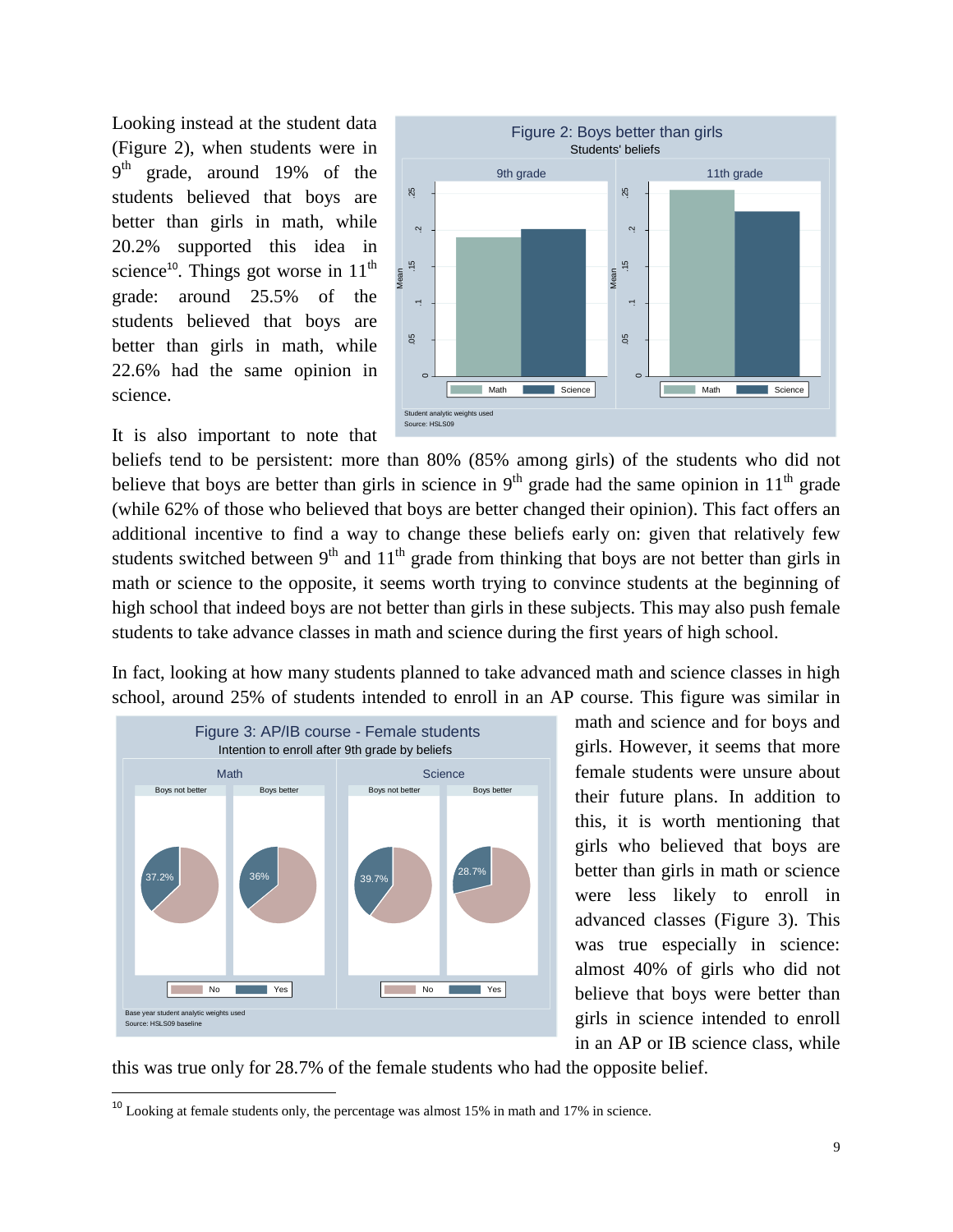Finally, another outcome variable of interest is the proportion of students who decided to major in a STEM field (Figure 4). The key startling fact is the big gender gap: among the students in

the sample who planned to continue in a STEM field after their freshman year in college, only one third was female. Nevertheless, the proportion of female students interested in pursuing a scientific education was higher among those who did not believe while they were in high school that boys are better than girls in science. Such difference is small in absolute terms (around 3 percentage points), but rather substantial in relative terms.



These stylized facts are simple correlations and could actually reflect spurious relationships due to omitted variables. Therefore, it is necessary to verify whether there is indeed a causal link between students' beliefs and their subsequent choices in high school and college, and whether high school teachers can change such beliefs. The rest of the paper uses several econometric techniques to test the existence of these causal relationships.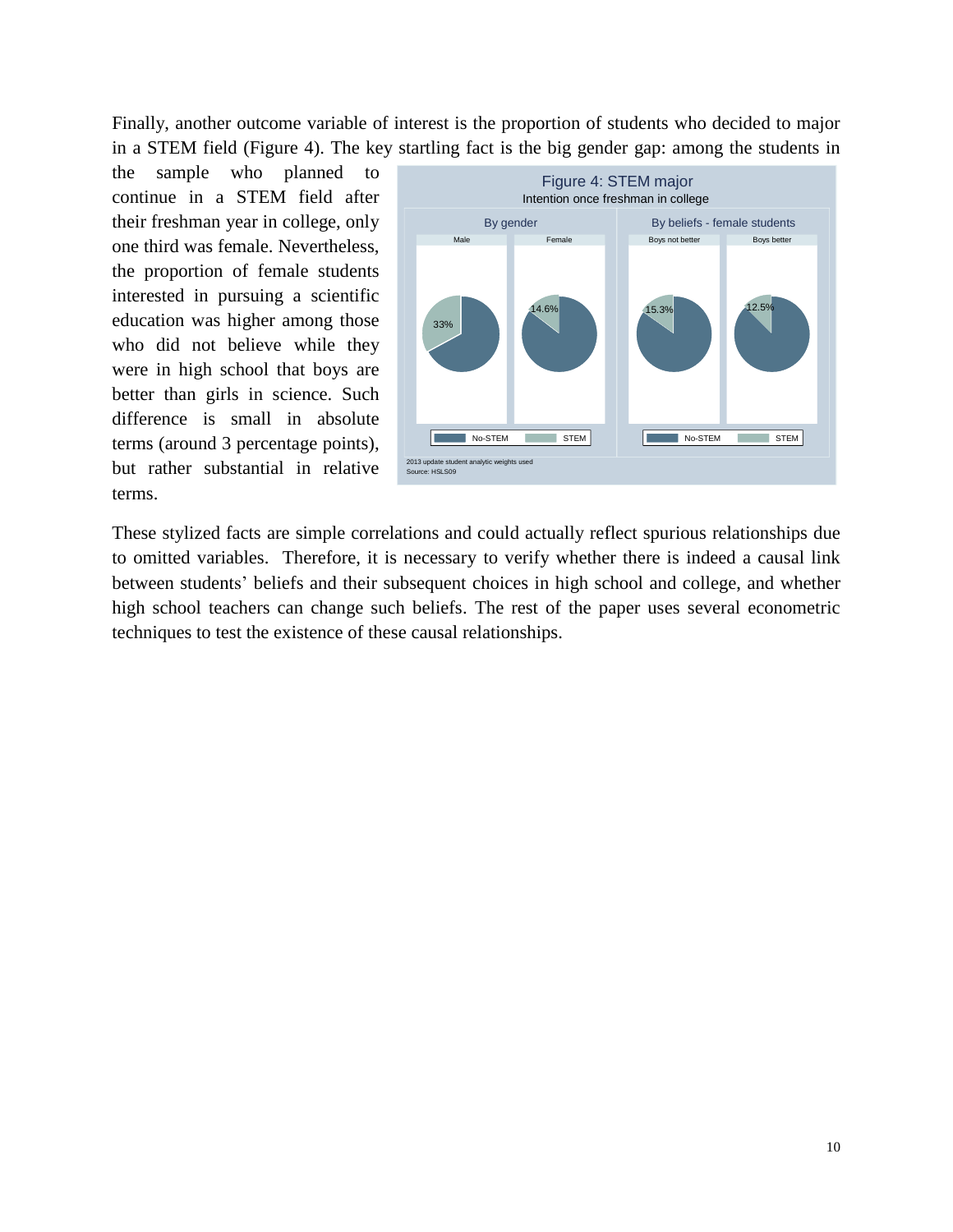### **5. Empirical Section I: Student-Teacher Interaction**

#### **5.1 Econometric Framework**

I employ an econometric technique pioneered by (Dee, 2005) and employed with a binary dependent variable by (Gershenson, Holt, & Papageorge, 2016). This identification strategy exploits the fact that for each interviewed student in  $9<sup>th</sup>$  grade it is possible to obtain information about her math (M) and science (N) teachers. The specification is run separately for male and female students. The starting point is the following regressions:

$$
b_{is} = z'_{is}\beta_1 + \mu_i + \alpha_s + \varepsilon_{is}, \forall s \in \{M, N\}
$$

The dependent variable is whether or not student *i* thinks that boys are better than girls in subject *s*. This depends on the math/science teacher's characteristics for student *i* ( $z_{\text{Mi}}$  and  $z_{\text{Ni}}$ ), observable and unobservable student fixed-effects  $(\mu_i)$ , subject fixed-effect  $(\alpha_s)$ , and the error terms ( $\epsilon_{\text{Mi}}$  and  $\epsilon_{\text{Ni}}$ ).

Note that the matrix Z contains the key regressors, i.e. teachers' gender, beliefs and behavior in class. One immediate issue is that some additional teacher characteristics may affect student's belief and be correlated with those regressors, thus leading to an omitted variable bias. In order to tackle this concern, several teacher indicators have been added as controls. Indeed, the regressions include whether the teacher has a graduate degree, if the teacher majored in a STEM fields, as well as the number of year (and its squared term) of teaching experience in the subject.

Given this panel data specification, it is possible to control for unobservable variables that are constant across subjects at the individual level by taking the difference between the two equations. This allows me to obtain first difference (FD) estimates, where the difference is not between time – as usually done in panel data – but between teachers. Moreover, it is worth stressing that there is no need to impose that the impact of the math teacher is the same of the science teacher: it is possible to add heterogeneity by interacting teacher characteristics with the subject fixed-effect. In other words, it is possible to obtain estimates of  $\beta_{1s}$  rather than just  $\beta_1$ .

As in (Gershenson et al., 2016), a linear probability model is preferred even if the dependent variable is a binary outcome. In addition to the advantages highlighted in (Joshua D Angrist, 2001), (J. D. Angrist & Pischke, 2009), this choice has been made since in a linear model is straightforward to add fixed-effects and the coefficients can be interpreted as average partial effects. A simple logit or probit model would not allow the inclusion of  $\mu_i$  with only two observations for student because of the incidental parameter problem. An alternative approach would have been to estimate a conditional logit model. However, since the distribution of the fixed effects is unknown, it would have not been possible to estimate the average partial effects in this case, but only the effect of the regressors on the  $log$ -odds ratio $<sup>11</sup>$ .</sup>

 $\overline{\phantom{a}}$ 

<sup>&</sup>lt;sup>11</sup> See (Wooldridge, 2010). Estimation results for the conditional logit model are qualitatively similar to the linear ones.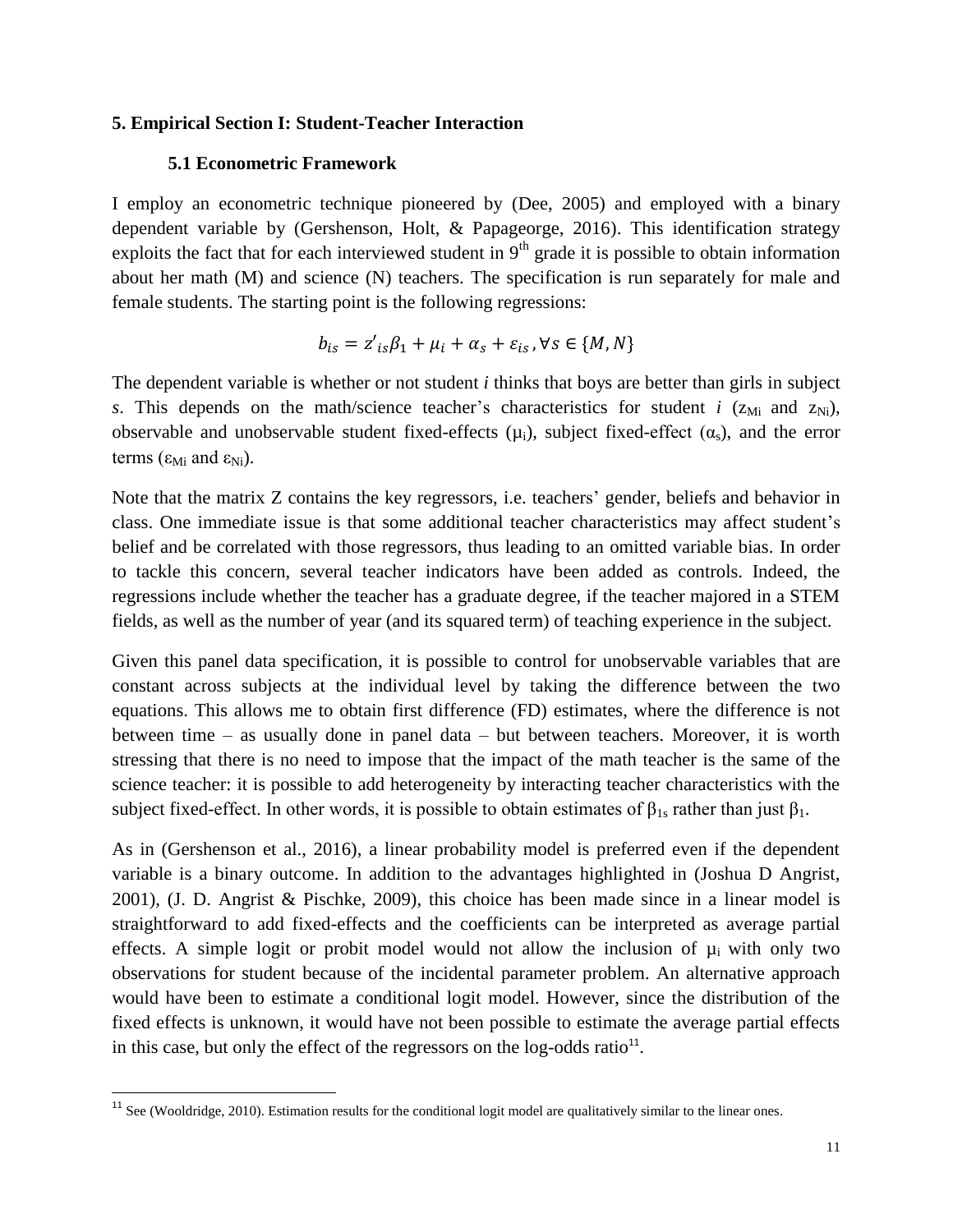It is worth stressing the fact that the student fixed-effect controls for all variables which affect student beliefs and are constant across subjects. This does not only include student individual characteristics such as race or cognitive/non-cognitive skills, but also school characteristics, for instance whether the school is private or public or its gender composition, and family background, i.e. income, parental education, household demographics and so on. Nevertheless, in order to be more confident in the results, I have added one variable which changes across individuals and subjects at the household level: how parents compare boys and girls in math and science. In other words, the following equation has been estimated, where  $x_{is}$  includes parent beliefs.

$$
b_{is} = z'_{is}\beta_1 + x'_{is}\beta_2 + \mu_i + \alpha_s + \varepsilon_{is}, \forall s \in \{M, N\}
$$

One may also worry about teachers misreporting their opinion when asked to compare boys and girls in math and science. However, as long as such measurement error is the same for math and science teachers and it has the same impact on student beliefs, it would be differenced out in the final equation. In fact, there is no reason to believe that math teacher may misreport more or less often than science teacher<sup>12</sup>. Furthermore, note that such concern should not be applied to the indicators of teachers' behaviors in class since they have been derived from the student questionnaire.

Another concern is that part of the unobservable student characteristics  $(\mu_i)$  may actually be subject specific (i.e.  $\mu_i+\delta_{Mi}$  and  $\mu_i+\delta_{Si}$ ), thus the FD equation would not control for such subjectspecific student unobservables. First of all, it is possible to argue that, while these subject specific components may be important when comparing hard science with humanities, it does not seem that between math and science there is a substantial difference. For instance, as reported in (Patterson & Kobrin, 2012), there is a high correlation between the SAT scores in Math and Chemistry (0.756) or Physics (0.755). In addition to this, it is possible to control for students' course-s grade in the previous academic year, i.e.  $8<sup>th</sup>$  grade<sup>13</sup>.

It is also worth mentioning that around one fourth of students in the sample provided different answers about boys' and girls' abilities in math and science, thus there is enough variability to obtain estimates using variation within individuals. Moreover, the fact that there is such a variability provides additional evidence supporting the empirical strategy of splitting math and science beliefs. In other words, people provide different answers when they are asked to compare boys and girls in math or science, so it would not be appropriate to combine such beliefs.

 $\overline{a}$ 

<sup>&</sup>lt;sup>12</sup> Likewise, the non-response rates are similar across subjects: around 15% of the students did not respond in 9<sup>th</sup> grade when they were asked to compare boys and girls in math and science. The non-response rates are also similar for parents in both subjects (around 32%). It is also important to note that at the individual level most of the students whose beliefs are missing in math also have a missing for science. The same can be said for the parents. For teachers, there is a small difference: 29% of math teachers did not reply when asked to compare boys and girls in math, while 35% of science teachers did not reply when asked to compare boys and girls in science.

<sup>13</sup> However, notice that these controls are potentially endogenous since they depend on  $8<sup>th</sup>$  grade teachers' characteristics, which may affect students' beliefs in  $9<sup>th</sup>$  grade as well. Therefore, such specification is not the main equation of interest, but it is added as a robustness check.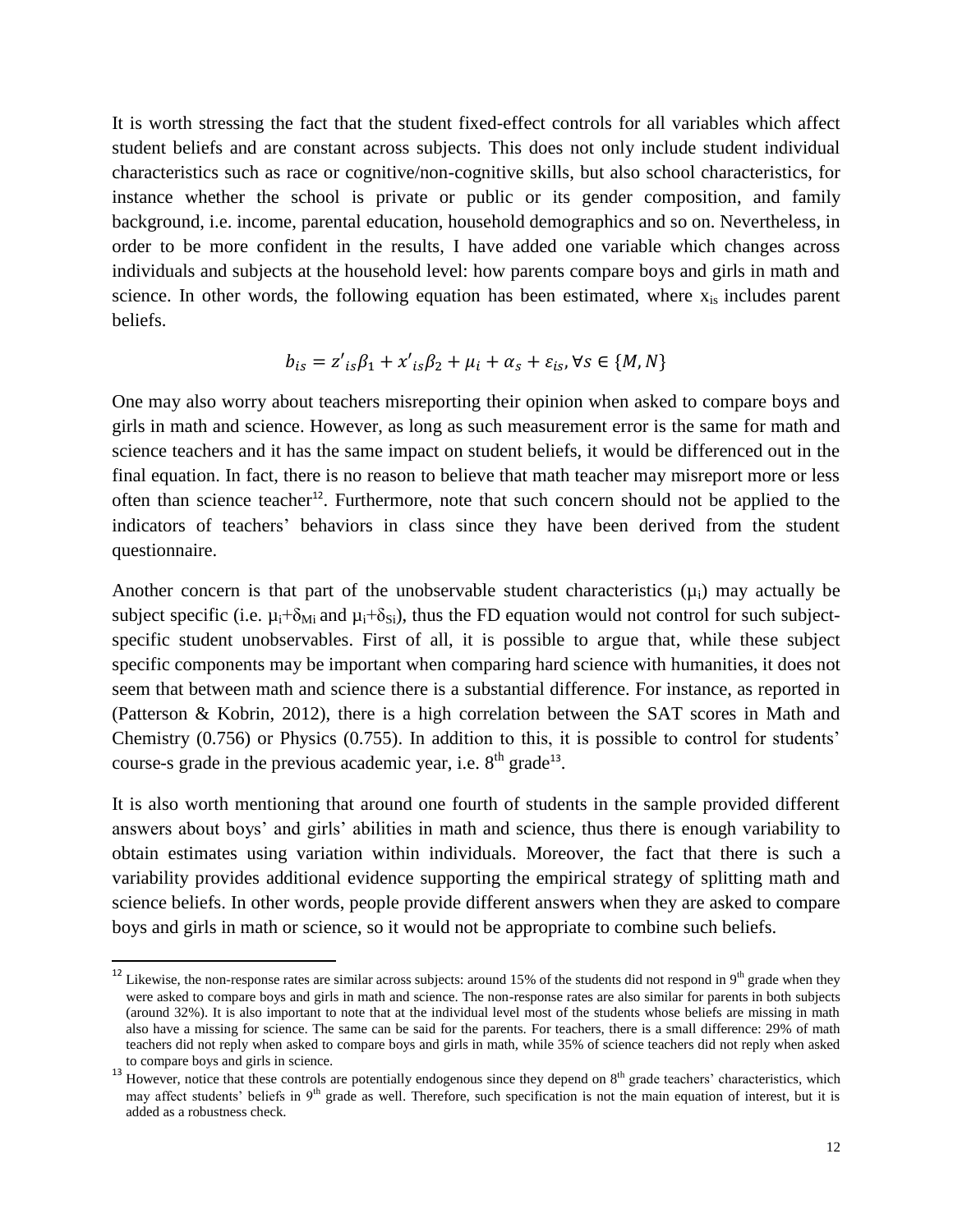### **5.2 Empirical Results**

 $\overline{a}$ 

The results are shown in Table 1 for female students and Table 2 for male students. Column 1 includes the basic regressors, additional teachers' characteristics are added in Column 2, while parental beliefs are taken into account in Column 3. The key result, which holds across all specifications, is that the gender of the teacher is pivotal in shaping students' beliefs. Indeed, looking at column 3, on average having a female teacher reduces the probability of believing that boys are better than girls in math/science by almost 6 percentage points for female students. A similar result holds for boys.

From a policy perspective, it is interesting to note that female teachers can also have an effect on boys. Indeed, these students will become husbands, fathers and colleagues. Therefore, changing their beliefs may have inter-generational effects as well as improving the workplace environment which is often reported as an obstacle to women participation in STEM fields.

As expected, parents also have an important impact on what their daughters and sons think. In addition to this, and consistent with the previous literature (Kramer et al., 2016), girls tend to be more sensitive to the learning environment. In fact, female students tend to be more confident about girls' abilities when their teachers create a positive classroom environment by listening to students' ideas<sup>14</sup>.

On the other hand, teachers' beliefs do not seem to have a significant effect. This may be due to the lower variability in the regressor across subject. In fact, around 46% of the students in the sample have math and science teachers with different gender. Moreover, 22% of the students thinks that their math teacher listens to students' ideas but that this is not true for their science teacher (or vice versa). On the other hand, only 17.8% of the students have a math teacher who believes that boys are better than girls in math and a science teacher who does not believe that boys are better than girls in science (or vice versa).

There is also no evidence of heterogeneity between subjects: it seems that female teachers have a similar effect in math and science (Column 4). Moreover, if the interaction between teacher's gender and whether the teacher listens to student ideas is added in the specification for female students<sup>15</sup>, its coefficient is positive and significant, thus indicating a certain degree of

<sup>&</sup>lt;sup>14</sup> One concern about this variable is that it is reported by the student instead of the teacher. Therefore, there may be a latent variable which drives students' responses both when they are asked to compare boys and girls in math and science, as well as when they are asked whether their teacher listen to students' ideas. Omitting this regressor from the specification does not change the impact of the gender of the teacher. In addition to this, students are also asked in 9<sup>th</sup> grade whether their math or science teacher treats males and females differently. However, adding this variable as regressor produces an estimate which is not statistically different from zero.

<sup>&</sup>lt;sup>15</sup> The same specification for male students is not reported since results were not statistically significant.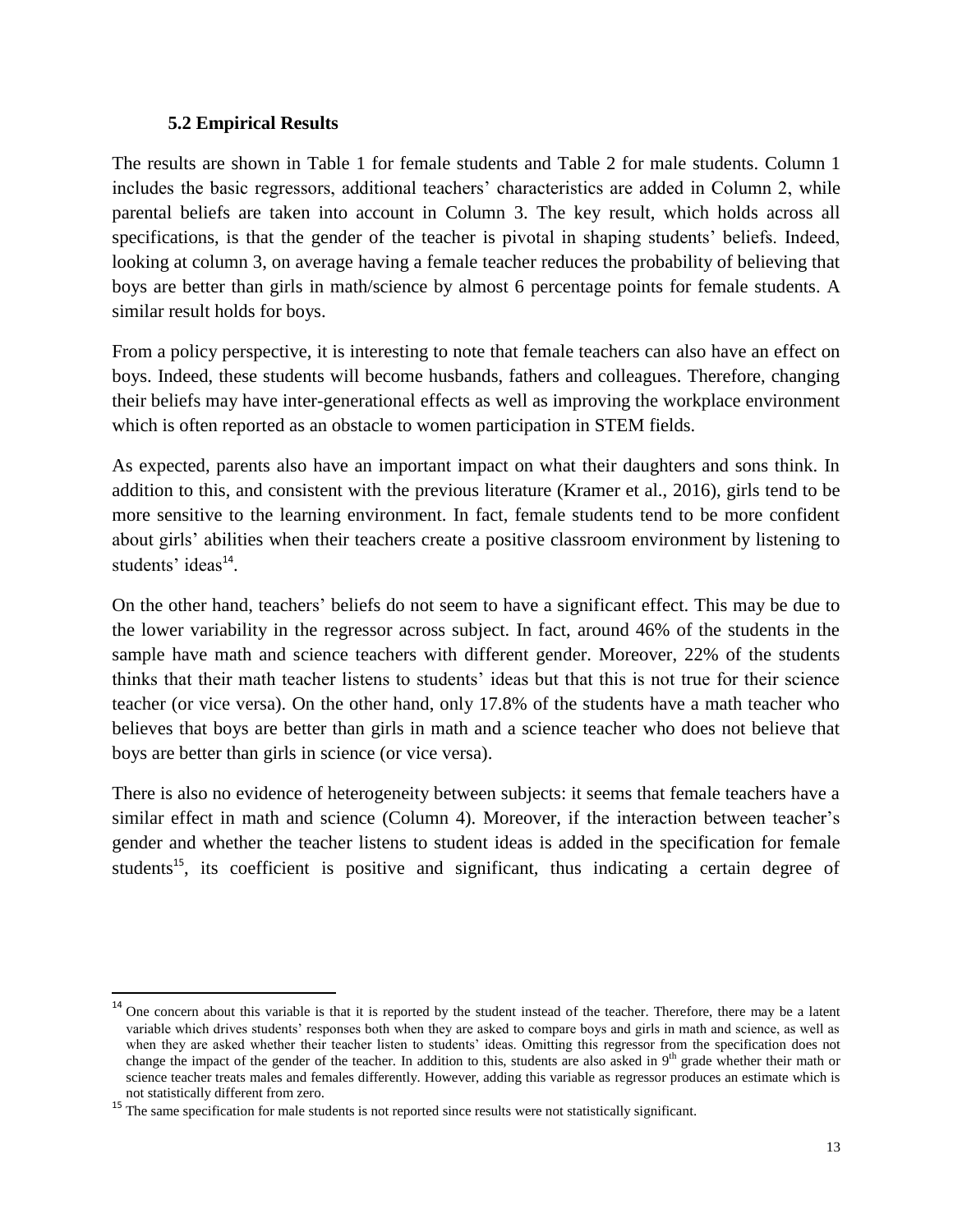substitutability between a policy which increases the number of female teachers and another which trains teachers to create a positive learning environment $16$ .

The above results are robust to the inclusion of whether the student got an A in math or science in  $8<sup>th</sup>$  grade (Column 5). This reassures us about the potential omission of subject-specific unobservable skills. As expected, if a female student got such a high evaluation in her math or science class in  $8<sup>th</sup>$  grade, she is less likely to believe that boys are better than girls in math/science.

 $\overline{\phantom{a}}$ 

<sup>&</sup>lt;sup>16</sup> Also note that, as usual with the FE estimation, the  $R^2$  is rather low. However, most of the variability is capture by the student fixed-effects. Indeed, if I run the specification of column 4 as a linear regression with a dummy variable for each female student, the  $R^2$  is close to 0.70.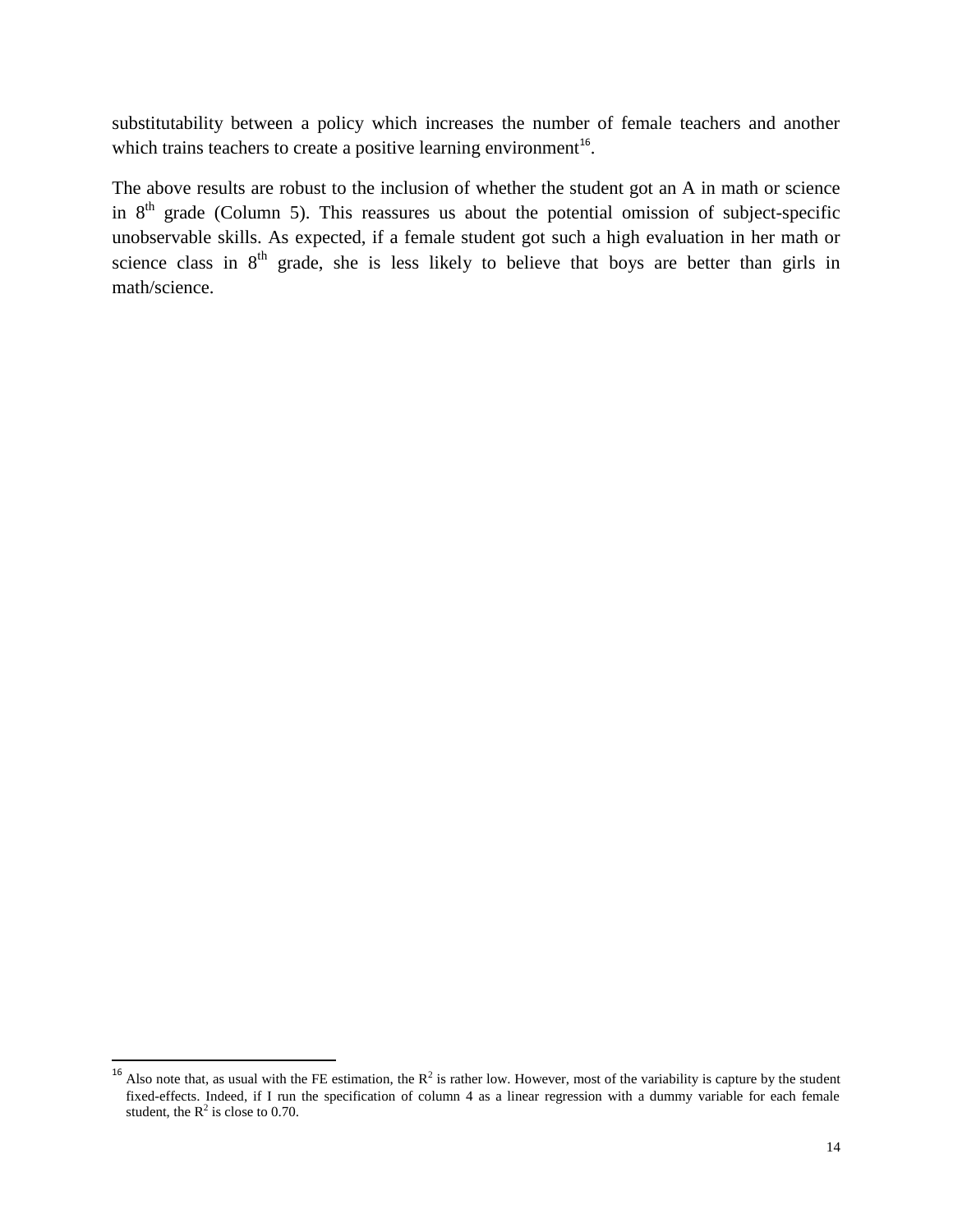|                                        | (1)          | (2)                              | (3)              | (4)          | (5)          |
|----------------------------------------|--------------|----------------------------------|------------------|--------------|--------------|
|                                        | <b>Basic</b> | Teachers                         | Parents          | Interact     | 8 grade      |
| Boys better than girls in math/science |              |                                  |                  |              |              |
| Female teacher                         | $-0.060$     | $\textbf{-0.058}^{\ast\ast\ast}$ | $-0.057^{***}\,$ | $-0.127***$  | $-0.129***$  |
|                                        | (0.011)      | (0.011)                          | (0.014)          | (0.039)      | (0.039)      |
| Female teacher*math                    |              |                                  |                  | $-0.007$     | $-0.011$     |
|                                        |              |                                  |                  | (0.028)      | (0.028)      |
| Boys better in math/science (Teacher)  | $-0.005$     | $-0.005$                         | $-0.020$         | $-0.020$     | $-0.011$     |
|                                        | (0.019)      | (0.019)                          | (0.022)          | (0.022)      | (0.022)      |
| Listens students ideas                 | $-0.041$ **  | $-0.038***$                      | $-0.049$ **      | $-0.099$ *** | $-0.102$ *** |
|                                        | (0.016)      | (0.017)                          | (0.019)          | (0.029)      | (0.029)      |
| Female teacher*listen                  |              |                                  |                  | $0.084***$   | $0.087***$   |
|                                        |              |                                  |                  | (0.039)      | (0.039)      |
| More than bachelor                     |              | 0.013                            | 0.024            | $0.024$ *    | $0.029***$   |
|                                        |              | (0.011)                          | (0.013)          | (0.013)      | (0.014)      |
| Bachelor with STEM major               |              | $-0.017$                         | $-0.020$         | $-0.020$     | $-0.022$     |
|                                        |              | (0.012)                          | (0.015)          | (0.014)      | (0.015)      |
| Experience teaching math/science       |              | $-0.001$                         | $-0.001$         | $-0.001$     | $-0.002$     |
|                                        |              | (0.002)                          | (0.002)          | (0.002)      | (0.003)      |
| Experience teaching math/science^2     |              | 0.000                            | 0.000            | 0.000        | 0.000        |
|                                        |              | (0.000)                          | (0.000)          | (0.000)      | (0.000)      |
| Boys better in math/science (Parent)   |              |                                  | $0.058***$       | $0.057***$   | $0.054***$   |
|                                        |              |                                  | (0.019)          | (0.019)      | (0.019)      |
| A in 8th grade math/science            |              |                                  |                  |              | $-0.086$ *** |
|                                        |              |                                  |                  |              | (0.019)      |
| Subject math fixed effect              | $-0.002$     | $-0.006$                         | $-0.006$         | $-0.002$     | $-0.001$     |
|                                        | (0.008)      | (0.008)                          | (0.010)          | (0.020)      | (0.020)      |
| Constant                               | $0.227***$   | $0.228***$                       | $0.226***$       | $0.269***$   | $0.314***$   |
|                                        | (0.016)      | (0.022)                          | (0.026)          | (0.033)      | (0.036)      |
| <b>Observations</b>                    | 11940        | 11910                            | 8380             | 8380         | 8180         |
| Overall R^2                            | 0.00499      | 0.00483                          | 0.00989          | 0.00889      | 0.00684      |
| Within R^2                             | 0.00864      | 0.00920                          | 0.01316          | 0.01479      | 0.02379      |

### **Table 1: Teacher-student interaction - Girls**

Standard errors in parentheses. SE clustered at school level.  $p < 0.10$ ,  $p < 0.05$ ,  $p < 0.01$ 

Only female students considered. Source: HSLS09.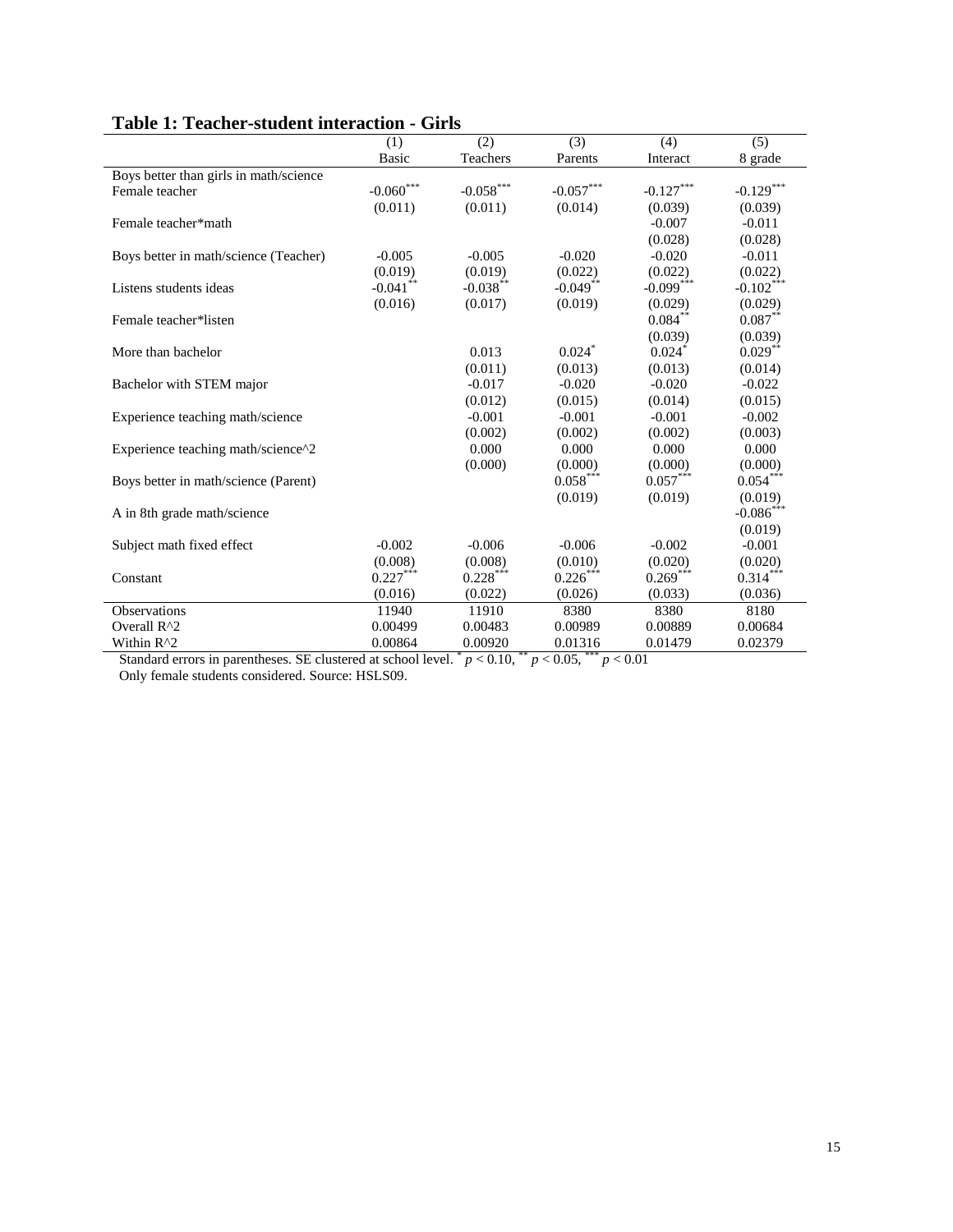|                                        | (1)          | (2)         | (3)                              | (4)         | (5)                              |
|----------------------------------------|--------------|-------------|----------------------------------|-------------|----------------------------------|
|                                        | <b>Basic</b> | Teachers    | Parents                          | Interact    | 8 grade                          |
| Boys better than girls in math/science |              |             |                                  |             |                                  |
| Female teacher                         | $-0.053***$  | $-0.054***$ | $\textbf{-0.061}^{\ast\ast\ast}$ | $-0.075***$ | $\textbf{-0.080}^{\ast\ast\ast}$ |
|                                        | (0.012)      | (0.012)     | (0.014)                          | (0.018)     | (0.019)                          |
| Female teacher*math                    |              |             |                                  | 0.028       | 0.036                            |
|                                        |              |             |                                  | (0.025)     | (0.026)                          |
| Boys better in math/science (Teacher)  | $-0.006$     | $-0.003$    | $-0.014$                         | $-0.013$    | $-0.016$                         |
|                                        | (0.020)      | (0.019)     | (0.024)                          | (0.024)     | (0.025)                          |
| Listens students ideas                 | 0.026        | 0.025       | 0.028                            | 0.028       | 0.023                            |
|                                        | (0.018)      | (0.018)     | (0.022)                          | (0.022)     | (0.023)                          |
| More than bachelor                     |              | 0.015       | 0.013                            | 0.012       | 0.010                            |
|                                        |              | (0.012)     | (0.016)                          | (0.016)     | (0.016)                          |
| Bachelor with STEM major               |              | 0.011       | 0.018                            | 0.019       | 0.019                            |
|                                        |              | (0.012)     | (0.015)                          | (0.015)     | (0.015)                          |
| Experience teaching math/science       |              | $0.004***$  | $0.005*$                         | $0.005*$    | $0.005*$                         |
|                                        |              | (0.002)     | (0.003)                          | (0.003)     | (0.003)                          |
| Experience teaching math/science^2     |              | $-0.000*$   | $-0.000*$                        | $-0.000*$   | $-0.000*$                        |
|                                        |              | (0.000)     | (0.000)                          | (0.000)     | (0.000)                          |
| Boys better in math/science (Parent)   |              |             | $0.053***$                       | $0.053***$  | $0.057***$                       |
|                                        |              |             | (0.019)                          | (0.019)     | (0.020)                          |
| A in 8th grade math/science            |              |             |                                  |             | $0.036^*$                        |
|                                        |              |             |                                  |             | (0.020)                          |
| Subject math fixed effect              | $0.017***$   | $0.020**$   | $0.023***$                       | 0.007       | 0.003                            |
|                                        | (0.008)      | (0.008)     | (0.010)                          | (0.016)     | (0.017)                          |
| Constant                               | $0.238***$   | $0.202***$  | $0.187***$                       | $0.194***$  | $0.187***$                       |
|                                        | (0.018)      | (0.023)     | (0.028)                          | (0.029)     | (0.031)                          |
| <b>Observations</b>                    | 11790        | 11760       | 8040                             | 8040        | 7810                             |
| Overall R^2                            | 0.00192      | 0.00220     | 0.00739                          | 0.00790     | 0.01308                          |
| Within R^2                             | 0.00650      | 0.00849     | 0.01414                          | 0.01452     | 0.01663                          |

## **Table 2: Teacher-student interaction - Boys**

Standard errors in parentheses. SE clustered at school level.  $p < 0.10$ ,  $p < 0.05$ ,  $p < 0.01$ 

Only male students considered. Source: HSLS09.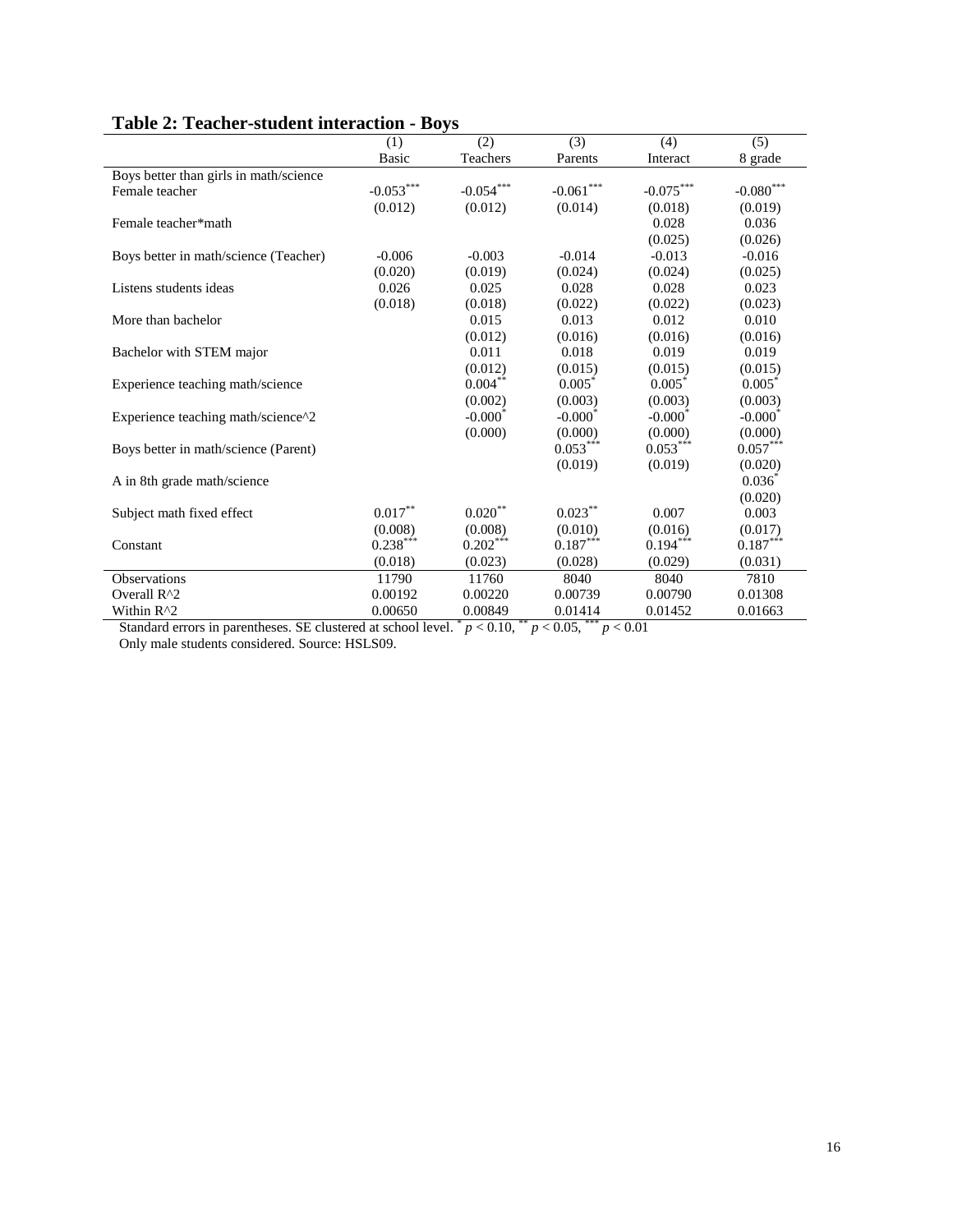### **6. Empirical Section II: Advanced Math/Science Courses**

### **6.1 Econometric Framework**

 $\overline{\phantom{a}}$ 

Trying to affect how students compare male and female in math and science is more relevant from a policy perspective if these beliefs actually influence students' decisions during high school and later in life. Therefore, in order to offer an additional motivation for the first empirical section, the aim of this second part of the paper is to investigate whether students' beliefs affect their decision to take advanced math or science classes in high school. Since the scope of the paper is to analyze the lack of women in STEM fields, the estimation focuses on female students' decisions only. Indeed, students in  $9<sup>th</sup>$  grade are asked if they plan to enroll in an AP/IB calculus or science course.

The identification strategy is similar to the one used in the previous section. The equations of interest are the following:

$$
AP_{is} = \beta_1 b_{is} + z'_{is}\beta_2 + x'_{is}\beta_3 + \mu_i + \alpha_s + \varepsilon_{is}, \forall s \in \{M, N\}
$$

The dependent variable is whether or not student *i* is planning to enroll in an advance course in subject *s* while in high school<sup>17</sup>. The key regressor of interest is whether the student *i* believes that boys are better than girls in subject *s*. However, such enrollment decision depends also on other factors which may be correlated with student beliefs. Therefore, also in this case it is appropriate to add as controls the 9<sup>th</sup> grade math/science teacher characteristics for student *i* ( $z_{\text{in}}$ ) and  $z_{iS}$ ), observable and unobservable student fixed-effects ( $\mu_i$ ), and subject fixed-effect ( $\alpha_s$ ).

As in the previous section, we may be worried about omitted variables: the error term could include factors which determine the student's decision to take AP classes in math or science and are correlated with her beliefs. Indeed, according to the (National Science Board, 2014), students in  $9<sup>th</sup>$  grade are more likely to take courses in science and math if they are from high socioeconomic status categories or if their parents are highly educated. However, the individual fixed-effect allow us to control for such variables. In addition to this, subject-specific family characteristics are taken into account by including parents' beliefs among the regressors  $(x_{is})$ .

Moreover, the student decision does not only depend on the teacher characteristics, but also on how effective he or she was in engaging the students and offering a high-quality course. In other words, the teacher's characteristics included in the vectors  $z_{iM}$  and  $z_{iS}$  may not be enough to measure her quality. Thus, the controls include a variable which indicates whether the student enjoyed the course  $s$  in  $9<sup>th</sup>$  grade.

<sup>&</sup>lt;sup>17</sup> The dependent variable is whether the student was planning to enroll in an advance math or science class during high school when she was interviewed in 9<sup>th</sup> grade. The follow-up surveys contain the actual number of AP/IB classes taken in high school. The reason why these are not used in the above specification is because of endogeneity issues. Indeed, the actual number of AP/IB courses depends on teachers throughout all years of high school, and they may be correlated with students' beliefs. Since this dataset contains information only about teachers in 9<sup>th</sup> grade, having dependent variable, students' beliefs and teachers' characteristics all reported in  $9<sup>th</sup>$  grade solves this issue.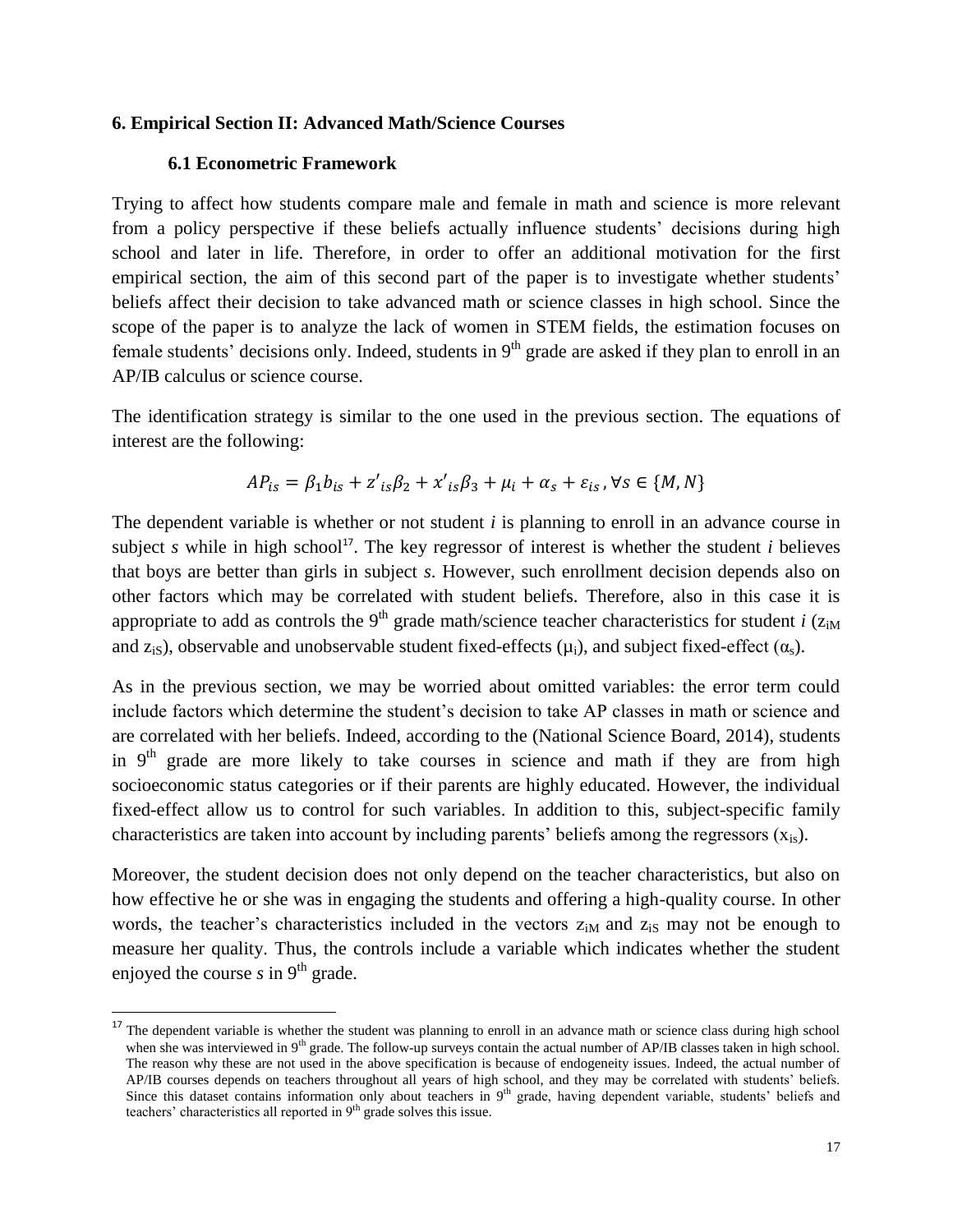Furthermore, peers can also play an important role in shaping these decisions. Therefore, the above specification includes whether the student wanted to take additional math/science classes because her friends were going to. Another way to control for peer effect is to add the average belief among the  $9<sup>th</sup>$  graders interviewed in the school (excluding the answer for the i<sup>th</sup> individual). Nevertheless, adding such percentages of interviewed students who believe that boys are better than girls in math or science does not substantially changes the results shown in Table 3. The same is true if such percentages are computed considering only female students.

Finally, individual subject-specific ability may be pivotal. In the next section I have used two strategies to tackle this issue: including among the controls the grades in the most advanced math and science courses in middle school, or a measure of self-efficacy.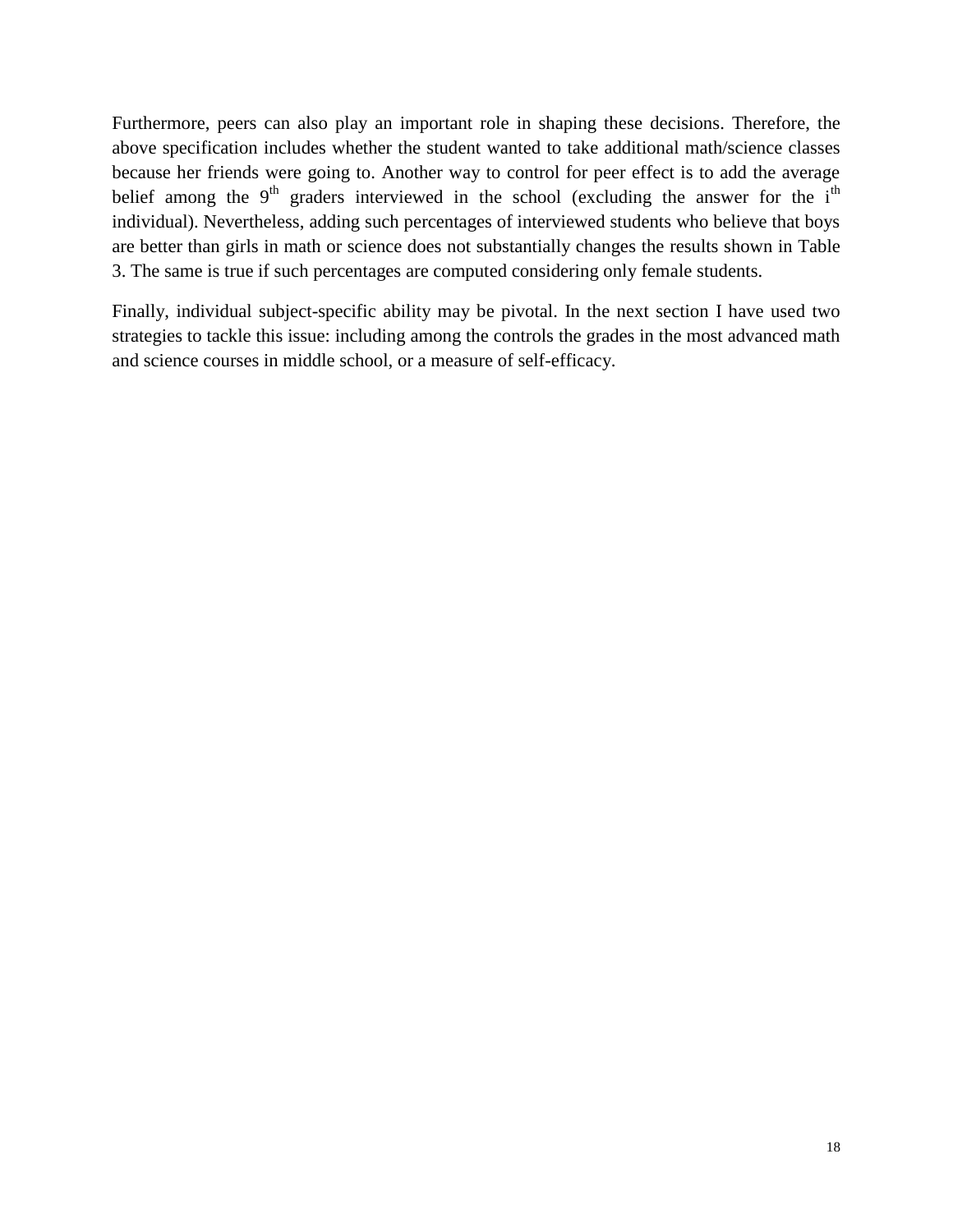### **6.2 Empirical Results**

The important result from this section is that, as shown in the first column of Table 3, female students are more than 7 percentage points less likely to enroll in an advance math and science courses in high school if they believe that boys are better than girls in math or science. Therefore, influencing students' beliefs at the beginning of high school can result in female students taking more scientific classes, thus increasing their college readiness.

For later reference, it is important to note that most of the teacher characteristics do not significantly affect students' decisions. In other words, if a teacher creates a positive learning environment by listening to students' ideas does not directly enter into the student decision function. If it influences such choice, it does it indirectly by changing students' beliefs or their satisfaction about the  $9<sup>th</sup>$  grade courses.

As before, it is possible to check for heterogeneity across subjects in the effect of students' beliefs: contrary to the descriptive statistics highlighted in the previous section, the interaction between beliefs and subject fixed effect is not statistically different from zero (Column 2).

Although I control for student fixed-effects, which includes individual skills used both in math and science courses, as in the previous section one could still be worried that omitted subjectspecific skills may drive the decision and be correlated with students' beliefs. One way of dealing with this potential issue is to add whether the student got an A in her  $8<sup>th</sup>$  grade math or science course (Column 3). The coefficient of student *i*' opinion does not change substantially.

A similar conclusion is reached once a measure of student self-efficacy in math and science is added as a regressor. However, also in this case there are reasons to be worried since the measure is self-reported, thus if a female student believes that girls are better than boys in math, she may also be more confident in her own abilities. In other words, self-efficacy may capture an indirect effect of the regressor of interest. Indeed, in the last column of Table 3 the coefficient of student *i*' belief is lower than in the previous specifications. Despite this, it remains significant and with large magnitude.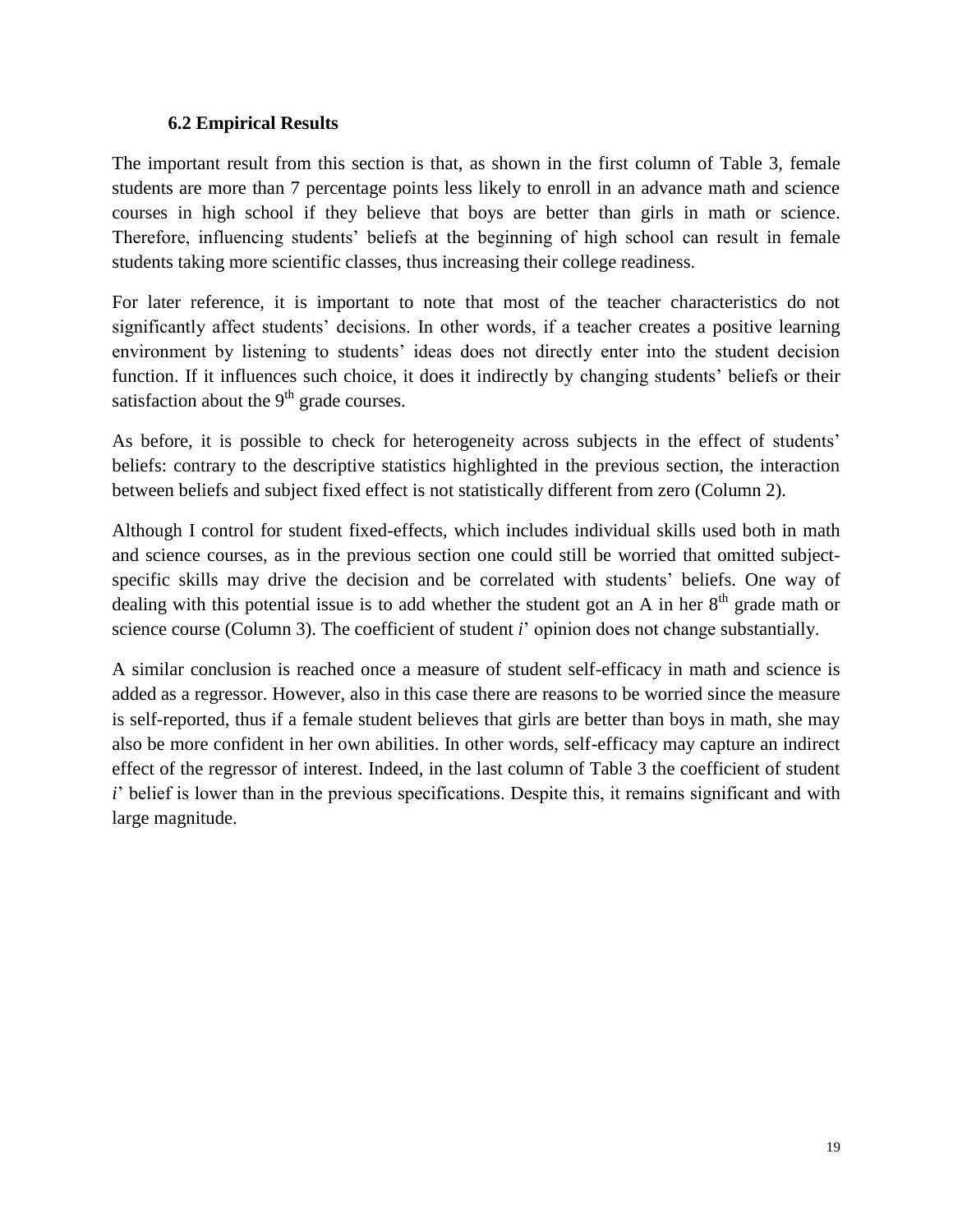|                                       |                       |                       | (3)         |                |
|---------------------------------------|-----------------------|-----------------------|-------------|----------------|
|                                       | (1)<br><b>Basic</b>   | (2)<br>Interact       | 8 grade     | (4)<br>Ability |
| Boys better in math/science (Student) | $-0.074$ ***          | $-0.084$ <sup>*</sup> | $-0.087$ ** | $-0.076$       |
|                                       | (0.019)               |                       |             |                |
|                                       |                       | (0.027)               | (0.028)     | (0.027)        |
| Boys better * Math                    |                       | 0.018                 | 0.027       | 0.026          |
|                                       |                       | (0.035)               | (0.036)     | (0.034)        |
| Female teacher                        | $-0.005$              | $-0.005$              | $-0.004$    | $-0.003$       |
|                                       | (0.015)               | (0.015)               | (0.015)     | (0.015)        |
| Boys better in math/science (Teacher) | $-0.019$              | $-0.019$              | $-0.023$    | $-0.021$       |
|                                       | (0.022)               | (0.022)               | (0.022)     | (0.022)        |
| Listens students ideas                | $-0.033$              | $-0.033$              | $-0.036$    | $-0.043**$     |
|                                       | (0.021)               | (0.021)               | (0.021)     | (0.021)        |
| More than bachelor                    | $0.038***$            | $0.039***$            | $0.041***$  | $0.041***$     |
|                                       | (0.015)               | (0.015)               | (0.015)     | (0.015)        |
| Bachelor with STEM major              | $-0.016$              | $-0.016$              | $-0.018$    | $-0.015$       |
|                                       | (0.013)               | (0.013)               | (0.013)     | (0.013)        |
| Experience teaching math/science      | $-0.003$              | $-0.003$              | $-0.003$    | $-0.003$       |
|                                       | (0.002)               | (0.002)               | (0.002)     | (0.002)        |
| Experience teaching math/science^2    | 0.000                 | 0.000                 | 0.000       | 0.000          |
|                                       | (0.000)               | (0.000)               | (0.000)     | (0.000)        |
| Subject math fixed effect             | 0.006                 | 0.003                 | 0.003       | $-0.004$       |
|                                       | (0.010)               | (0.011)               | (0.011)     | (0.012)        |
| Boys better in math/science (Parent)  | $-0.038$ <sup>*</sup> | $-0.038$ *            | $-0.036$    | $-0.030$       |
|                                       | (0.021)               | (0.021)               | (0.021)     | (0.021)        |
| Friends taking AP                     | 0.032                 | 0.032                 | 0.019       | 0.026          |
|                                       | (0.042)               | (0.043)               | (0.044)     | (0.044)        |
| Enjoyed 9th grade math/science course | $0.114***$            | $0.114***$            | $0.115***$  | $0.078***$     |
|                                       | (0.016)               | (0.016)               | (0.016)     | (0.018)        |
| A in 8th grade math/science           |                       |                       | $0.068***$  |                |
|                                       |                       |                       | (0.021)     |                |
| Math/science self-efficacy            |                       |                       |             | $0.055***$     |
|                                       |                       |                       |             | (0.009)        |
| Constant                              | $0.395***$            | $0.396***$            | $0.365***$  | $0.426***$     |
|                                       | (0.026)               | (0.025)               | (0.029)     | (0.026)        |
| Observations                          | 6130                  | 6130                  | 6000        | 6050           |
| Overall R^2                           | 0.03352               | 0.03388               | 0.08706     | 0.09825        |
|                                       |                       |                       |             |                |
| Within R^2                            | 0.04523               | 0.04538               | 0.05405     | 0.06614        |

## **Table 3: Intention to take AP/IB courses in math/science**

Standard errors in parentheses. SE clustered at the school level.  $p < 0.10$ ,  $p < 0.05$ ,  $p < 0.01$ Only female students considered. Source: HSLS09.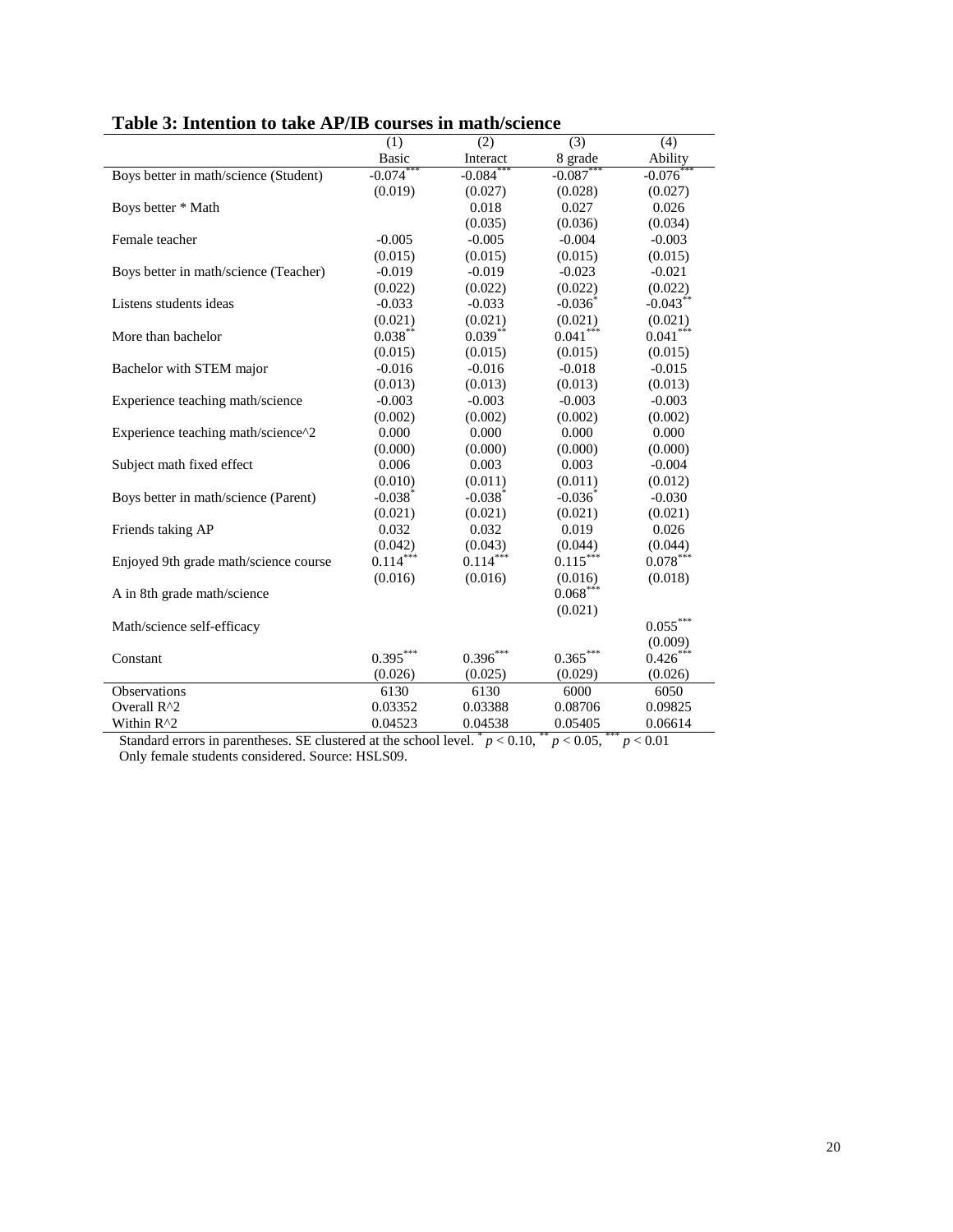### **7. Empirical Section III: STEM Major**

### **7.1 OLS**

 $\overline{a}$ 

One of the aims of the paper is to reduce the gender gap in STEM field. It has already been shown that high school teachers can change how students compare boys and girls in math and science and that such students' beliefs can affect female students' college readiness. This last section investigates whether the same beliefs can influence female students' major choice.

This is a one-time decision, so it is possible to start with a very simple econometric model

$$
STEM_i = \gamma b_i + x'_{i} \beta + \varepsilon_i
$$

The dependent variable is whether student *i* intends to choose a STEM subject as a major. This question is asked when the student is a freshman in college. The key regressor of interest is whether the student *i* believes that boys are better than girls in science. Major choice may also depend on other individual observable characteristics  $(x_i)$  and unobservable ones  $(\epsilon_i)$ . This model is estimated for female students only since they represent the population of interest.

Most of the students in STEM choose engineering, biology, chemistry or physics, while only a minority opts for mathematics. Therefore, I expect that the main role is played by the student's belief about boys' and girls' abilities in science rather than math.

I may also worry that teachers in the final year of high school may affect both students' belief and major choice. One way to attenuate this issue is to use as regressor student *i*'s belief in 9<sup>th</sup> grade rather than  $11<sup>th</sup>$  grade. This is the result reported in the first column of Table 4.

One reason why this estimation may be biased is because of omitted variables. One possible solution which is usually implemented is to include additional regressors as controls. However, here it is important to carefully choose the appropriate controls. There are some variables which affect the major decision but not students' beliefs, so it is not necessary to include them in a linear model. For instance, labor market conditions such as monetary and non-monetary returns of different major influences students' decision to major or not in a STEM field, but the fact that engineers on average earn more than journalists should not affect girls in  $9<sup>th</sup>$  grade when they compare boys and girls in math and science, so omitting them would not bias our estimator of interest<sup>18</sup>. The appropriate controls are variables which affect both students' beliefs and major choice. Ethnicity, country of origin, geographical regions are examples of such variables. Finally, I am interested in the direct and indirect effects of beliefs on major choice. As a result, I do not want to control for variables which affect major choice but are caused by students' beliefs. Following the previous section, female students who take more AP classes in math and

<sup>&</sup>lt;sup>18</sup> I may worry that students' opinions are also affected by discrimination against women. In other words, a female student may think that women are discriminated in STEM fields because they are less able than men. This seems implausible (Ceci et al., 2014) and would require different levels of discrimination in STEM and non-STEM fields. Moreover, I have showed in the first empirical section that students' beliefs are not determined by episodes of discrimination.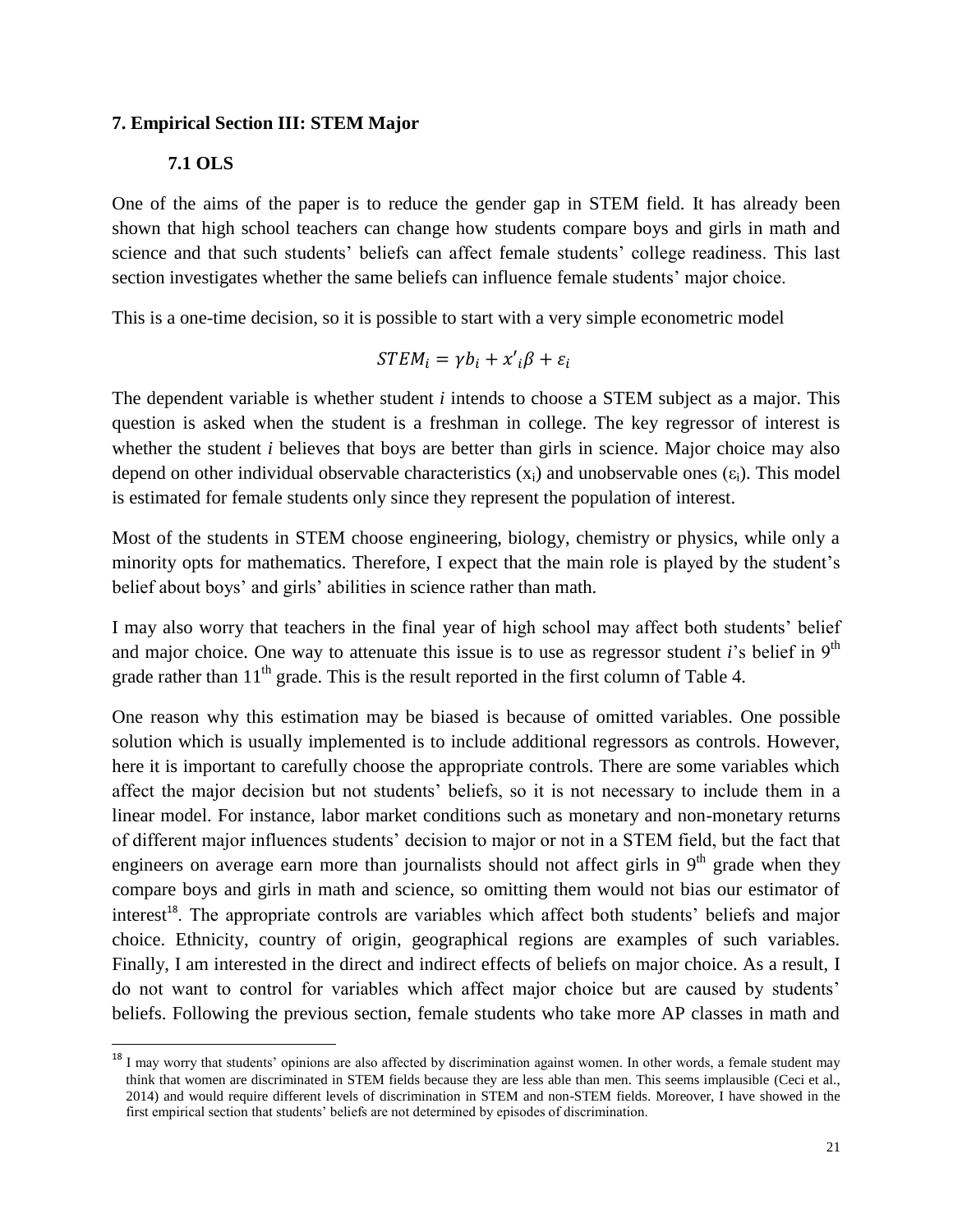science while in high school are more likely to choose a STEM major, but they may enroll in more advanced classes because they do not believe that boys are better than girls in math and science, so controlling for it may underestimate the total impact of beliefs on major choice<sup>19</sup>.

Given the above discussion, it is appropriate to control for ethnicity, whether the student was born in the US, geographical regions, and whether the school was in an urban area. As usual, peer-effects could also play a role in this context. In order to address this issue, I have controlled for whether the student's best friend in  $9<sup>th</sup>$  grade was a good student (although the dataset do not include information about the gender of this friend) in the second specification. Family background also play an important role in shaping college decisions and students' opinions. Hence, this specification includes information about household income, parents' education, work experience, beliefs and involvement in various aspect of their daughter's life. This specification includes also some relevant school characteristics such as safety and extra-curricular activities. This is the preferred specification. The coefficient of interest remains negative and significant: if a female student believes that boys are better than girls, she is 5 percentage points less likely to choose her major in a STEM field.

As discussed above, including students' achievements in high school as controls may capture an indirect effect of students' beliefs. Nevertheless, an advantage of this approach is that it allows me to include proxies for abilities as regressors, thus tackling such endogeneity issue. As shown in the last column of Table 4, the high school GPA in STEM classes, the number of STEM credits and the normalized score in the math tests administered during the survey in  $9<sup>th</sup>$  and  $11<sup>th</sup>$ grades are highly correlated with the decision of choosing a STEM major. Nevertheless, the coefficient of student's belief remains negative and significant<sup>20</sup>.

Another advantage of including these controls is that they reflect students' preferences. In other words, a female student may decide not to pursue a STEM major simply because she does not like math or science. However, these tastes may actually due to her belief: if such a student thinks that boys are better than girls, she may end up actually not enjoying those subject. So preferences would then be an outcome variable and therefore a "bad" control. Furthermore, these latent preferences are actually reflected in the actual choices made by the student during her academic career. Consequently, including the STEM credits and grades reveals and controls for student's preferences.

 $\overline{\phantom{a}}$ 

<sup>&</sup>lt;sup>19</sup> See also (J. D. Angrist & Pischke, 2009) on "Bad Control".

<sup>&</sup>lt;sup>20</sup> In addition to this, I have also tried to estimate the same model by adding the 9<sup>th</sup> grade math and science teachers' characteristics as regressors. The estimate of the student's belief does not change substantially, while the impacts of the teachers' gender, belief, class behavior, educational level or college major are not statistically different from zero. Similarly, if I add whether the student believed in 9<sup>th</sup> grade that boys were better than girls in math, its estimated coefficient is not statistically significant, while the student's belief in science remains negative and significant. On the other hand, if I measure beliefs with a dummy variable equal to one if the student believed in 9<sup>th</sup> grade that boys are better than girls in science or math, the coefficient is -0.05 and statistically significant. Finally, I have also estimated the same models as in Column 3 Table 4 for male students only. Whether or not a male student believes that boys are better than girls in science does not significantly affect his major choice decision.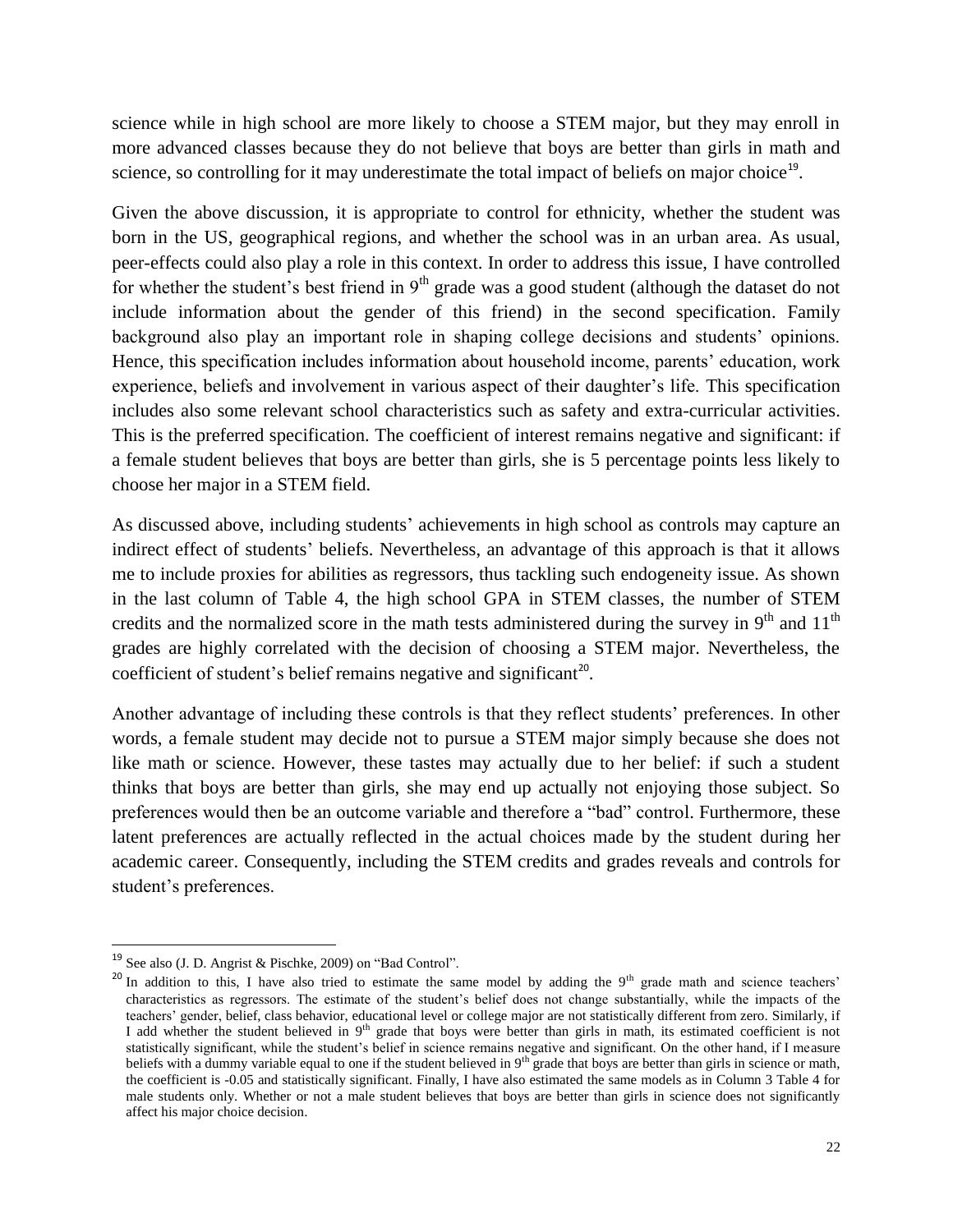As in the previous sections, from an econometric perspective some people may argue that a linear probability model is not the best way to model a limited dependent variable model (major choice) with an endogenous dummy regressor (student belief). However, I follow (Joshua D Angrist, 2001), (J. D. Angrist & Pischke, 2009) and argue that this is appropriate for estimating average causal effects. For the sake of comparison, I have also estimated a Probit model. Results do not change substantially: the marginal effect of the student's belief is almost -0.06 and high significant, thus in line with the OLS estimate.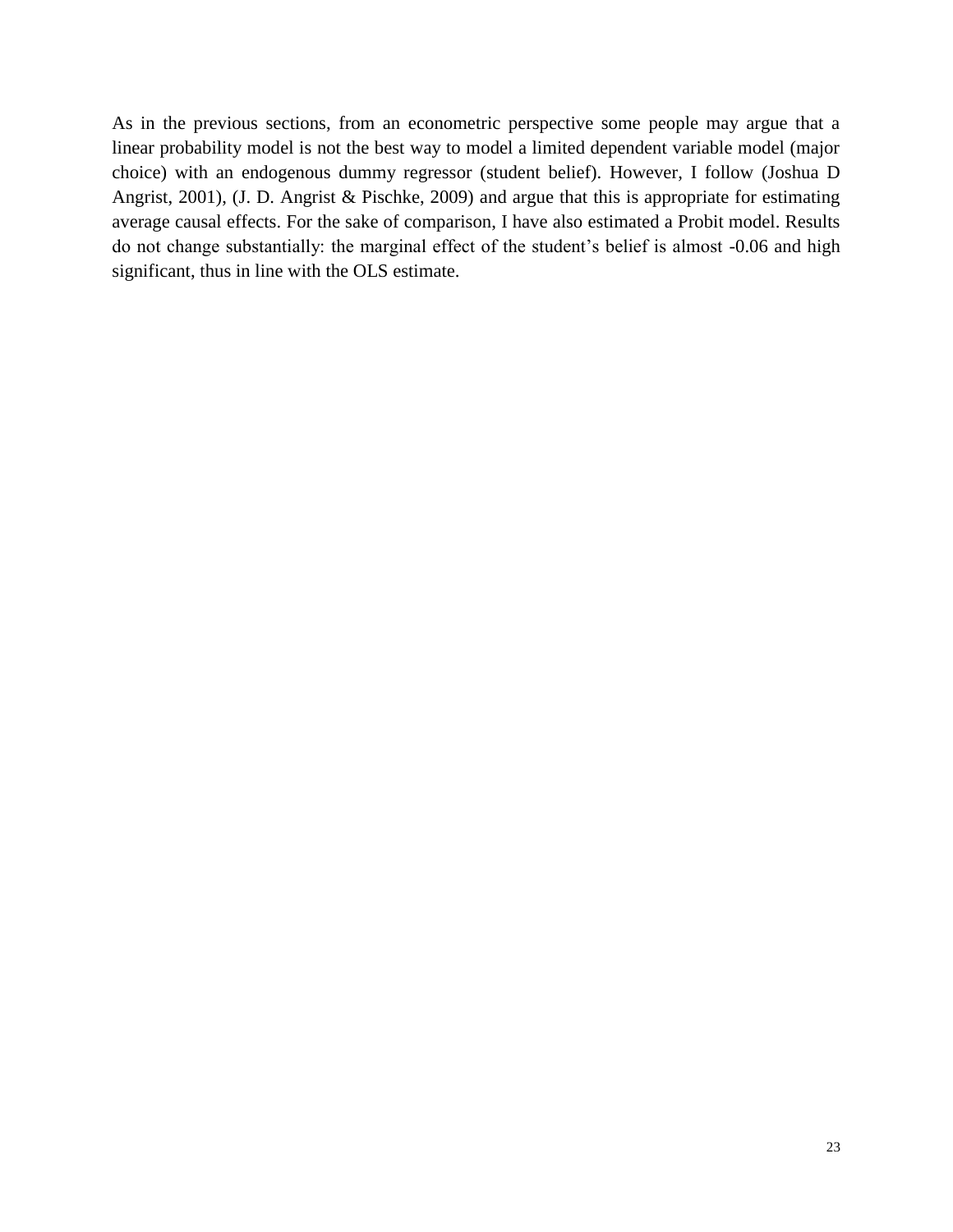|                                     | (1)             | (2)                               | (3)                 |
|-------------------------------------|-----------------|-----------------------------------|---------------------|
|                                     | <b>Basic</b>    | Controls                          | <b>STEM</b>         |
| Boys better in science (Student)    | $-0.040$        | $-0.050$ <sup>*</sup>             | $-0.063$            |
|                                     | (0.013)         | (0.021)                           | (0.021)             |
| Asian                               |                 | $0.150***$                        | $0.081^{\degree}$   |
|                                     |                 | (0.043)                           | (0.044)             |
| Black                               |                 | $-0.019$                          | 0.050               |
|                                     |                 | (0.036)                           | (0.037)             |
| Hispanic                            |                 | 0.001                             | 0.047               |
| Other non-white race                |                 | (0.026)                           | (0.027)             |
|                                     |                 | 0.022                             | 0.029               |
| US born                             |                 | (0.030)<br>$-0.049$               | (0.029)<br>$-0.056$ |
|                                     |                 | (0.039)                           | (0.036)             |
| Best friend has good grades         |                 | $-0.043$                          | $-0.062$            |
|                                     |                 | (0.038)                           | (0.037)             |
| HH income 2011                      |                 | $-0.001$                          | $-0.004$            |
|                                     |                 | (0.005)                           | (0.005)             |
| HH income 2008                      |                 | 0.003                             | 0.003               |
|                                     |                 | (0.005)                           | (0.005)             |
| Mother highly educated              |                 | 0.006                             | $-0.019$            |
|                                     |                 | (0.019)                           | (0.019)             |
| Father highly educated              |                 | $0.075***$                        | $0.041***$          |
|                                     |                 | (0.019)                           | (0.019)             |
| Mother in STEM                      |                 | $0.045***$                        | $0.046$ **          |
|                                     |                 | (0.022)                           | (0.021)             |
| Father in STEM                      |                 | $0.049**$                         | 0.012               |
| Parent help homework                |                 | (0.025)<br>$-0.059$ <sup>**</sup> | (0.024)<br>$-0.022$ |
|                                     |                 | (0.023)                           | (0.023)             |
| No intellectual activity w/parent   |                 | $-0.110**$                        | $-0.040$            |
|                                     |                 | (0.049)                           | (0.057)             |
| Boys better in science (Parent)     |                 | $-0.004$                          | $-0.001$            |
|                                     |                 | (0.021)                           | (0.022)             |
| Boys better in math (Parent)        |                 | $-0.005$                          | 0.009               |
|                                     |                 | (0.019)                           | (0.018)             |
| Student feels safe at school        |                 | 0.025                             | $-0.023$            |
|                                     |                 | (0.035)                           | (0.033)             |
| Algebra 1 remedial course available |                 | $-0.013$                          | $-0.039*$           |
|                                     |                 | (0.024)                           | (0.023)             |
| School has math/science fair        |                 | 0.019                             | 0.018               |
| Math/science mentors                |                 | (0.019)<br>$-0.006$               | (0.018)<br>$-0.009$ |
|                                     |                 | (0.018)                           | (0.018)             |
| <b>STEM GPA</b>                     |                 |                                   | $0.055***$          |
|                                     |                 |                                   | (0.015)             |
| STEM credits                        |                 |                                   | $0.037***$          |
|                                     |                 |                                   | (0.006)             |
| Math test score (9)                 |                 |                                   | $0.003***$          |
|                                     |                 |                                   | (0.001)             |
| Math test score (11)                |                 |                                   | $0.005***$          |
| Constant                            |                 |                                   | (0.001)             |
|                                     | $0.174***$      | $0.239***$                        | $-0.561$ ***        |
|                                     | (0.006)         | (0.077)                           | (0.095)             |
| Regional dummies                    | No              | Yes                               | Yes                 |
| Urban dummies                       | No              | Yes                               | Yes                 |
| Observations<br>$R^2$               | 5660<br>0.00157 | 2120<br>0.05507                   | 2020<br>0.15118     |
| Adj $R^2$                           | 0.00139         | 0.04285                           | 0.13796             |
|                                     |                 |                                   |                     |

### **Table 4: STEM major intention for female students - OLS**

Standard errors in parentheses. SE clustered at the school level.  $p < 0.10$ ,  $p < 0.05$ ,  $p < 0.01$ Only female students considered. Baseline for ethnicity is white. Source: HSLS09.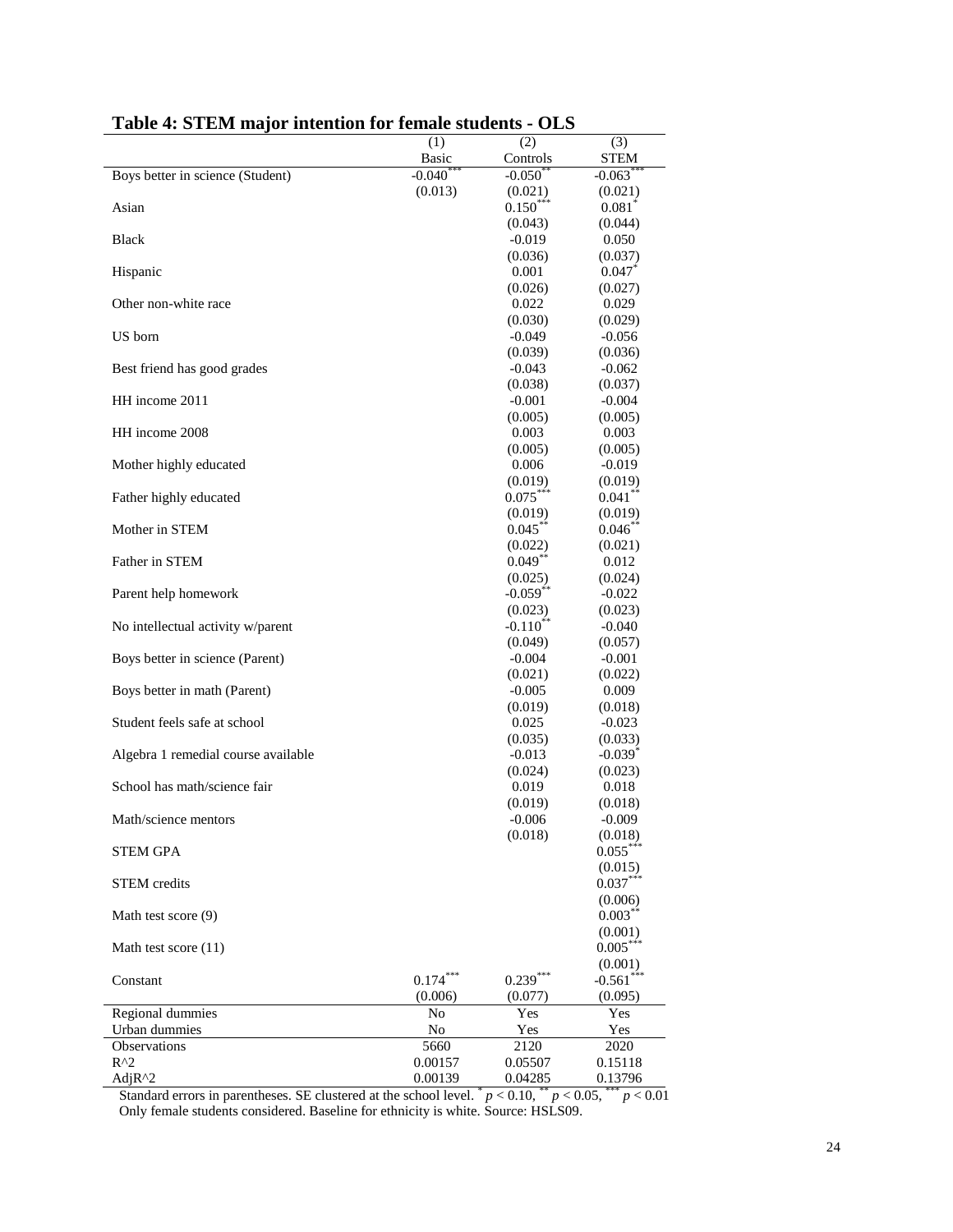### **7.2 IV**

 $\overline{a}$ 

As usual with OLS, endogeneity is the main concern. Nevertheless, it should be stress that in this context it is more difficult to explain why the variable of interest, i.e. student's belief, may be endogenous. Indeed, beliefs and major choice may be both affected by demographic characteristics, parents' characteristics and family background, but these factors have been already controlled for. Ability could also be an omitted variable, but the last specification included several proxies for it. Finally, using the lagged value for student's belief should also address the omission of  $12<sup>th</sup>$  grade teachers' characteristics.

Despite this, I use an IV approach in order to confirm that the OLS results are in line with estimations obtained using more sophisticated econometric techniques. The instruments used in this section are some of the  $9<sup>th</sup>$  grade teacher's characteristics. The relevance of such instruments has been shown in the first part of the paper: teachers' characteristics are important in affecting students' beliefs. The idea behind such exclusion restriction is inspired by the literature on teacher-added value. Indeed, several researchers have shown that teachers' impact on students' test scores fades out extremely fast in subsequent years ((Jacob, Lefgren, & Sims, 2010), (Rothstein, 2010), (Andrabi, Das, Khwaja, & Zajonc, 2011)). Therefore, conditioning on the exogenous explanatory variables, it is possible to assume that  $9<sup>th</sup>$  grade teachers do not directly affect students' major choice in college. In other words, college students do not decide whether to choose a major in a STEM field by remembering how their teacher behaved in class when they were 15-years-old. An additional justification for this strategy can be obtained by looking at the results for AP classes in the previous section: teacher characteristics do not directly affect such decision, so it is plausible to assume that a similar patter should occur when students decide their major. In particular, the excluded instruments exploited in this section are whether the  $9<sup>th</sup>$ grade science teacher listened and valued student's ideas, and whether he or she thought that boys were better than girls in science. One may argue that these variables are correlated with teacher quality, which may in turn affect major choice through its impact on student decisions and performances while in high school. Nevertheless, the specifications below include the high school STEM GPA, the number of STEM credits, the math test scores, and family background information. Therefore, conditioning on these variables, it is possible to claim that these instruments are not correlated with the error term<sup>21</sup>.

The model presented in Table 5 is a linear IV model. As shown in the second column, the coefficient of student belief is negative and statistically significant (p-value: 0.051), although larger and less precise than the OLS estimates<sup>22</sup>. Furthermore, having two instruments for one

<sup>&</sup>lt;sup>21</sup> Furthermore, it is also possible to include indicators for teacher quality as additional controls. Adding whether the  $9<sup>th</sup>$  grade science teacher has a graduate degree, if the teacher majored in a STEM fields, the number of year (and its squared term) of teaching experience in science does not change the conclusions.

<sup>&</sup>lt;sup>22</sup> This estimator has been computed using a 2SLS strategy. Therefore, even if the result is robust to heteroscedasticity and clustering at the school level, it is efficient only under homoscedasticity. Using a 2-Step GMM estimation strategy produces estimates that are efficient under arbitrary heteroscedasticity and clustering at the school level. Nevertheless, the results are extremely similar to the 2SLS. In addition to this, it is important to remember that I am using as instruments two dummy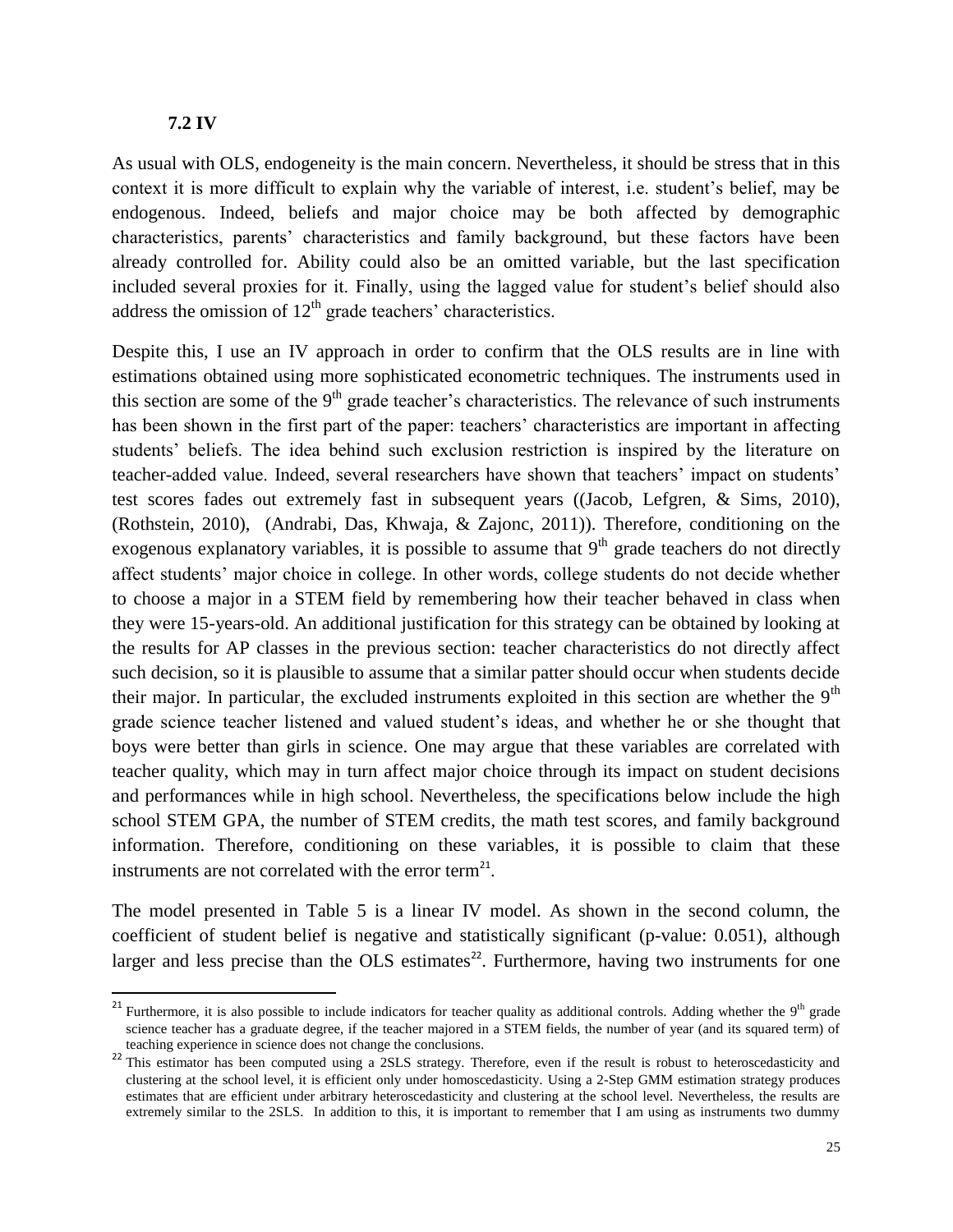endogenous variable allow to test for the exogeneity of such instruments through a Sargan-Hansen J test. The Hansen p-value is extremely high (0.93), thus it is not possible to reject the null, which increases the confidence in the exogeneity of these instruments<sup>23</sup>.

As usual with the IV strategy, one may be concerned about the weakness of the instruments. First, as shown in the first column of Table 5, from the first stage it is clear that whether the teacher listen to student ideas is an important predictor of student beliefs. However, the coefficient of teacher belief is not statistically significant, and the F-test of such excluded instruments is less than 10 (Stock, Wright, & Yogo, 2002). Therefore, in order to dissipate any doubt, I have estimated the same model using a LIML estimation, which is less biased than the 2SLS in case of week instruments (J. D. Angrist & Pischke, 2009). The results shown in the third column are the same of the 2SLS, thus supporting this IV strategy.

To summarize, although the magnitude differs across the above specifications, this section confirms the results obtained with the OLS regression: if a female student believes that boys are better than girls in science, she is less likely to choose a major in a STEM field once in college.

 $\overline{\phantom{a}}$ 

variables, so the much higher IV estimate is mechanically due to the low variability of the instruments. Finally, I have also used a more parsimonious specification than the OLS one. Using the same set of controls do not change the main result, although the estimates are slightly less precise.

<sup>&</sup>lt;sup>23</sup> Under the assumption that the instruments are valid, it is also possible to test whether the endogenous regressor (student's belief) can be actually treated as exogenous. The p-value is rather low (0.025), thus it is more conservative to actually instrument such regressor.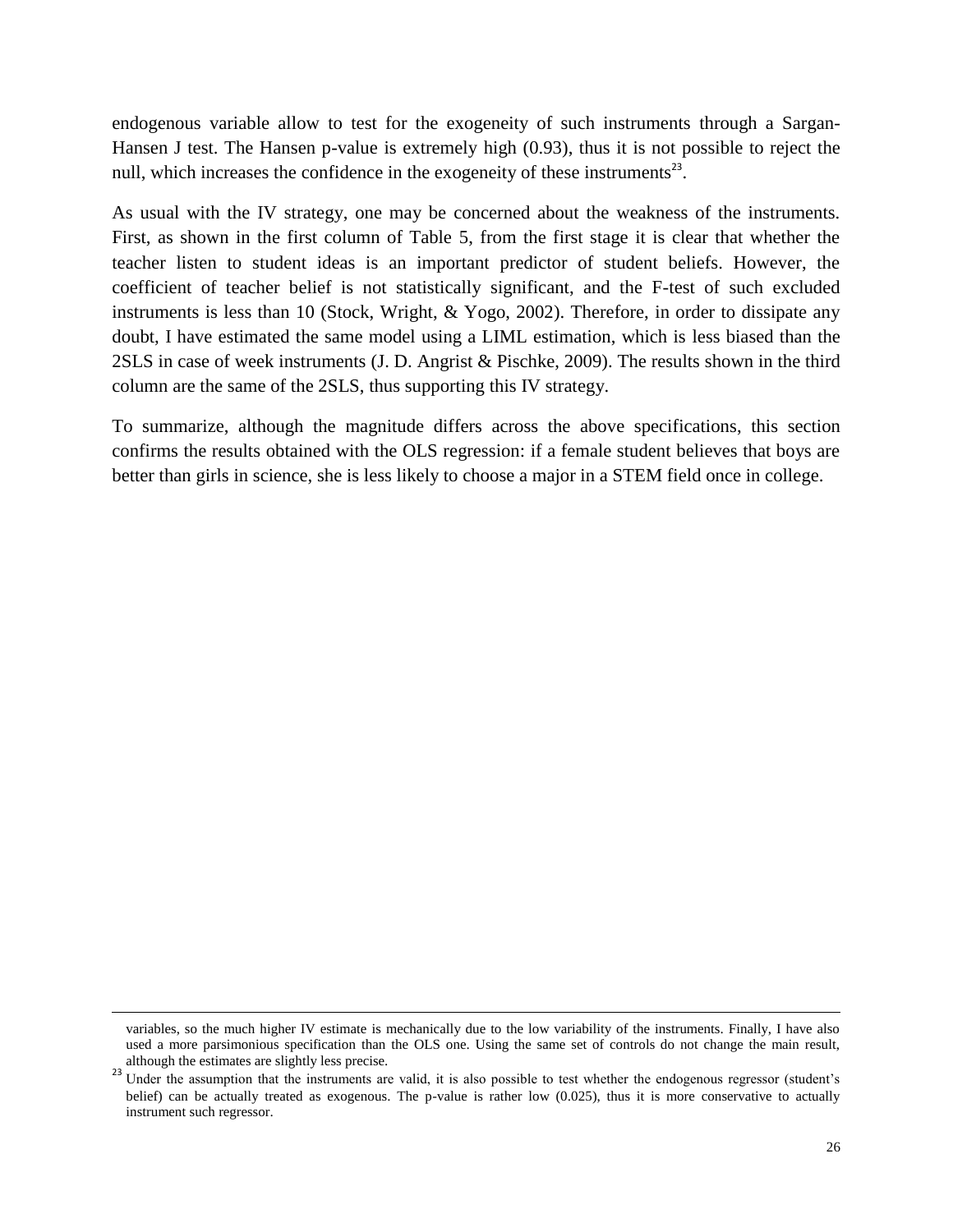|                                   | (1)<br>I Stage        | (2)<br>II Stage       | (3)              |
|-----------------------------------|-----------------------|-----------------------|------------------|
| Boys better in science (Student)  |                       | $-0.755$ <sup>*</sup> | LIML<br>$-0.756$ |
|                                   |                       | (0.387)               | (0.388)          |
| Listens students ideas (Teacher)  | $-0.075***$           |                       |                  |
|                                   | (0.029)               |                       |                  |
| Boys better in science (Teacher)  | $-0.009$              |                       |                  |
|                                   | (0.030)               |                       |                  |
| Asian                             | $-0.058$ <sup>*</sup> | 0.095                 | 0.095            |
|                                   | (0.031)               | (0.053)               | (0.053)          |
| <b>Black</b>                      | 0.015                 | 0.064                 | 0.064            |
|                                   | (0.042)               | (0.047)               | (0.047)          |
| Hispanic                          | 0.024                 | $0.075***$            | $0.075***$       |
|                                   | (0.031)               | (0.037)               |                  |
| Other non-white race              | $-0.046$              | 0.013                 | (0.037)<br>0.013 |
|                                   | (0.027)               | (0.043)               | (0.043)          |
| US born                           | $-0.067$ <sup>*</sup> | $-0.070$              | $-0.070$         |
|                                   |                       |                       |                  |
| HH income 2008                    | (0.040)               | (0.055)               | (0.055)          |
|                                   | $-0.001$<br>(0.003)   | $-0.002$<br>(0.004)   | $-0.002$         |
|                                   |                       |                       | (0.004)          |
| Mother highly educated            | $-0.021$              | $-0.021$              | $-0.021$         |
|                                   | (0.022)               | (0.026)               | (0.026)          |
| Father highly educated            | $0.033$ <sup>*</sup>  | 0.055                 | 0.055            |
|                                   | (0.020)<br>0.006      | (0.028)               | (0.028)          |
| Mother in STEM                    |                       | 0.035                 | 0.035            |
|                                   | (0.022)               | (0.029)               | (0.029)          |
| Father in STEM                    | 0.001                 | 0.024                 | 0.024            |
|                                   | (0.024)               | (0.031)               | (0.031)          |
| Parent help homework              | $-0.007$              | $-0.019$              | $-0.019$         |
|                                   | (0.022)               | (0.029)               | (0.029)          |
| No intellectual activity w/parent | $-0.030$              | 0.024                 | 0.024            |
|                                   | (0.067)<br>$0.094***$ | (0.100)               | (0.100)          |
| Boys better in science (Parent)   |                       | 0.030                 | 0.030            |
|                                   | (0.026)               | (0.047)               | (0.047)          |
| Boys better in math (Parent)      | $-0.010$              | 0.003                 | 0.003            |
|                                   | (0.021)               | (0.026)               | (0.026)          |
| Student feels safe at school      | $-0.017$              | $-0.082$              | $-0.082$         |
|                                   | (0.047)               | (0.055)               | (0.055)          |
| School has math/science fair      | 0.007                 | 0.018                 | 0.018            |
|                                   | (0.020)               | (0.024)               | (0.024)          |
| Math/science mentors              | 0.017                 | $-0.000$              | $-0.000$         |
|                                   | (0.019)               | (0.024)               | (0.024)          |
| <b>STEM GPA</b>                   | $-0.014$              | $0.041$ **            | $0.041$ **       |
|                                   | (0.017)               | (0.020)               | (0.020)          |
| <b>STEM</b> credits               | $0.010^{*}$           | $0.041***$            | $0.041***$       |
|                                   | (0.006)               | (0.009)               | (0.009)          |
| Math test score (9)               | $-0.000$              | 0.003                 | 0.003            |
|                                   | (0.001)               | (0.002)               | (0.002)          |
| Math test score (11)              | 0.001                 | $0.006***$            | $0.006***$       |
|                                   | (0.001)               | (0.002)               | (0.002)          |
| Constant                          | $0.173*$              | $-0.585***$           | $-0.585$ ***     |
|                                   | (0.096)               | (0.124)               | (0.124)          |
| Regional dummies                  | Yes                   | Yes                   | Yes              |
| Urban dummies                     | Yes                   | Yes                   | Yes              |
| Observations                      | 1750                  | 1750                  | 1750             |
| Hansen J p-value                  |                       | 0.92620               | 0.92623          |

## **Table 5: STEM major intention for female students - IV**

Standard errors in parentheses. SE clustered at the school level.  $p < 0.10$ ,  $p < 0.05$ ,  $p < 0.01$ Only female students considered. Baseline for ethnicity is white. Source: HSLS09.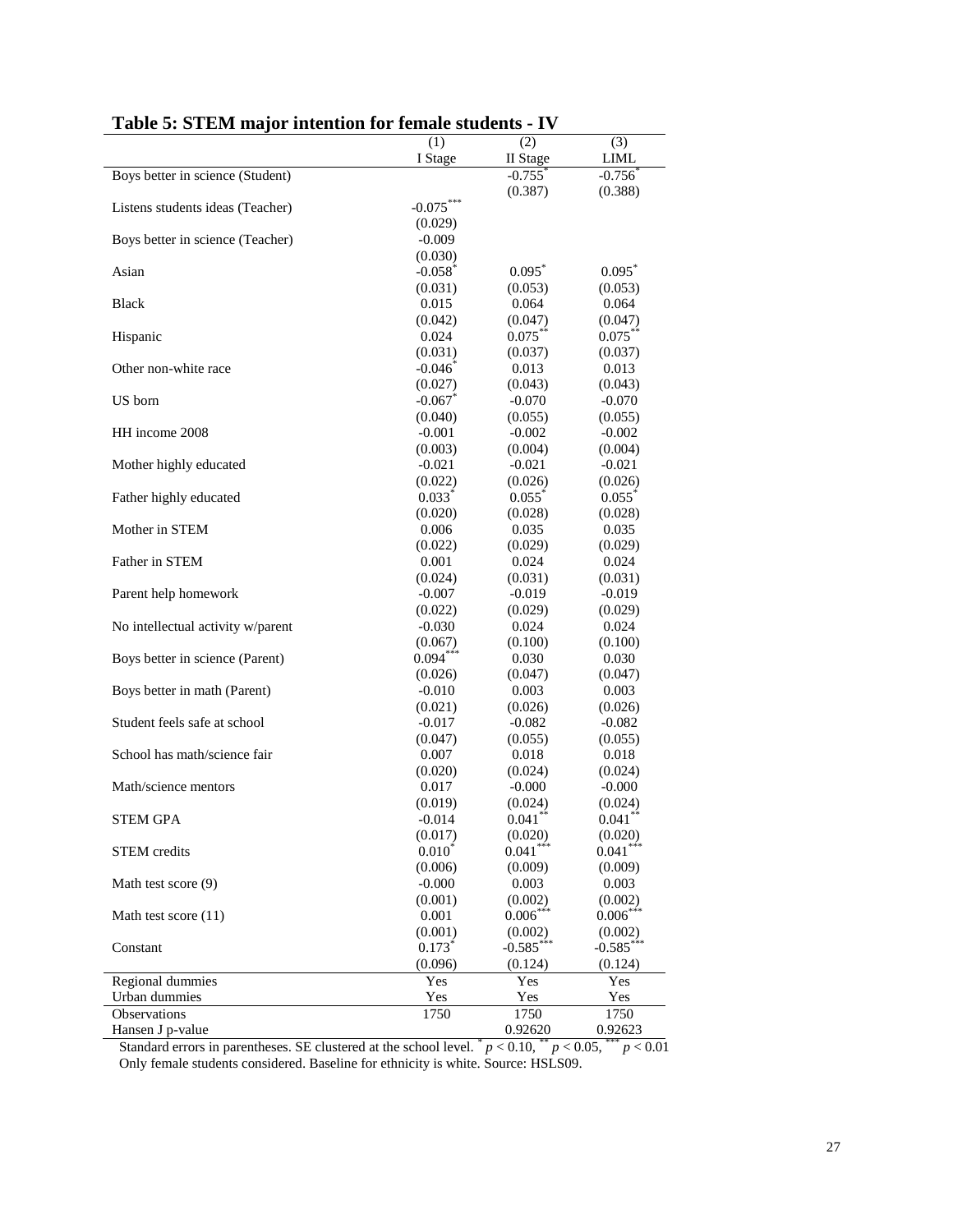### **8. Conclusions**

This paper has shown that how female students compare boys and girls in math and science has important implications for their subsequent educational choices. In particular, the empirical analysis has highlighted that female students are more likely to take advance math and science classes in high school and declare a STEM major in college if they believe that boys are not better than girls in math and science. Therefore, policy-maker could increase female workers in STEM fields by affecting these beliefs. In particular, the core of this paper has demonstrated that students' beliefs can be influenced by their  $9<sup>th</sup>$  grade teachers.

Indeed, female students are less likely to believe that boys are better than girls in math or science when they have a female teacher in those subjects, or when their teacher creates a positive learning environment by listening and promoting students' ideas. Such positive effect is consistent with the role model effect discussed in the previous literature. Furthermore, it is in line with the positive effect of female leaders on girl aspirations and educational attainments (Beaman, Duflo, Pande, & Topalova, 2012).

It is also important to stress that female teachers can also change male students' beliefs and make them less likely to believe that boys are better than girls. This is potentially a groundbreaking result since those boys will continue to interact with women in college, at work, and within their family. As a result, their opinion will help improve the learning and working environment, and it will also have a positive intergenerational effect, thus contributing to break the current vicious circle which pushes women out of STEM fields.

Finally, a note of caution about the magnitude of the aforementioned results: as shown in the descriptive statistics, female students who indeed believe that boys are better than girls are a minority (although a substantial one). In addition to this, the last empirical section demonstrated that it is possible to (considerably) increase women in STEM by changing these beliefs, but it would not be enough to completely fill the gender gap in these fields. In other words, as already discussed, I am not suggesting a panacea, but rather a complementary strategy which could be adopted together with other solutions, such as additional workplace flexibility (Goldin, 2014), in order to speed up the transition to gender equality in science and math.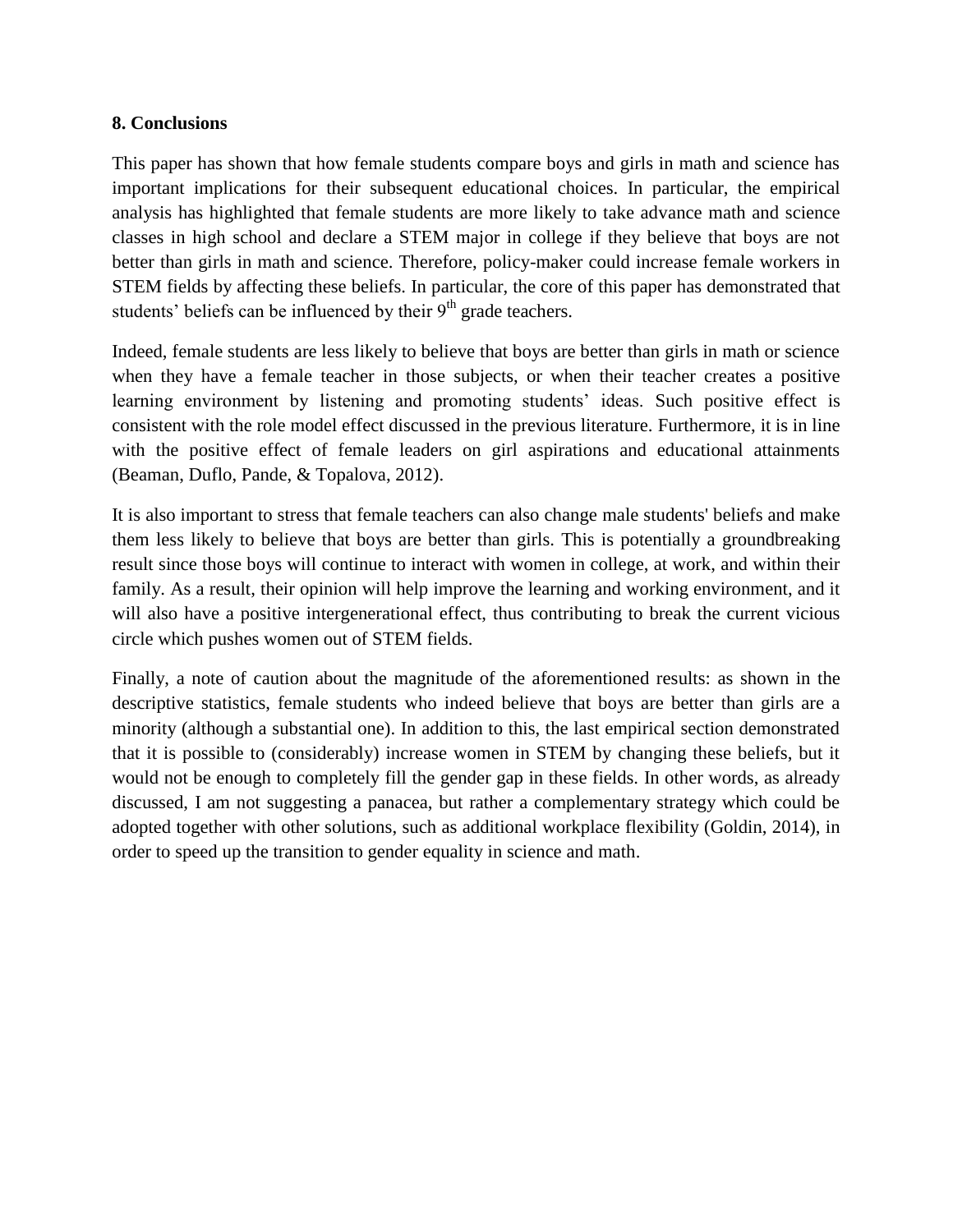#### **Bibliography**

- Altonji, J. G., Arcidiacono, P., & Maurel, A. (2015). The Analysis of Field Choice in College and Graduate School: Determinants and Wage Effects. *NBER Working Paper*, *21655*. http://doi.org/10.1017/CBO9781107415324.004
- Andrabi, T., Das, J., Khwaja, A. I., & Zajonc, T. (2011). Do Value-Added Estimates Add Value ? Accounting for Learning Dynamics Author. *American Economic Journal: Applied Economics*, *3*(3), 29–54.
- Angrist, J. D. (2001). Estimation of Limited Dependent Variable Models With Dummy Endogenous Regressors. *Journal of Business & Economic Statistics*, *19*(1), 2–28. http://doi.org/10.1198/07350010152472571
- Angrist, J. D., & Pischke, J. S. (2009). *Mostly Harmless Econometrics : An Empiricist 's Companion*. *Princeton University Press*.
- Antecol, H., Ozkan, E., & Serkan, O. (2015). The Effect of Teacher Gender on Student Achievement in Primary School: Evidence from a Randomized Experiment. *Journal of Labor Economics*, *33*(6453), 38. http://doi.org/10.1016/j.econedurev.2013.08.004
- Apple. (2015). Inclusion&Diversity. Retrieved from http://www.apple.com/diversity/
- Baum, C. F., & Schaffer, M. E. (2012). ivreg2h: Stata module to perform instrumental variables estimation using heteroskedasticity-based instruments. Retrieved from http://ideas.repec.org/c/boc/bocode/s457555.html
- Beaman, L., Duflo, E., Pande, R., & Topalova, P. (2012). Female Leadership Raises Aspirations and Educational Attainment for Girls: A Policy Experiment in India. *Science*, *335*(February), 582–586. Retrieved from www.sciencemag.org/cgi/content/full/335/6068/579/DC1
- Bettinger, E. P., & Long, B. T. (2005). Do faculty serve as role models? the impact of instructor gender on female students. *American Economic Review*, *95*(2), 152–157. http://doi.org/10.1257/000282805774670149
- Blow, C. M. (2015, February 2). A Future Segregated by Science? *New York Times*. Retrieved from http://www.nytimes.com/2015/02/02/opinion/charles-blow-a-future-segregated-by-science.html
- Bottia, M. C., Stearns, E., Mickelson, R. A., Moller, S., & Valentino, L. (2015). Growing the roots of STEM majors: Female math and science high school faculty and the participation of students in STEM. *Economics of Education Review*, *45*, 14–27. http://doi.org/10.1016/j.econedurev.2015.01.002
- Bronson, M. A. (2015). *Degrees Are Forever: Marriage, Educational Investment, and Lifecycle Labor Decisions of Men and Women*.
- Cappellari, L., & Jenkins, S. P. (2003). Multivariate probit regression using simulated maximum likelihood. *Stata Journal*, *3*(3), 278–294. http://doi.org/The Stata Journal
- Carnevale, A. P., Smith, N., & Melton, M. (2011). *Stem*. Washington, DC. Retrieved from http://cew.georgetown.edu/stem/
- Carrell, S. E., Page, M. E., & West, J. E. (2010). Sex and Science: How Professor Gender Perpetuates the Gender Gap. *The Quarterly Journal of Economics*, *125*(August), 1101–1144. http://doi.org/10.1162/qjec.2010.125.3.1101
- Ceci, S. J., Ginther, D. K., Kahn, S., & Williams, W. M. (2014). Women in Academic Science: A Changing Landscape. *Psychological Science in the Public Interes*, *15*(3), 75–141.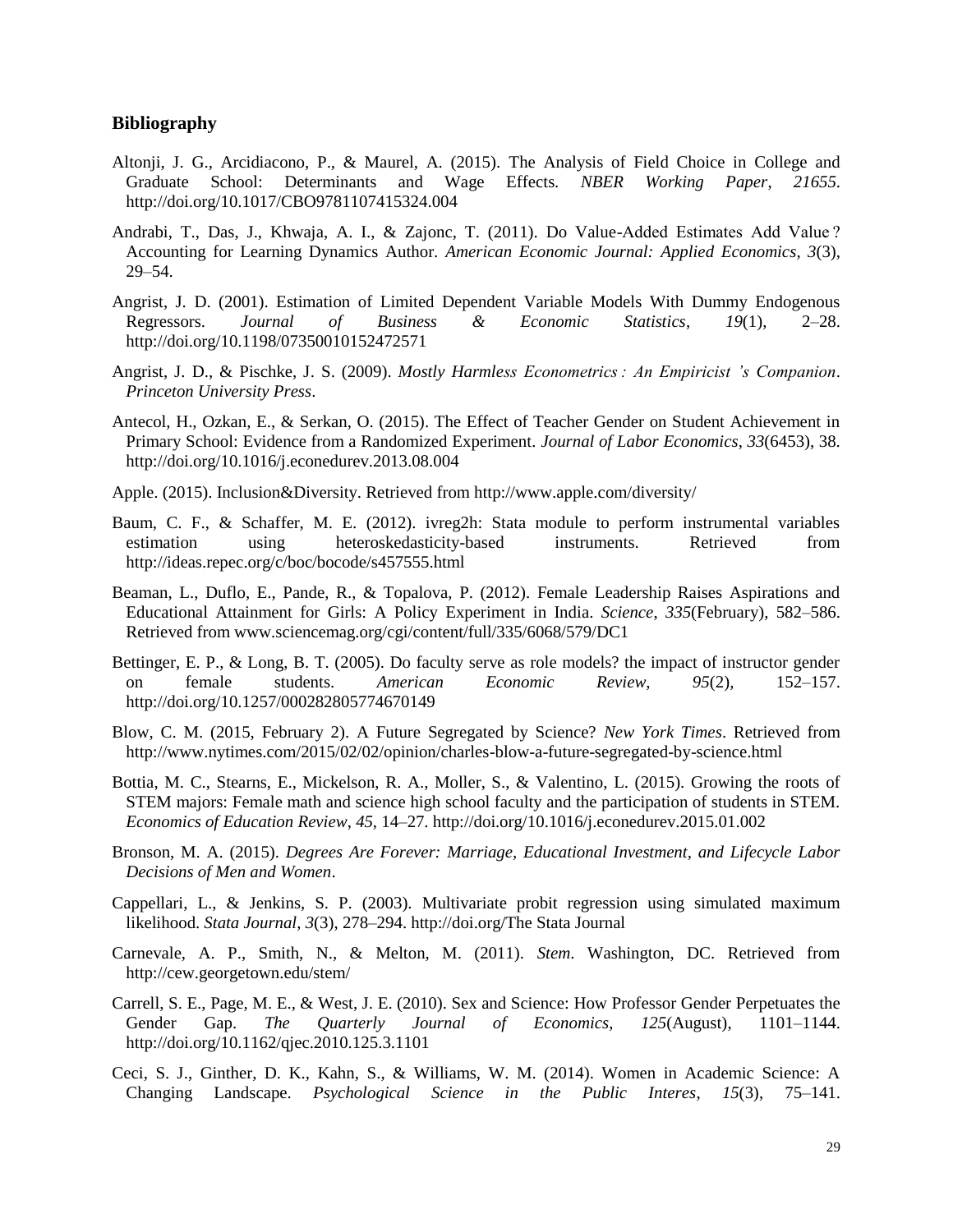http://doi.org/10.1177/1529100614541236

- Chen, X. (2013). *STEM Attrition: College Students' Paths Into and Out of STEM Fields*. Washington, DC. Retrieved from http://necs.ed.gov
- Coate, S., & Loury, C. G. (1993). Will Affirmative-Action Policies Eliminate Negative Stereotypes ? *American Economic Review*, *83*(5), 1220–1240.
- Corbett, C., & Hill, C. (2015). *Solving the Equation-The Variables for Women's Success in Engineering and Computing*. Washington, DC: AAUW. Retrieved from http://www.aauw.org/resource/get-thesolving-the-equation-report/
- Dee, T. S. (2005). A teacher like me: Does Race, Ethnicity, or Gender Matter? *American Economic Review*, *95*(2), 158–165.
- Dee, T. S. (2007). Teachers and the Gender Gaps in Student Achievement. *Journal of Human Resources*, *42*(3), 528–554.
- Degner, K. M. (2013). Demography as Destiny: The Role of Parental Involvement and Mathematics Course Taking Patterns among 9th Grade Students. *Current Issues in Education*, *16*(3).
- Economist, T. (2015). The thinking behind feminist economics. *The Economist*. Retrieved from http://www.economist.com/blogs/economist-explains/2015/10/economist-explains-17
- Executive Office of the President. (2012). *Engage to Excel: Producing One Million Additional College Graduates with Degrees in Science, Technology, Engineering, and Mathematics.*
- Freedman, D. A., & Sekhon, J. S. (2010). Endogeneity in probit response models. *Political Analysis*, *18*(2), 138–150. http://doi.org/10.1093/pan/mpp037
- Friedman-Sokuler, N., & Justman, M. (2016). Gender streaming and prior achievement in high school science and mathematics. *Economics of Education Review*, *53*, 230–253. http://doi.org/http://dx.doi.org/10.1016/j.econedurev.2016.04.004
- Fryer Jr, R. G., & Levitt, S. D. (2010). An Empirical Analysis of the Gender Gap in Mathematics. *American Economic Journal: Applied Economics*, *2*(April), 210–240.
- Gemici, A., & Wiswall, M. (2014). Evolution of gender differences in post-secondary human capital investments: College majors. *International Economic Review*, *55*(1), 23–56. http://doi.org/10.1111/iere.12040
- Gershenson, S., Holt, S. B., & Papageorge, N. W. (2016). Who Believes in Me? The Effect of Student-Teacher Demographic Match on Teacher Expectations. *Economics of Education Review*, *52*, 209–224. http://doi.org/10.1016/j.econedurev.2016.03.002
- Goldin, C. (2014). A Grand Gender Convergence: Its Last Chapter. *American Economic Review*, *104*(4), 1091–1119. http://doi.org/10.1257/aer.104.4.1091
- Google. (2015). GoogleDiversity. Retrieved from http://www.google.com/diversity/index.html
- Guiso, L., Monte, F., Sapienza, P., & Zingales, L. (2008). Culture, Gender, and Math. *Science*, *320*(5880), 1164–1165.
- Gunderson, E. A., Ramirez, G., Levine, S. C., & Beilock, S. L. (2012). The Role of Parents and Teachers in the Development of Gender-Related Math Attitudes. *Sex Roles*, *66*(3-4), 153–166. http://doi.org/10.1007/s11199-011-9996-2
- Han, S., & Vytlacil, E. J. (2015). *Identification in a Generalization of Bivariate Probit Models with Endogenous Regressors*.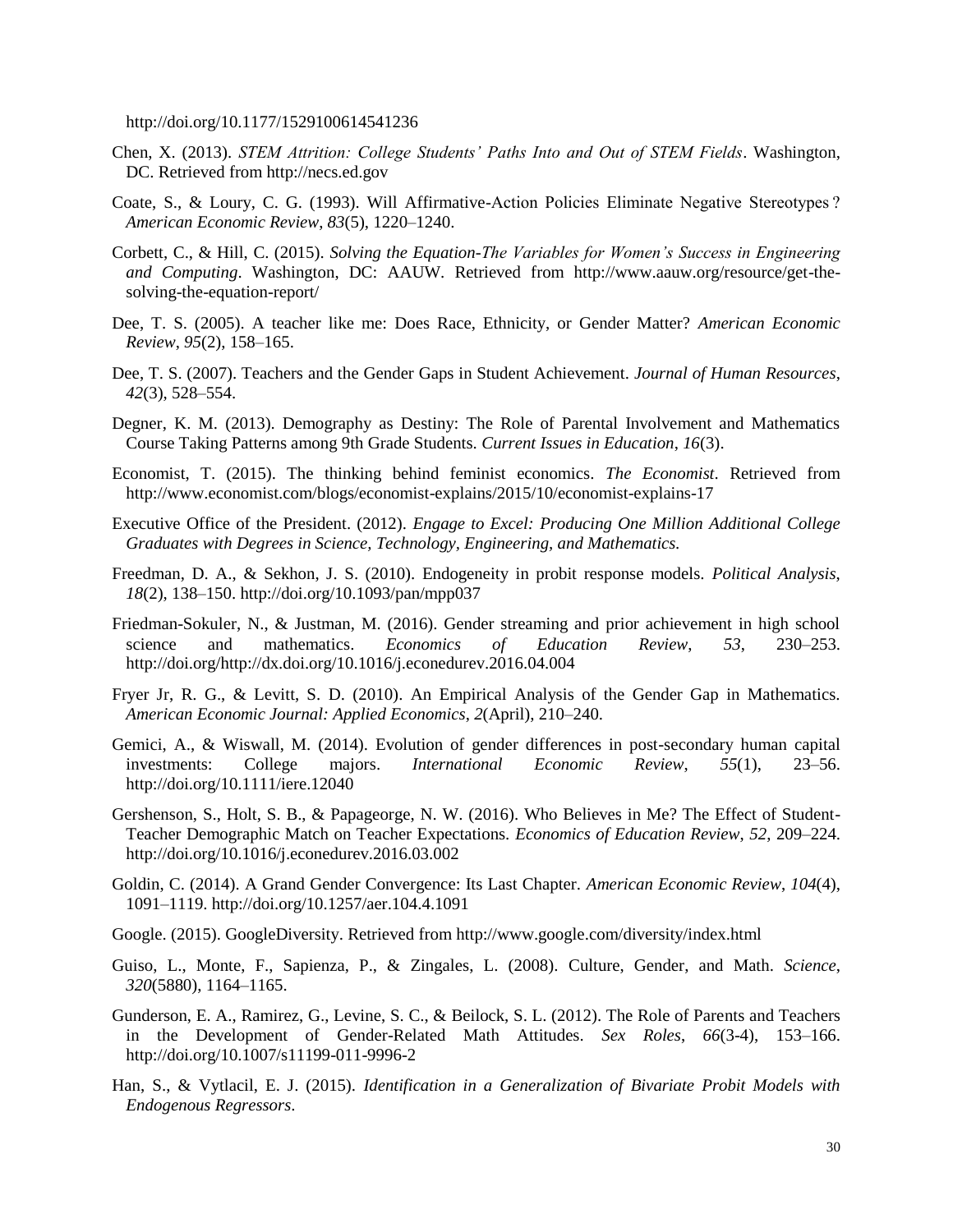- Hoffmann, F., & Oreopoulos, P. (2009). A Professor Like Me: The Influence of Instructor Gender on College Achievement. *Journal of Human Resources*, *44*(2), 479–494. http://doi.org/10.1353/jhr.2009.0024
- Holmlund, H., & Sund, K. (2008). Is the gender gap in school performance affected by the sex of the teacher? *Labour Economics*, *15*(1), 37–53. http://doi.org/10.1016/j.labeco.2006.12.002
- Hyde, J. S., Lindberg, S. M., Linn, M. C., Ellis, A. B., & Williams, C. C. (2008). Gender Similarities Characterize Math Performance. *Science*, *321*(July), 494–495.
- Ingels, S. J., Pratt, D. J., Herget, D., Bryan, M., Fritch, L. B., Ottem, R., … Wilson, D. (2015). *High School Longitudinal Study of 2009 ( HSLS : 09 ) 2013 Update and High School Transcript Data File Documentation* (Vol. NCES). Washington, DC.
- Ingels, S. J., Pratt, D. J., Herget, D. R., Burns, L. J., Dever, J. A., Ottem, R., … Leinwand, S. (2011). *High School Longitudinal Study of 2009 (HSLS:09). Base-Year Data File Documentation* (Vol. 2011– 328). Washington, DC. Retrieved from http://nces.ed.gov/pubsearch
- Ingels, S. J., Pratt, D. J., Herget, D. R., Dever, J. A., Fritch, L. B., Ottem, R., … Leinwand, S. (2014). *High School Longitudinal Study of 2009 (HSLS:09) Base Year to First Follow-Up Data File Documentation* (Vol. 2014–361). Washington, DC.
- Jackson, C. (2013). *Student Access to Qualified High School Mathematics Teachers: A Multilevel Analysis*. University of Maryland.
- Jacob, B. A., Lefgren, L., & Sims, D. P. (2010). The persistence of teacher-induced learning. *Journal of Human Resources*, *45*(4), 915–943. http://doi.org/10.1353/jhr.2010.0029
- Kramer, N. C., Karacora, B., Lucas, G., Dehghani, M., Ruther, G., & Gratch, J. (2016). Closing the gender gap in STEM with friendly male instructors? on the effects of rapport behavior and gender of a virtual agent in an instructional interaction. *Computers and Education*, *99*, 1–13. http://doi.org/10.1016/j.compedu.2016.04.002
- Leef, G. (2014). True Or False: America Desperately Needs More STEM Workers. *Forbes*, *June 6*. Retrieved from http://www.forbes.com/sites/georgeleef/2014/06/06/true-or-false-america-desperatelyneeds-more-stem-workers/#728ef1a57225
- Leslie, S.-J., Cimpian, A., Meyer, M., & Freeland, E. (2015). Expectations of brilliance underlie gender distributions across academic disciplines. *Science*, *347*(6219), 23–34. http://doi.org/10.1081/E-EWS
- Lewbel, A. (2012). Using heteroscedasticity to identify and estimate mismeasured and endogenous regressor models. *Journal of Business & Economic Statistics*, *30*(1), 67–80. http://doi.org/10.1080/07350015.2012.643126
- Mechtenberg, L. (2009). Cheap Talk in the Classroom: How Biased Grading at School Explains Gender Differences in Achievements, Career Choices and Wages. *The Review of Economic Studies*, *76*(4), 1431–1459.
- Mourifie, I., & Meango, R. (2014). A note on the identification in two equations probit model with dummy endogenous regressor. *Economics Letters*, *125*(3), 360–363. http://doi.org/10.1016/j.econlet.2014.10.006
- Muralidharan, K., & Sheth, K. (2016). Bridging Education Gender Gaps in Developing Countries: The Role of Female Teachers. *Journal of Human Resources*, *51*(2), 269–297. Retrieved from http://www.nber.org/papers/w19341
- National Center for Education. (2013). The Nation's Report Card: Trends in Academic Progress 2012.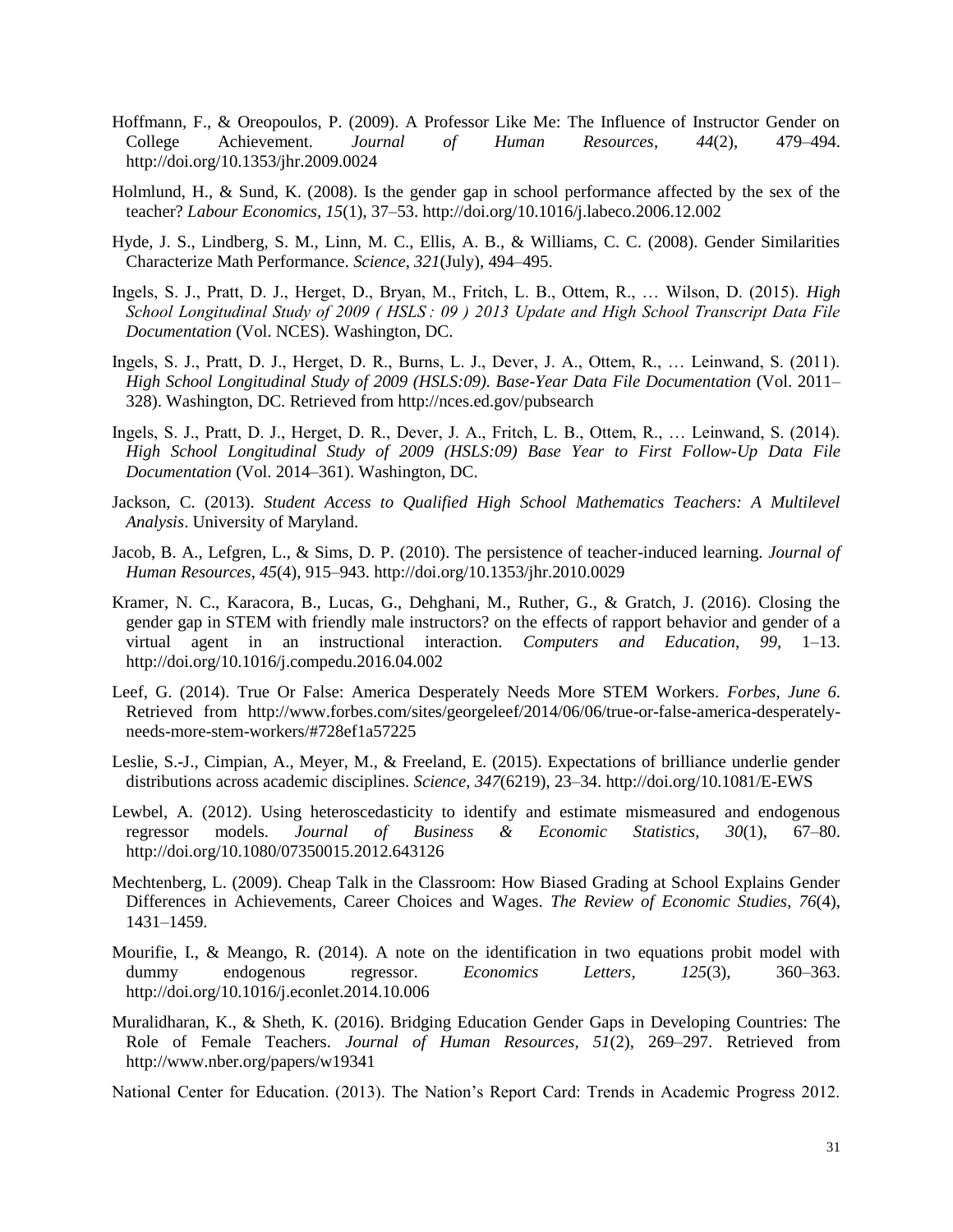*National Center for Education Statistics*, *NCES 2013-*. http://doi.org/10.1002/yd.20075

- National Science Board. (2014). *Science & Engineering Indicators 2014*. *NSB 14-01*. Arlington, VA. Retrieved from http://www.nsf.gov/statistics/seind14/index.cfm/etc/pdf.htm
- National Science Foundation. (2015). *Women, Minorities, and Persons with Disabilities in Science and Engineering*. *Special Report NSF 15-311*. Arlington, VA. Retrieved from http://www.nsf.gov/statistics/wmpd/
- NCES. (2015). *Digest of Education Statistics, 2013*. Washington, D.C.
- NCES. (2016). Distance Learning Dataset Training. Retrieved August 31, 2016, from http://nces.ed.gov/training/datauser/
- OECD. (2014). PISA 2012 Results in Focus. *OECD Publishing*, *PISA*, 1–44. Retrieved from http://www.oecd.org/pisa/keyfindings/pisa-2012-results-overview.pdf
- OECD. (2015). The ABC of Gender Equality in Education. *OECD Publishing*, *PISA*. http://doi.org/10.1787/9789264229945-en
- Page, S. E. (2008). *The Difference: How the Power of Diversity Creates Better Groups, Firms, Schools, and Societies*. Princeton University Press. Retrieved from http://press.princeton.edu/titles/8757.html
- Paredes, V. (2014). A teacher like me or a student like me? Role model versus teacher bias effect. *Economics of Education Review*, *39*, 38–49. http://doi.org/10.1016/j.econedurev.2013.12.001
- Patterson, B., & Kobrin, J. (2012). *The SAT and SAT Subject Tests: Discrepant Scores and Incremental Validity*. *College Board*. Retrieved from http://research.collegeboard.org/publications/sat-and-satsubject-tests-discrepant-scores-and-incremental-validity
- Peracchi, F., & Rossetti, C. (2012). Heterogeneity in health responses and anchoring vignettes. *Empirical Economics*, *42*(2), 513–538. http://doi.org/10.1007/s00181-011-0530-8
- Pollack, E. (2013, October 3). Why Are There Still So Few Women in Science? *New York Times*. Retrieved from http://www.nytimes.com/2013/10/06/magazine/why-are-there-still-so-few-women-inscience.html?\_r=0
- Pollack, E. (2015, October 10). College Major Choice and the Gender Gap. *New York Times*. Retrieved from http://www.nytimes.com/2015/10/11/opinion/sunday/what-really-keeps-women-out-of-tech.html
- Price, J. (2010). The effect of instructor race and gender on student persistence in STEM fields. *Economics of Education Review*, *29*(6), 901–910. http://doi.org/10.1016/j.econedurev.2010.07.009
- Reuben, E., Sapienza, P., & Zingales, L. (2014). How stereotypes impair women's careers in science. *Proceedings of the National Academy of Sciences of the United States of America*, *111*(12), 4403–8. http://doi.org/10.1073/pnas.1314788111
- Rosen, L. (2013). The Truth Hurts: The STEM Crisis Is Not a Myth. *Huffington Post*, *Nov 11*. Retrieved from http://www.huffingtonpost.com/linda-rosen/the-truth-hurts-the-stem- b 3900575.html
- Rothstein, J. (2010). Teacher Quality in Educational Production: Tracking, Decay, and Student Achievement. *The Quarterly Journal of Economics*, *125*(1), 175–214. http://doi.org/10.1162/qjec.2010.125.1.175
- Sabia, J. J. (2007). The Effect of Body Weight on Adolescent Academic Performance. *Southern Economic Journal*, *73*(4), 871–900.
- Sabot, R., & Wakeman-Linn, J. (1991). Grade Inflation and Course Choice. *Journal of Economic Perspectives*, *5*(1), 159–170.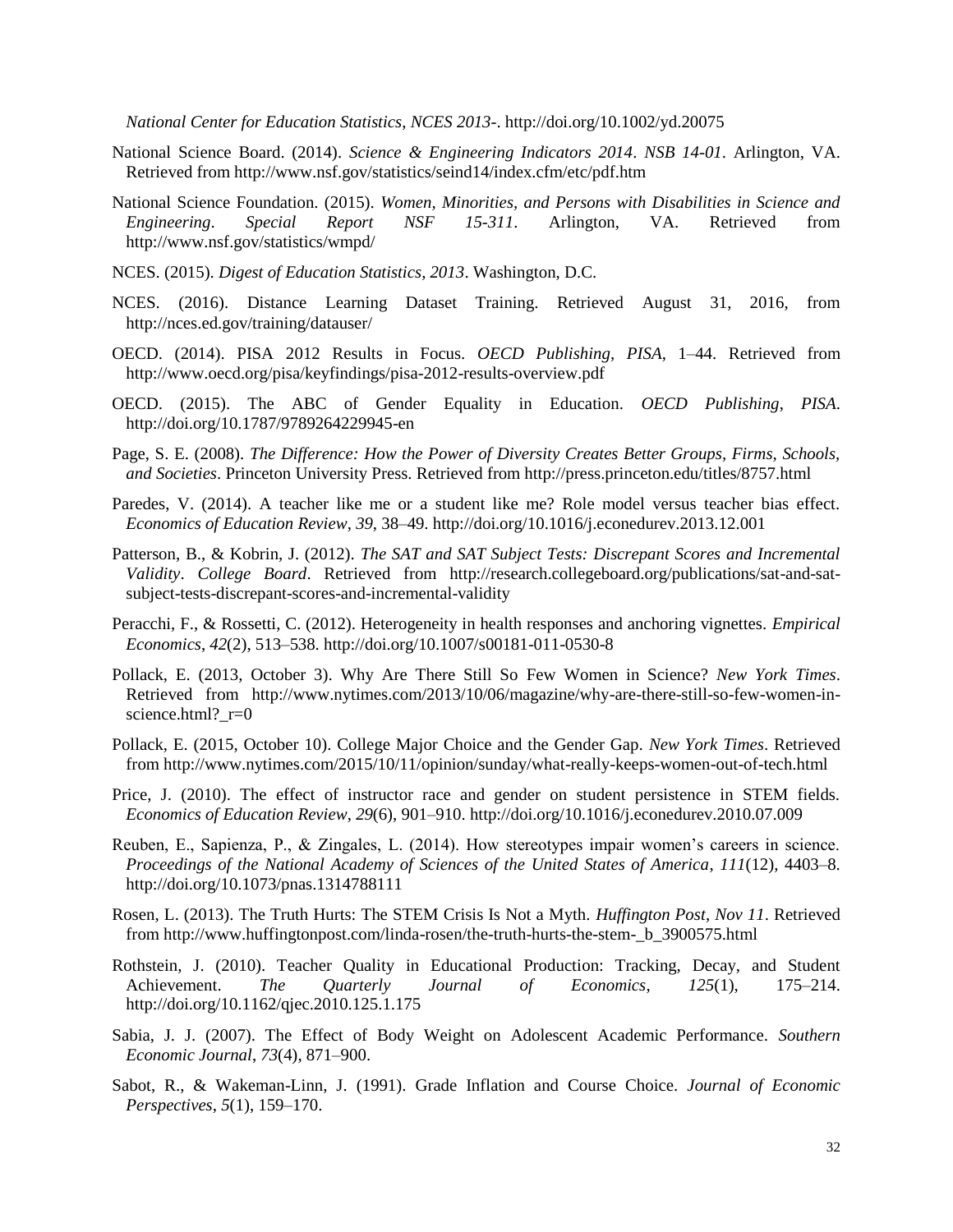- Schneeweis, N., & Zweimüller, M. (2012). Girls, girls, girls: Gender composition and female school choice. *Economics of Education Review*, *31*(4), 482–500. http://doi.org/10.1016/j.econedurev.2011.11.002
- Sikdar, S. (2015). On efforts in teams with stereotypes. *Economics Letters*, *137*, 203–207. http://doi.org/10.1016/j.econlet.2015.10.032
- Solon, G., Haider, S. J., & Wooldridge, J. M. (2015). What Are We Weighting For ? *Journal of Human Resources*, *50*(2), 301–316.
- Spelke, E. S. (2005). Sex differences in intrinsic aptitude for mathematics and science? A critical review. *The American Psychologist*, *60*(9), 950–958. http://doi.org/10.1037/0003-066X.60.9.950
- Stock, J. H., Wright, J. H., & Yogo, M. (2002). A Survey of Weak Instruments and Weak Identification in Generalized Method of Moments. *Journal of Business & Economic Statistics*, *20*(4), 518–529. http://doi.org/10.1198/073500102288618658
- Turner, S. E., & Bowen, W. G. (1999). Choice of Major: The Changing (Unchanging) Gender Gap. *Industrial and Labor Relations Review*, *52*(2), 289–313. http://doi.org/10.1017/CBO9781107415324.004
- Varma, R. (2010). Why So Few Women Enroll in Computing? Gender and Ethnic differences in students' perception. *Computer Science Education*, *20*(4), 301–316.
- Vella, F. (1994). Gender Roles and Human Capital Investment: The Relationship between Traditional Attitudes and Female Labour Market Performance. *Economica*, *61*(242).
- Wagstaff, I. R. (2014). *Predicting 9th Graders' Science Self-efficacy and STEM Career Intent: A Multilevel Approach. North Carolina State University*. North Carolina State University.
- Weinberger, C. J., & Leggon, C. B. (2004). Just Ask! Why Surveyed Women Did Not Pursue IT Courses or Careers. *Ieee Technology And Society Magazine*, *Spring*, 28–35.
- Wheeling, K. (2015, November). The brains of men and women aren't really that different, study finds. *Science*. http://doi.org/10.1126/science.aad7499
- Wilde, J. (2000). Identification of multiple equation probit models with endogenous dummy regressors. *Economics Letters*, *69*(3), 309–312. http://doi.org/10.1111/j.1467-9574.2004.00122.x
- Williams, M. (2014). Building a More Diverse Facebook. Retrieved from http://newsroom.fb.com/news/2014/06/building-a-more-diverse-facebook/
- Winters, M. A., Haight, R. C., Swaim, T. T., & Pickering, K. A. (2013). The effect of same-gender teacher assignment on student achievement in the elementary and secondary grades: Evidence from panel data. *Economics of Education Review*, *34*, 69–75. http://doi.org/10.1016/j.econedurev.2013.01.007
- Wooldridge, J. M. (2010). *Econometric Analysis of Cross Section and Panel Data* (II Edition). MIT Press.
- Woolley, A. W., Chabris, C. F., Pentland, A., Hashmi, N., & Malone, T. W. (2010). Evidence for a collective intelligence factor in the performance of human groups. *Science*, *330*(October), 686–688. http://doi.org/10.1017/CBO9781107415324.004
- Zafar, B. (2013). College Major Choice and the Gender Gap. *Journal of Human Resources*, *48*(3), 545– 595. http://doi.org/10.1353/jhr.2013.0022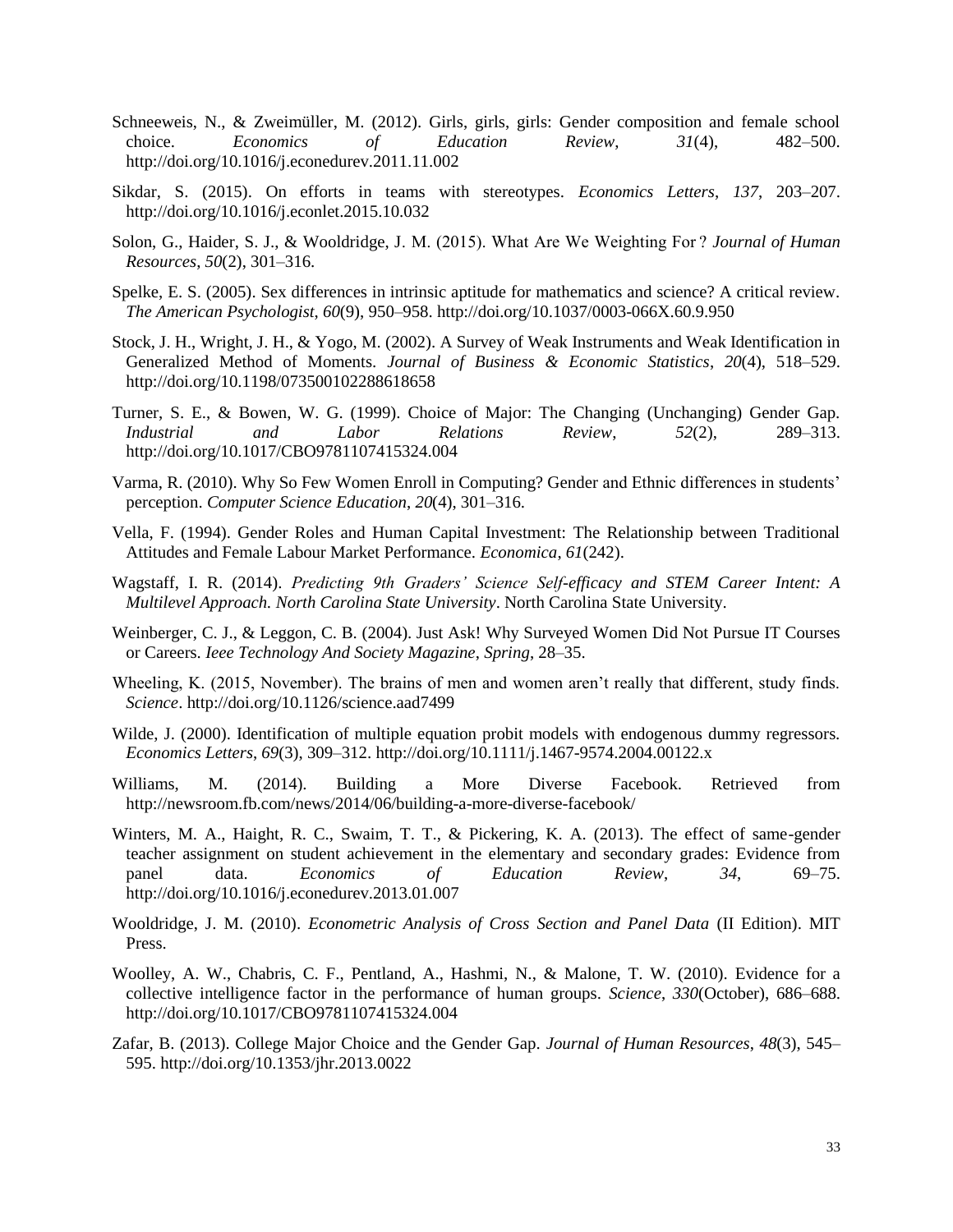## **Appendix**

### **A1. Summary Statistics**

### **Table A1: Summary statistics**

| <b>Variable</b>                          | Obs    | <b>Mean</b> | <b>SD</b> | Min              | <b>Max</b> |
|------------------------------------------|--------|-------------|-----------|------------------|------------|
|                                          |        |             |           |                  |            |
| <b>STEM</b> major                        | 11,580 | 0.256       | 0.436     | $\theta$         | 1          |
| Boys better in science (9th grader)      | 20,660 | 0.202       | 0.402     | $\boldsymbol{0}$ | 1          |
| Boys better in math (9th grader)         | 20,720 | 0.197       | 0.398     | $\boldsymbol{0}$ | 1          |
| Boys better in science (11th grader)     | 19,980 | 0.240       | 0.427     | $\overline{0}$   | 1          |
| Boys better in math (11th grader)        | 20,010 | 0.274       | 0.446     | $\overline{0}$   | 1          |
| <b>Plan to take AP/IB math</b>           | 15,120 | 0.392       | 0.488     | $\boldsymbol{0}$ | 1          |
| Plan to take AP/IB science               | 15,370 | 0.388       | 0.487     | $\boldsymbol{0}$ | 1          |
| <b>Female student</b>                    | 25,150 | 0.489       | 0.500     | $\overline{0}$   | 1          |
| <b>Asian</b>                             | 25,150 | 0.083       | 0.276     | $\overline{0}$   | 1          |
| <b>Black</b>                             | 25,150 | 0.105       | 0.307     | $\overline{0}$   | 1          |
| <b>Hispanic</b>                          | 25,150 | 0.159       | 0.366     | $\overline{0}$   | 1          |
| <b>White</b>                             | 25,150 | 0.487       | 0.500     | $\boldsymbol{0}$ | 1          |
| <b>Other race</b>                        | 25,150 | 0.089       | 0.284     | $\overline{0}$   | 1          |
| <b>Born in the US</b>                    | 16,180 | 0.921       | 0.269     | $\overline{0}$   | 1          |
| 9th grader's best friend has good grades | 20,950 | 0.873       | 0.333     | $\theta$         | 1          |
| <b>Northeast</b>                         | 25,150 | 0.158       | 0.365     | $\overline{0}$   | 1          |
| <b>Midwest</b>                           | 25,150 | 0.265       | 0.441     | $\overline{0}$   | 1          |
| <b>South</b>                             | 25,150 | 0.405       | 0.491     | $\boldsymbol{0}$ | 1          |
| West                                     | 25,150 | 0.172       | 0.377     | $\overline{0}$   | 1          |
| <b>City</b>                              | 25,150 | 0.287       | 0.452     | $\boldsymbol{0}$ | 1          |
| <b>Suburb</b>                            | 25,150 | 0.365       | 0.481     | $\boldsymbol{0}$ | 1          |
| <b>Town</b>                              | 25,150 | 0.116       | 0.320     | $\boldsymbol{0}$ | 1          |
| <b>Rural</b>                             | 25,150 | 0.233       | 0.423     | $\boldsymbol{0}$ | 1          |
| <b>2011 Household Income</b>             | 21,160 | 4.622       | 3.049     | $\mathbf{1}$     | 13         |
| <b>2008 Household Income</b>             | 16,950 | 4.630       | 3.048     | 1                | 13         |
| <b>Mother highly educated</b>            | 15,750 | 0.510       | 0.500     | $\overline{0}$   | 1          |
| <b>Father highly educated</b>            | 13,200 | 0.492       | 0.500     | $\boldsymbol{0}$ | 1          |
| <b>Mother in STEM</b>                    | 15,200 | 0.179       | 0.383     | $\boldsymbol{0}$ | 1          |
| <b>Father in STEM</b>                    | 13,200 | 0.144       | 0.351     | $\boldsymbol{0}$ |            |
| <b>Parent helps with homework</b>        | 15,890 | 0.777       | 0.416     | $\boldsymbol{0}$ |            |
| No intellectual activity w/parent        | 15,620 | 0.021       | 0.142     | $\theta$         |            |
| <b>Boys better in science (Parent)</b>   | 14,900 | 0.215       | 0.411     | $\overline{0}$   |            |
| <b>Boys better in math (Parent)</b>      | 14,930 | 0.300       | 0.458     | $\theta$         |            |
| <b>STEM GPA</b>                          | 21,820 | 2.421       | 0.929     | $\boldsymbol{0}$ | 4          |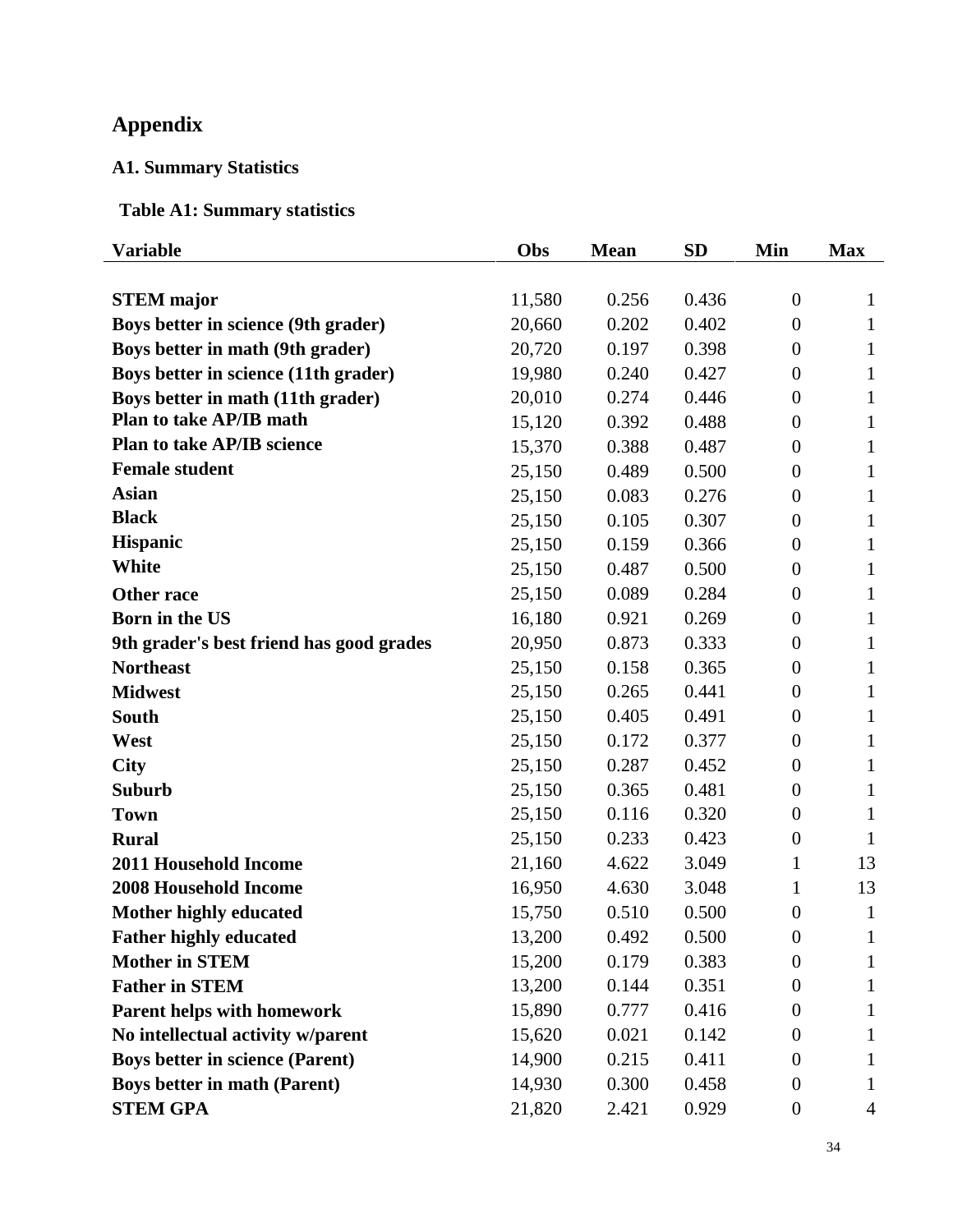| <b>STEM</b> credits                                  | 21,920 | 7.468    | 2.689   | $\Omega$       | 20     |
|------------------------------------------------------|--------|----------|---------|----------------|--------|
| Math test score (9th grader)                         | 21,440 | 51.110   | 10.078  | 24.018         | 82.188 |
| Math test score (11th grader)                        | 20,590 | 51.504   | 10.154  | 22.238         | 84.905 |
| A in 8th grade science                               | 20,540 | 0.412    | 0.492   | $\theta$       |        |
| A in 8th grade math                                  | 20,820 | 0.371    | 0.483   | $\Omega$       | 1      |
| Friends taking more science courses                  | 20,060 | 0.056    | 0.231   | $\Omega$       |        |
| <b>Friends taking more math courses</b>              | 20,420 | 0.054    | 0.226   | $\theta$       | 1      |
| <b>Student feels safe at school</b>                  | 21,130 | 0.913    | 0.282   | $\overline{0}$ | 1      |
| Algebra 1 remedial course available                  | 16,310 | 0.832    | 0.374   | $\overline{0}$ | 1      |
| School has math/science fair                         | 21,610 | 0.394    | 0.489   | $\theta$       | 1      |
| <b>Math/science mentors</b>                          | 21,610 | 0.360    | 0.480   | $\overline{0}$ | 1      |
| <b>Female teacher (Math)</b>                         | 17,880 | 0.608    | 0.488   | $\theta$       | 1      |
| More than bachelor (Math teacher)                    | 17,870 | 0.507    | 0.500   | $\theta$       | 1      |
| <b>Bachelor with STEM major (Math teacher)</b>       | 17,840 | 0.402    | 0.490   | $\theta$       | 1      |
| <b>Experience teaching math (Math teacher)</b>       | 17,820 | 10.328   | 9.009   | 1              | 50     |
| <b>Boys better in math (Math teacher)</b>            | 16,000 | 0.106    | 0.307   | $\theta$       | 1      |
| Listens students ideas (Math teacher)                | 18,970 | 0.856    | 0.351   | $\overline{0}$ | 1      |
| <b>Female teacher (Science)</b>                      | 16,260 | 0.563    | 0.496   | $\overline{0}$ | 1      |
| More than bachelor (Science teacher)                 | 16,260 | 0.566    | 0.496   | $\theta$       | 1      |
| <b>Bachelor with STEM major (Science teacher)</b>    | 16,250 | 0.578    | 0.494   | $\theta$       | 1      |
| <b>Experience teaching science (Science teacher)</b> | 16,210 | 10.868   | 9.151   | 1              | 48     |
| <b>Boys better in science (Science teacher)</b>      | 14,510 | 0.090    | 0.286   | $\theta$       |        |
| Listens students ideas (Science teacher)             | 17,500 | 0.860    | 0.347   | $\theta$       | 1      |
| <b>School offers AP courses on-site</b>              | 23,630 | 0.897799 | 0.30292 | $\theta$       | 1      |

Note: these statistics are reported for the whole sample without weights and may be different for the actual sample used in some of the econometric specifications. Also note that all sample size numbers are rounded to the nearest 10 for security reasons.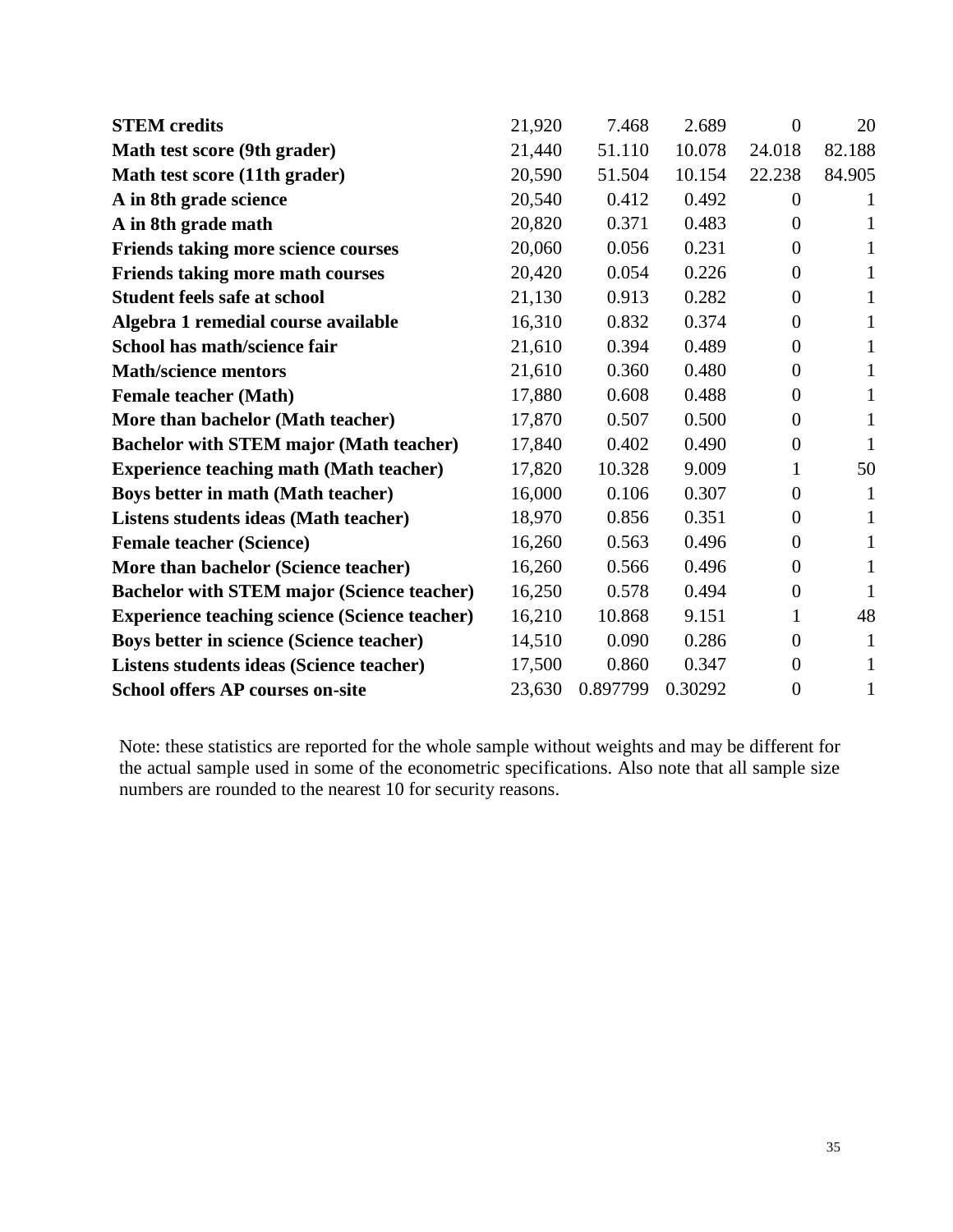### **A2. Variable Description**

This appendix contains the detailed description of all the variables used in the empirical models which are not self-explanatory.

*Respondents' beliefs*. Students in 9<sup>th</sup> and  $11<sup>th</sup>$  grades, as well as parents, 9<sup>th</sup> grade math and science teachers are asked to compare boys and girls in math and science. The original question is the following:

How would you compare males and females in each of the following subjects? (math or science)

- 1. Females are much better
- 2. Females are somewhat better
- 3. Females and males are the same
- 4. Males are somewhat better
- 5. Males are much better

As shown in Figure A1, most of the students believed that males and females are the same in math and science when they are in  $9<sup>th</sup>$  grade. The same is true in  $11<sup>th</sup>$  grade, even if the

proportion of students who believed that girls are better decreased both in math and science. On the other hand, the percentage of those who believed that boys and girls are the same was constant over time in science, while it decreased in math. The first three options and the last two have been aggregated in the empirical analysis based on the assumption that the key treatment is whether or not



the individual believes that boys are better than girls. This has been done not only to simplify the analysis, but also to compare more easily answers across individuals. Indeed, if one imagines that each individual had a continuous latent variable which measure how much boys are better than girls, it is likely that each respondent will have a different threshold which allows him or her to say that "Males are much better" instead of "Males are somewhat better" (Peracchi & Rossetti, 2012). Instead, it is easier to justify a common threshold for the treatment dummy. For instance, one may imagine that all individuals compare math abilities of the men and women they know,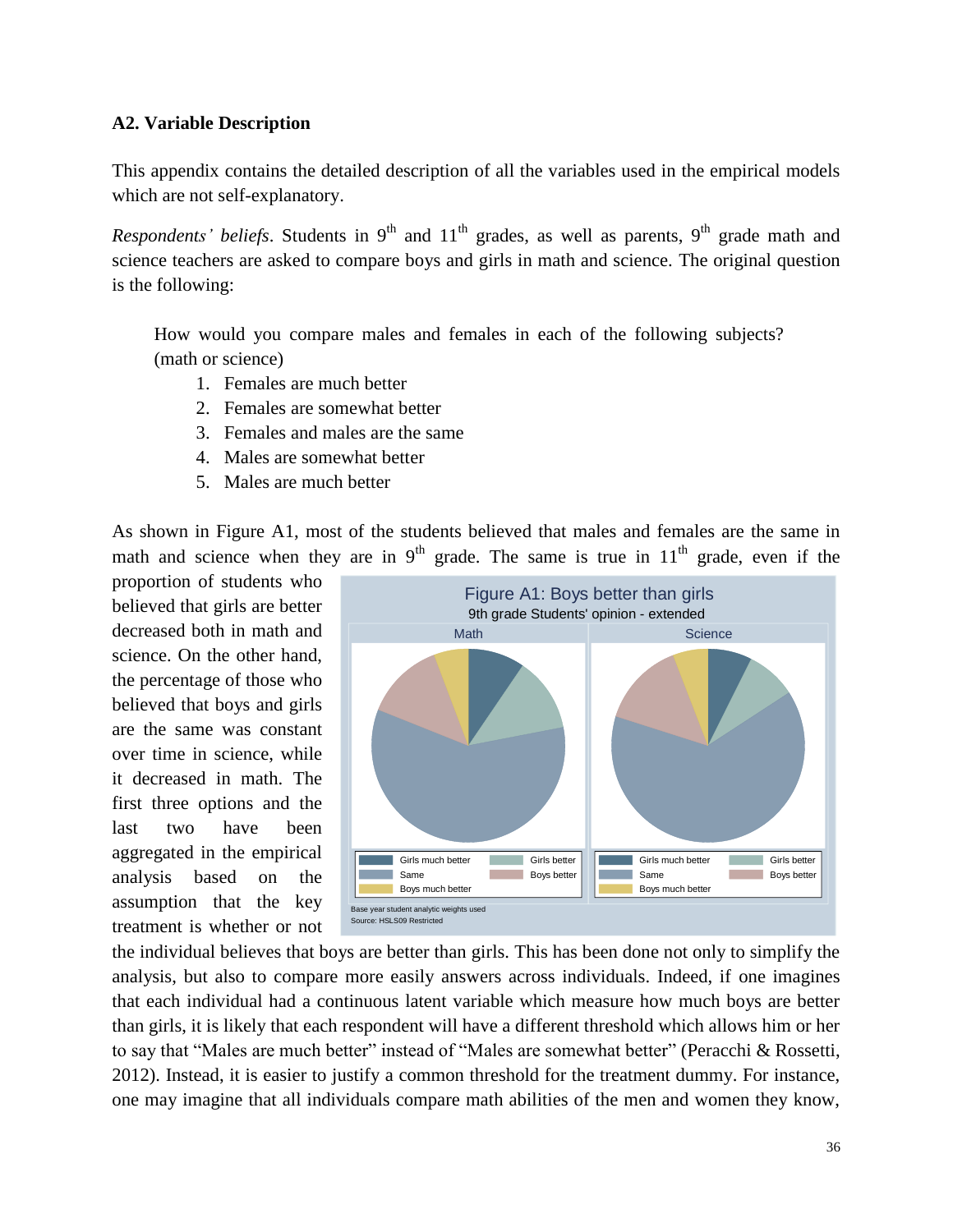and declare that males are better if more men than women are above average.

*AP/IB math/science course*. Students in 9<sup>th</sup> grade were asked if they were planning to enroll in an Advanced Placement (AP) calculus course or an International Baccalaureate (IB) calculus course. This dummy variable takes value one if the student answered "Yes" to one of the two questions, i.e. whether he/she planned to enroll in an AP or IB calculus course, while it takes value zero it the student answered "No" or "Don't know what AP/IB calculus is". In other words, it is assumed that if student will not take an advance class if she does not even know of their existence. The cases in which the student reported "Haven't decided yet", as well as the observations for which the question was not asked/answered, were considered as missing. The aim of the paper is to analyze how to increase the proportion of female student who intend to enroll in an advance math class, so the appropriate comparison group are those students who do not plan to attend such classes, while it is not clear whether those undecided will eventually select such courses. The same method applies to the questions regarding AP or IB science courses.

*STEM major*. In the Summer-Fall of 2013 it was asked to all respondents who were attending postsecondary classes which field of study or program they were considering. Note that most of the respondents were freshman in college at that time. This dummy variable takes value one if the student was considering a STEM field as a major, zero if he/she was considering a different major, missing if he/she was undecided or if the question was not asked or answered. The sample of female students has around 11,360 observations. Among these, 4,980 students were choosing a non-STEM major, 1000 students intended to declare a STEM major, 550 were undecided, while to 2,610 individuals the question was not asked (mainly because they were not attending college), 2,220 missing (sample numbers rounded to the nearest ten for security reason).

*Classroom environment*. Students were asked how much they agree with the following statement (Fall 2009): "Your math teacher values and listens to students' ideas". The indicator variable takes value one if the student strongly agreed or agreed, while it takes value zero if the student disagreed or strongly disagreed, and it is missing if the question was not asked or answered. Students were also reminded that none of their teachers and principal were allowed to see their answers. The same question was asked for the science teacher.

*Teacher's highest education*. An indicator variable has been constructed which takes value zero if the 9<sup>th</sup> grade teacher held an Associate's or Bachelor's degree, while it takes value one if the highest degree earned by the teacher was a Master's degree, an Educational Specialist diploma, a Ph.D., M.D., law degree or similar.

*Teacher's major*. This indicator variable takes value one if the teacher's major for his or her BA/BS was in a STEM field. By far, the most common STEM majors were Mathematics and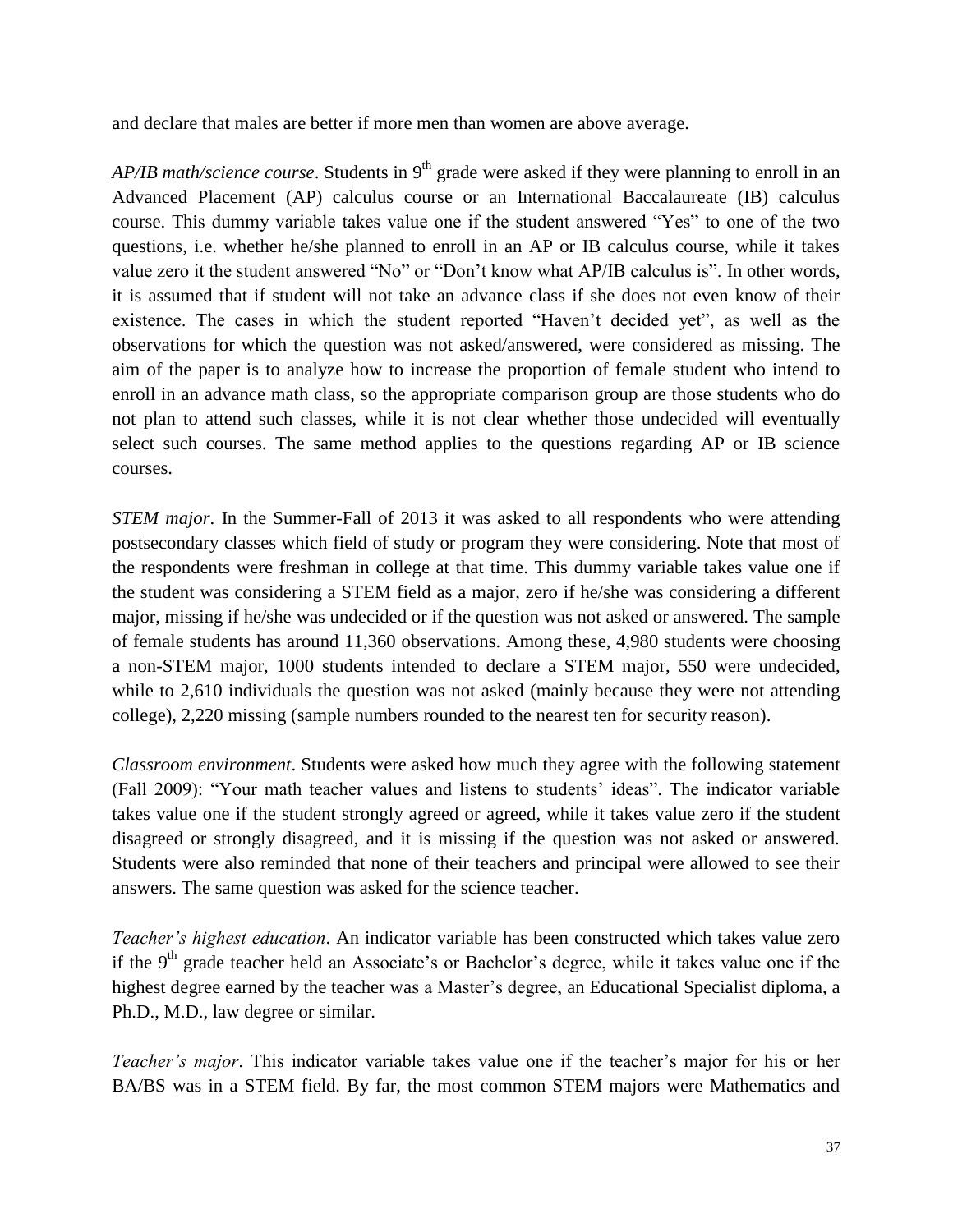Statistics among math teachers, Biology and Physics among science teachers.

*Teacher experience*. The math teacher reported how many years, including the current school year, he or she had taught high school (grade 9-12) math. A specular question was asked to the science teacher. Following the approach stressed in the educational literature, nonlinearities are taken into consideration by including experience as a polynomial of grade two in the empirical models.

 $8<sup>th</sup>$  *grade*. The students were asked to report their final grades in the most advanced  $8<sup>th</sup>$  grade math and science courses. The derived dummy variables are equal to one if the student obtained an A in those courses, while it is equal to zero if the student got a B, C, D or lower. If the courses were not graded or the question was not asked/answered, the variables are reported as missing.

*Friends taking AP*. This variable indicates whether the 9<sup>th</sup> grade student planned to take more math or science courses during high school because his or her friends were going to do the same.

*Enjoy 9th grade course*. Students were asked how much they agree with the following statement about their  $9<sup>th</sup>$  grade math or science course (Fall 2009): "You are enjoying this class very much". The indicator variable takes value one if the student strongly agreed or agreed, while it takes value zero if the student disagreed or strongly disagreed, and it is missing if the question was not asked or answered.

*Self-efficacy*. This variable is a scale of the respondent's math self-efficacy. Higher values represent higher math self-efficacy. This variable had been created by NCES through principal components factor analysis (weighted by base year student analytical weights) and standardized to a mean of 0 and standard deviation of 1. The inputs to this scale were:

- Student reported being confident that she could do an excellent job on tests in the Fall 2009 math course,
- Student reported being certain that she could understand the most difficult material presented in the textbook used in the Fall 2009 math course,
- Student reported being certain that she could master the skills being taught in the Fall 2009 math course,
- Student reported being confident that she could do an excellent job on assignments in the Fall 2009 math course.

Only respondents who provided a full set of responses were assigned a scale value. If the student indicated that he or she was not taking a math class in the Fall of 2009, this variable has been set to missing. A similar procedure had been applied to derive the measure of self-efficacy in science.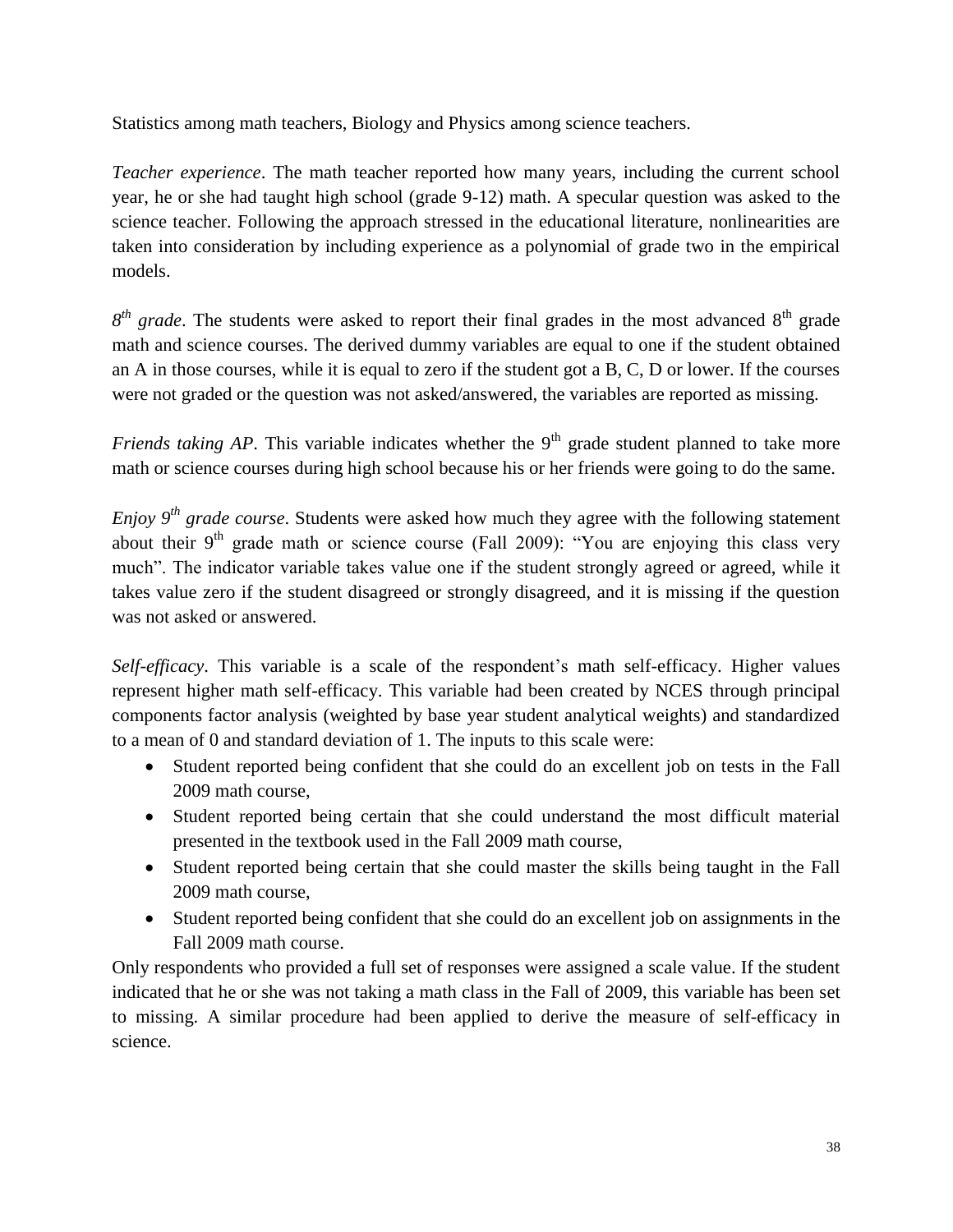*Ethnicity*. The indicator variable *Asian* is equal to one if the respondent's race is Asian non-Hispanic, *Black* refers to Black/African-American non-Hispanic, *Hispanic* to Hispanic individuals with or without their race specified, *White* to White non-Hispanic, while *Other* includes American Indians, Alaska Natives, Native Hawaiian, Pacific Islanders, and individuals with more than one race. White is used as comparison group.

*US Born*. This indicator variable is equal to one if the parent interviewed in 9<sup>th</sup> grade reported that his/her son or daughter was born in the United States, Puerto Rico or another U.S. territory. If the student was born in another country, the variable takes value zero.

*Best friend has good grades.* This indicator variable is equal to one if the 9<sup>th</sup> grade student reported that his/her best friend had good grades.

*Household Income in 2008 and 2011*. These are two categorical variables which indicates the student's family income from all sources in 2008 and 2011, as reported by the parent questionnaire respondent. If missing from the parent questionnaire, these variables were statistically imputed. The income categories are the following:

- 1. Family income less than or equal to \$15,000
- 2. Family income  $> $15,000$  and  $\leq $35,000$
- 3. Family income  $> $35,000$  and  $\leq $55,000$
- 4. Family income  $> $55,000$  and  $\leq $75,000$
- 5. Family income  $> $75,000$  and  $\leq $95,000$
- 6. Family income  $> $95,000$  and  $\le $115,000$
- 7. Family income  $> $115,000$  and  $\le$  \$135,000
- 8. Family income  $> $135,000$  and  $\le$  \$155,000
- 9. Family income  $> $155,000$  and  $\leq $175,000$
- 10. Family income > \$175,000 and <= \$195,000
- 11. Family income > \$195,000 and <= \$215,000
- 12. Family income > \$215,000 and <= \$235,000
- 13. Family income > \$235,000

*Mother/Father highly educated*. This indicator variable is equal to one if the student's biological, adoptive or step mother had an Associate's degree, Bachelor's degree or higher, while it is zero in case of high-school diploma, GED or less than high school. The same categorization applies for the father.

*Mother/Father in STEM*. This indicator variable is equal to one if the student's biological, adoptive or step mother's most recent occupation was in a STEM field. The following 2-digit ONET codes has been considered as STEM: Computer Science and Mathematics; Architecture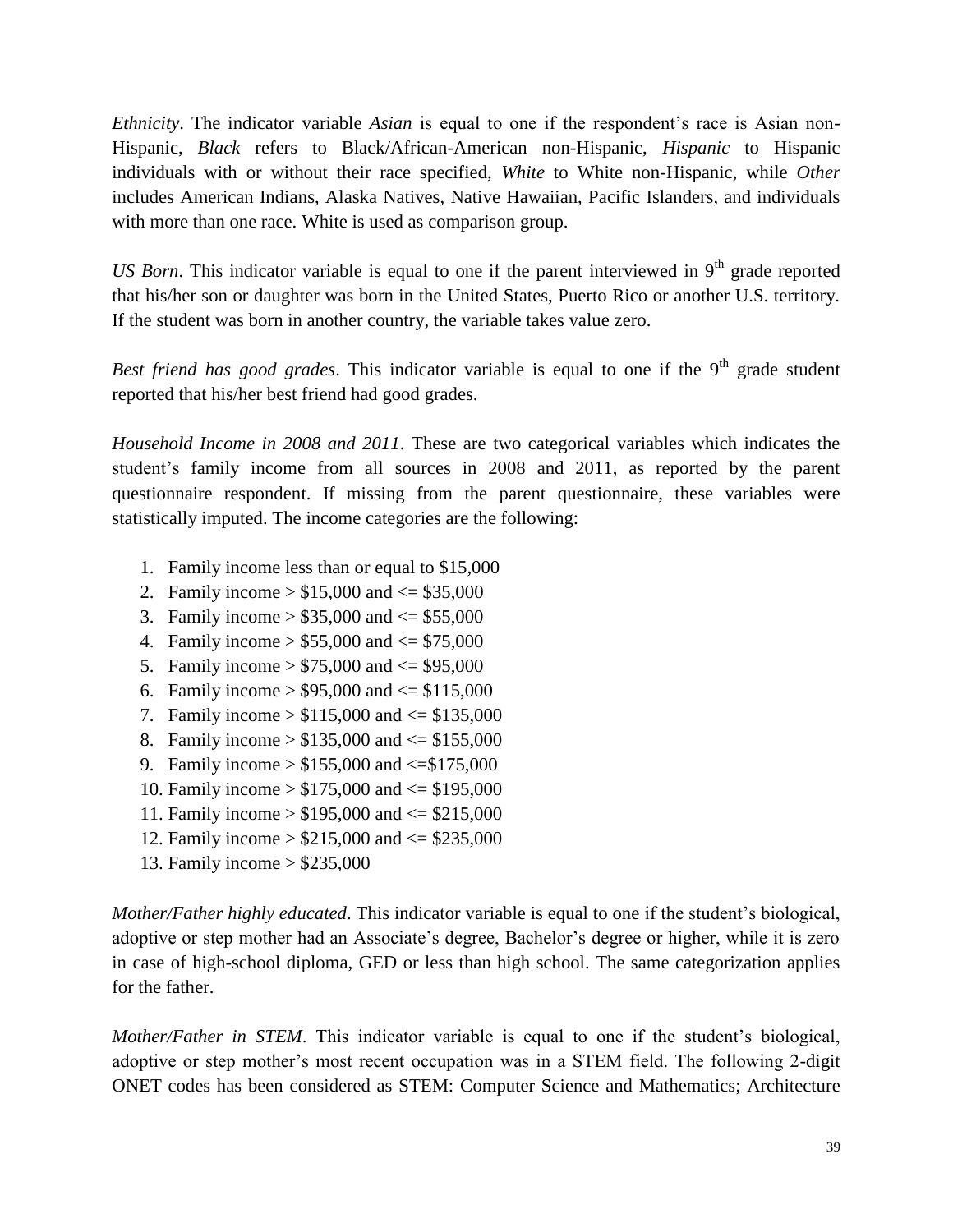and Engineering; Life, Physical, and Social Science; Healthcare Practitioners and Technical Occupations; Healthcare Support Occupations. The same categorization applies for the father.

*Parent help homework*. This indicator variable is equal to zero if the student's parent had never helped his/her son or daughter with homework in  $9<sup>th</sup>$  grade, one if he/she had helped the  $9<sup>th</sup>$ grader less than once a week or more often.

*No intellectual activity w/parent*. This indicator variable is equal to one if the student's parent or another family member had never done any of the following activities in the previous 12 months:

- Visiting a zoo, planetarium, natural history museum, transportation museum, or a similar museum.
- Working or playing on a computer together.
- Building or fixing something such as a vehicle or appliance.
- Attending a school science fair.
- $\bullet$  Helping 9<sup>th</sup> grader with a school science fair project.
- Discussing a program or article about math, science, or technology.
- Visiting a library.
- Going to a play, concert, or other live show.

*Student feels safe at school.* This indicator variable is equal to one if the 9<sup>th</sup> grader strongly agreed or agreed with the sentence "You feel safe at this school", while it is equal to zero if he/she disagreed or strongly disagreed.

*Algebra 1 remedial course available*. This indicator variable is equal to one if the 9<sup>th</sup> grader's math teacher judged the availability of tutoring or other remedial assistance for students who were struggling in Algebra 1 as good or excellent, while it is equal to zero in case of a poor/fair evaluation.

*School has math/science fair.* This indicator variable is equal to one if the 9<sup>th</sup> grader's principal reported that his/her school held school-wide math or science fairs, workshops, or competitions; zero if not.

*Math/science mentors*. This indicator variable is equal to one if the  $9<sup>th</sup>$  grader's principal reported that his/her school paired students with mentors in math or science; zero if not.

*STEM GPA*. This variable is extracted from the student's high school transcripts and it contains the student's GPA for STEM courses.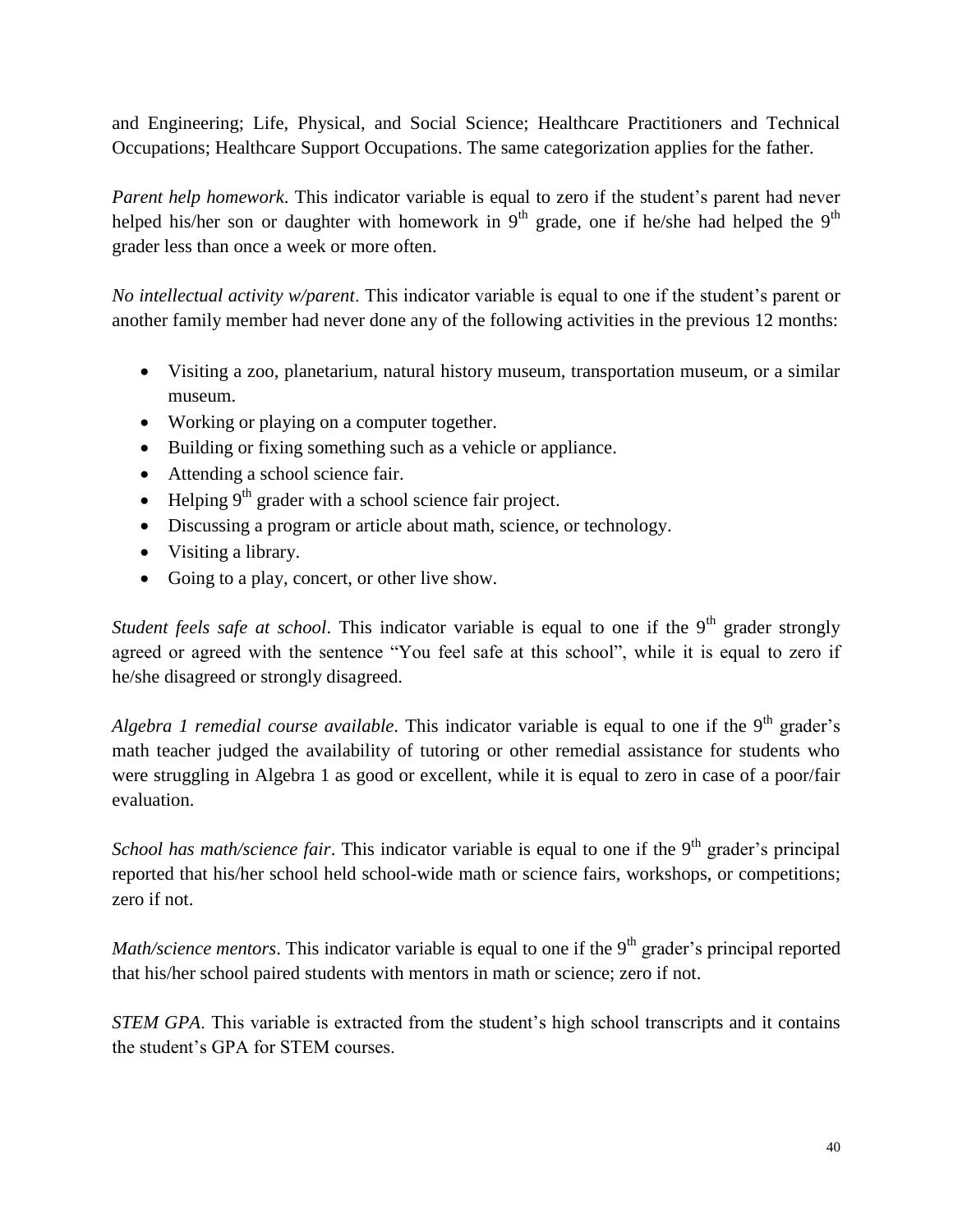*STEM credits*. This variable is extracted from the student's high school transcripts and it contains the student's total Carnegie credits in STEM courses.

*Math test scores*. These mathematical standardized scores provide a norm-referenced measurement of achievement, that is, an estimate of achievement relative to the population (Fall 2009 9th graders) as a whole. It provides information on status compared to peers. This feature is the main difference from the IRT-estimated percent-correct scores, which represent status with respect to achievement on a particular criterion set of test items. Such mathematical assessment focused on algebra skills, reasoning, and problem solving. It was developed specifically for the HSLS:09 and was administered to students in  $9<sup>th</sup>$  grade and  $11<sup>th</sup>$  grade. See Chapter 2 in (Ingels et al., 2011) and (Ingels et al., 2014) for more information about the test and the derivation of the normalized scores.

*Regional indicators*. Four indicator variables were created to identify the geographical region of the  $9<sup>th</sup>$  grade student's school. The macro-regions considered here are Northeast (comparison group), Midwest, South, and West.

*Urban indicators*. Four indicator variables were created to identify the locale (urbanicity) of the 9<sup>th</sup> grade student's school. The school neighborhood could be described as City (comparison group), Suburb, Town, or Rural.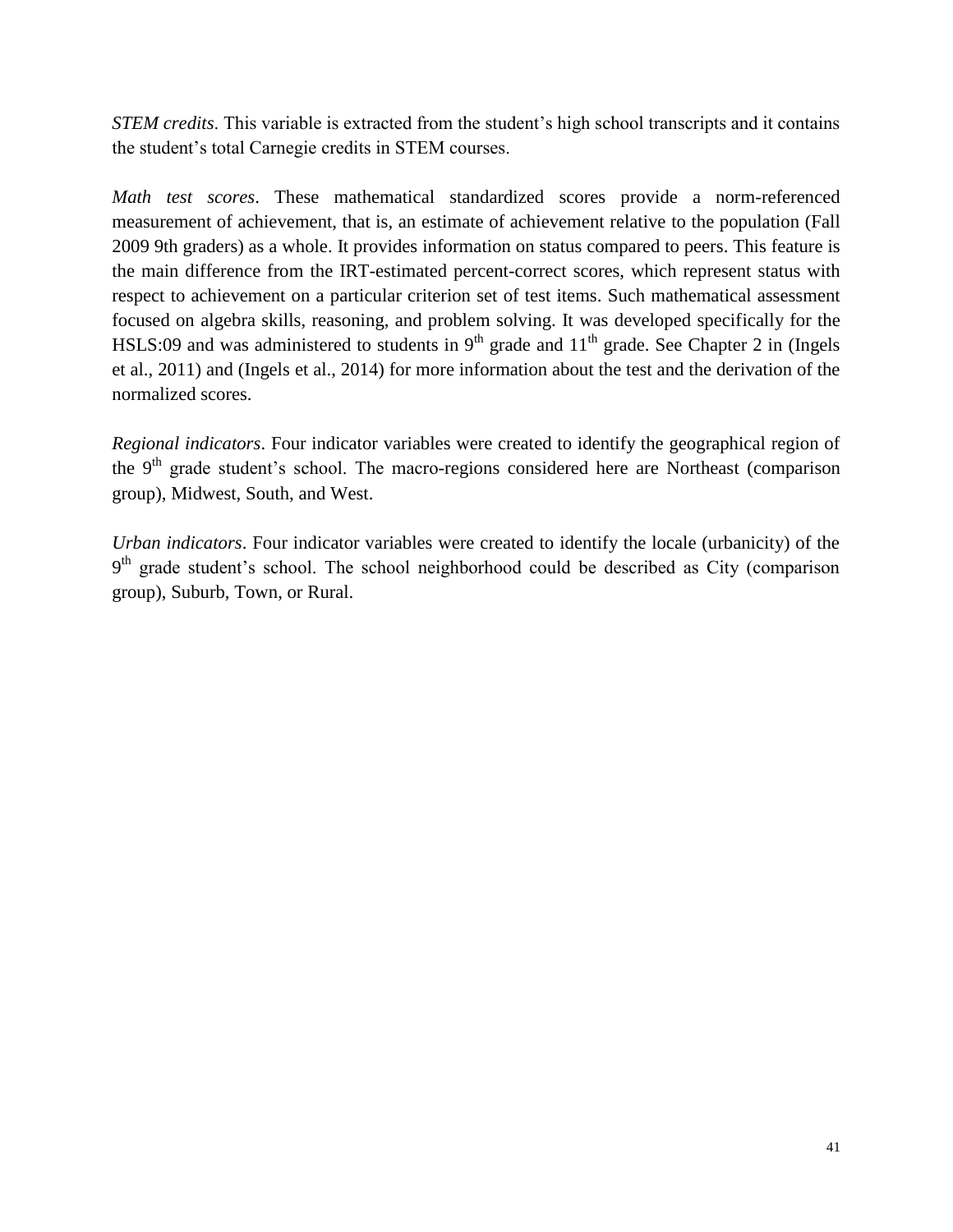#### **A3. Sensitivity Analysis for Empirical Section I: Student-Teacher Interaction**

### **A3.1 OLS**

In order to analyze the student-teacher interaction, it may be useful to look at the OLS estimates as well. In particular, the equations of interest are the following (for boys and girls separately):

$$
b_{Mi} = z'_{Mi}\beta_{1M} + x'_{Mi}\beta_{2M} + \varepsilon_{Mi}
$$

$$
b_{Ni} = z'_{Ni}\beta_{1N} + x'_{Ni}\beta_{2N} + \varepsilon_{Nit}
$$

As in the main equations, the dependent variable is whether or not student *i* thinks that boys are better than girls in math ( $b_{Mi}$ ) or science ( $b_{Ni}$ ). The relevant variables are the math/science teacher characteristics for student  $i$  ( $z<sub>Mi</sub>$  and  $z<sub>Ni</sub>$ ). The same controls of Tables 1 and 2 have been used in this analysis.

The single-equation estimates are shown in Table A2 for boys (columns 1 and 2) and girls (columns 3 and 4) for math and science respectively. The teacher's gender is significantly correlated with students' beliefs both in math and science and for boys and girls. It is also worth mentioning that there is some heterogeneity in the magnitude across subjects: the coefficient of female teacher is larger in science than in math. Similarly, whether the teacher listens and values students' ideas matters for girls, especially in math, but not for boys. Consistently with the FE analysis, teachers' beliefs do not seem to be relevant in this context. Overall, except for the between-subject differences, the OLS results are qualitatively similar to the main ones presented in Tables 1 and 2. For the sake of completeness, I have also estimated a Probit model using the same regressors. The results from marginal effects are very similar to the OLS estimates.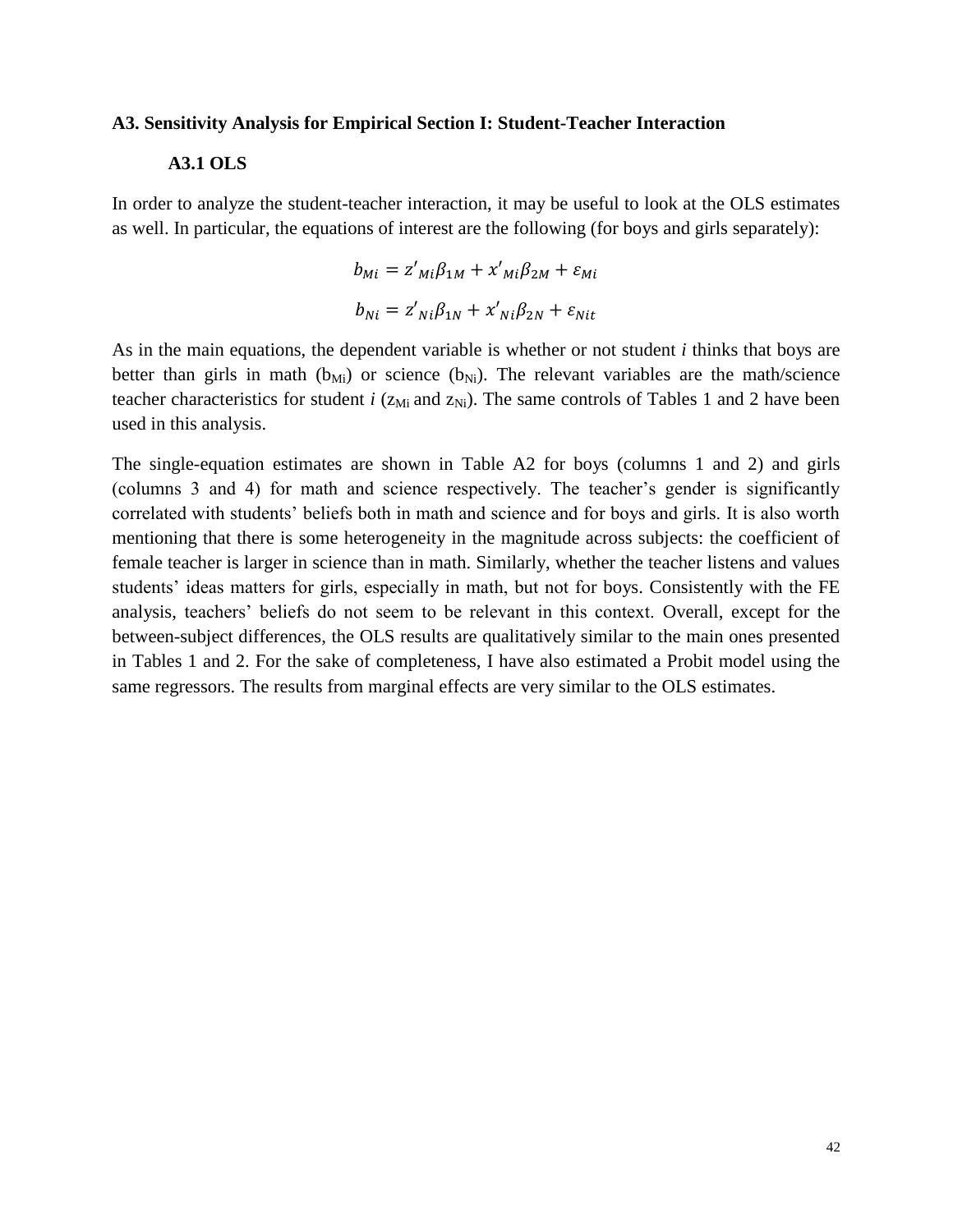|                                                 | (1)              | (2)                    | (3)                   | (4)                   |
|-------------------------------------------------|------------------|------------------------|-----------------------|-----------------------|
|                                                 | <b>Boys Math</b> | <b>Boys</b>            | Girls Math            | Girls                 |
|                                                 |                  | Science                |                       | Science               |
| Female teacher (Math Teacher)                   | $-0.018$         |                        | $-0.028$ <sup>*</sup> |                       |
|                                                 | (0.014)          |                        | (0.012)               |                       |
| Female teacher (Science Teacher)                |                  | $-0.066$ ***           |                       | $-0.040$ ***          |
|                                                 |                  | (0.014)                |                       | (0.012)               |
| Boys better in math (Math Teacher)              | $0.049***$       |                        | $-0.018$              |                       |
|                                                 | (0.024)          |                        | (0.018)               |                       |
| Boys better in science (Science Teacher)        |                  | 0.039                  |                       | $-0.019$              |
|                                                 |                  | (0.024)                |                       | (0.019)               |
| Listens students ideas (Math Teacher)           | 0.007            |                        | $-0.075***$           |                       |
|                                                 | (0.019)          |                        | (0.019)               |                       |
| Listens students ideas (Science Teacher)        |                  | $-0.007$               |                       | $-0.042$ **           |
|                                                 |                  | (0.021)                |                       | (0.018)               |
| More than bachelor (Math Teacher)               | $-0.020$         |                        | 0.006                 |                       |
|                                                 | (0.014)          |                        | (0.011)               |                       |
| More than bachelor (Science Teacher)            |                  | 0.000                  |                       | $0.040***$            |
|                                                 |                  | (0.015)                |                       | (0.012)               |
| Bachelor with STEM major (Math Teacher)         | $0.030*$         |                        | 0.018                 |                       |
|                                                 | (0.015)          |                        | (0.012)               |                       |
| Bachelor with STEM major (Science Teacher)      |                  | $-0.000$               |                       | $-0.010$              |
|                                                 |                  | (0.014)                |                       | (0.012)               |
| Experience teaching math (Math Teacher)         | 0.004            |                        | 0.000                 |                       |
|                                                 | (0.003)          |                        | (0.002)               |                       |
| Experience teaching math^2 (Math Teacher)       | $-0.000$         |                        | $-0.000$              |                       |
|                                                 | (0.000)          |                        | (0.000)               |                       |
| Experience teaching science (Science Teacher)   |                  | 0.003                  |                       | $-0.004$ <sup>*</sup> |
|                                                 |                  | (0.003)                |                       | (0.002)               |
| Experience teaching science^2 (Science Teacher) |                  | $-0.000$               |                       | $0.000^*$             |
|                                                 |                  | (0.000)                |                       | (0.000)               |
| Boys better in math (Parent)                    | $0.084***$       |                        | $0.068$ *             |                       |
|                                                 | (0.014)          |                        | (0.013)               |                       |
| Boys better in science (Parent)                 |                  | $0.058^{\ast\ast\ast}$ |                       | $0.056^{***}\,$       |
|                                                 |                  | (0.017)                |                       | (0.016)               |
| Constant                                        | $0.187***$       | $0.244***$             | $0.205***$            | $0.209***$            |
|                                                 | (0.024)          | (0.027)                | (0.024)               | (0.025)               |
| Observations                                    | 4230             | 3810                   | 4430                  | 3950                  |
| $R^2$                                           | 0.01416          | 0.01076                | 0.01444               | 0.01135               |
| Adj $R^2$                                       | 0.01230          | 0.00868                | 0.01266               | 0.00935               |

### **Table A2: Teacher-student interaction - OLS**

Standard errors in parentheses. SE clustered at the school level.  $p < 0.10$ ,  $p < 0.05$ ,  $p < 0.01$ Source: HSLS09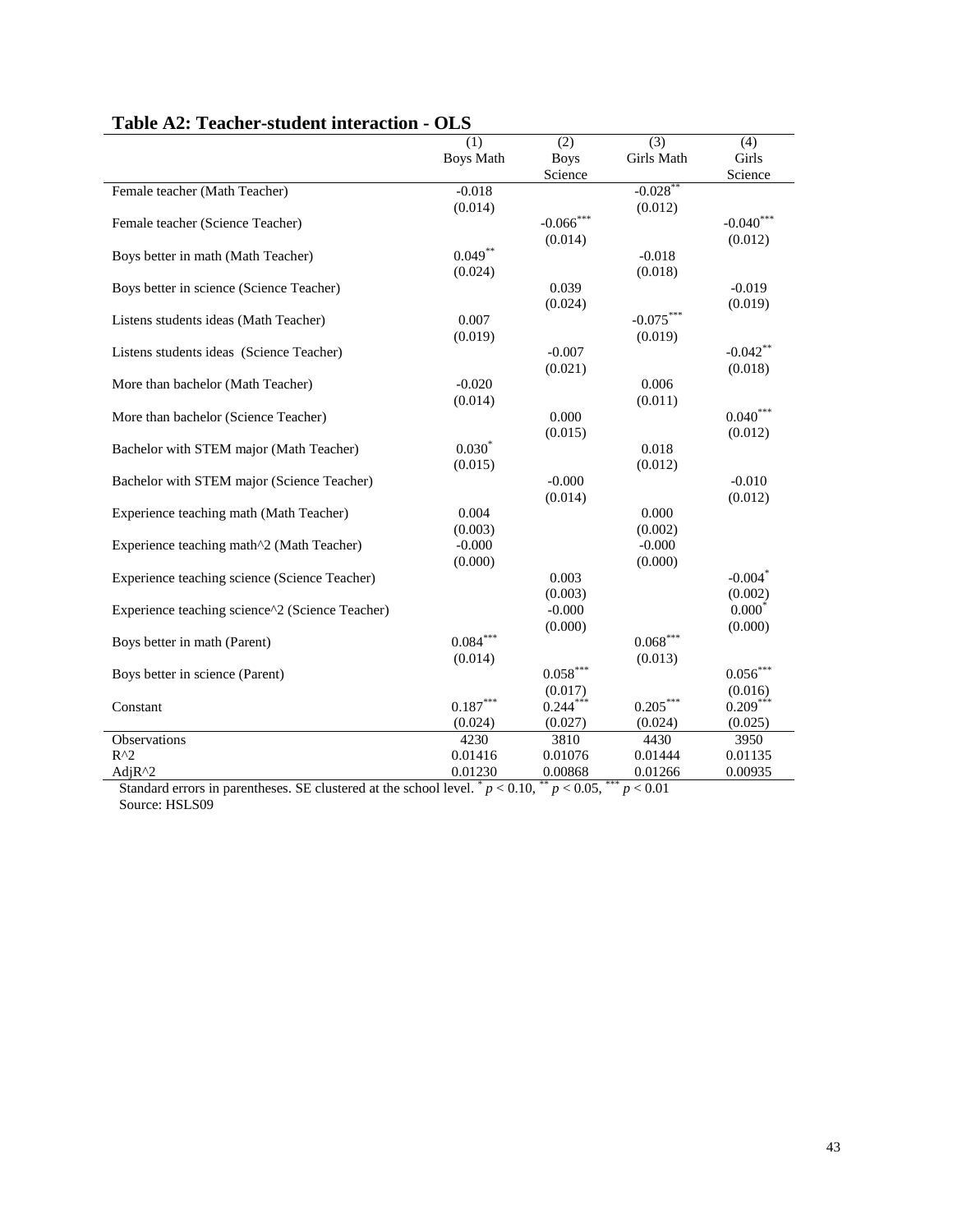#### **A3.2 Sensitivity Analysis**

One concern expressed in the literature is about the sorting of students into classroom. For instance, low ability female students may be systematically assigned to female teachers. Therefore, teachers' characteristics would no longer be exogenous. This would not be an issue if such sorting were based on student observable characteristics which are controlled for. Similarly, if the sorting mechanism were the same for math and science teacher, it would be taken into account by the fixed-effects. But if sorting were based on student unobservables and different across subjects, it would raise an endogeneity problem. One way to dissipate this concern is to

verify how teachers are actually assigned between classes. In the HSLS:09,  $9<sup>th</sup>$ grade math and science teachers are asked to what extend they agree or disagree with the statement "All or most [math/science] teachers are assigned at least one section of advanced courses". As shown in Figure A2, the answers are similar between the two groups. The same conclusion can

 $\overline{\phantom{a}}$ 



be reached by comparing how much math and science teachers agree with the following statement: "Advanced courses are assigned to teachers with the strongest [math/science] background". Almost 60% of the math teachers and 64% of the science teachers agree or strongly agree with it. Therefore, this evidence suggest that the sorting mechanism is in most cases the same across subject, thus it has been already taken into account in the previous section by including the student fixed-effects.

In a specular way, it is likely that students are sorted similarly in math and science classes: if for instance a student or a parent has a preference for female teachers, this would be true in both math and science classes, so it would be included in the student fixed-effect. In addition to this, information about the placement policy in the schools is provided in the HSLS:09 by the school counselors. Specifically, they are asked about the importance of student/parent choice for  $9<sup>th</sup>$ grade science/math class. Their answers are similar for the two subjects<sup>24</sup>, thus supporting our

<sup>&</sup>lt;sup>24</sup> According to the counselors' answers, students/parent have a small or no role in the 9<sup>th</sup> grade placement in 25% of the schools for math and 21% for science. This question was asked only in case all  $9<sup>th</sup>$  graders were not placed in the same math/science class.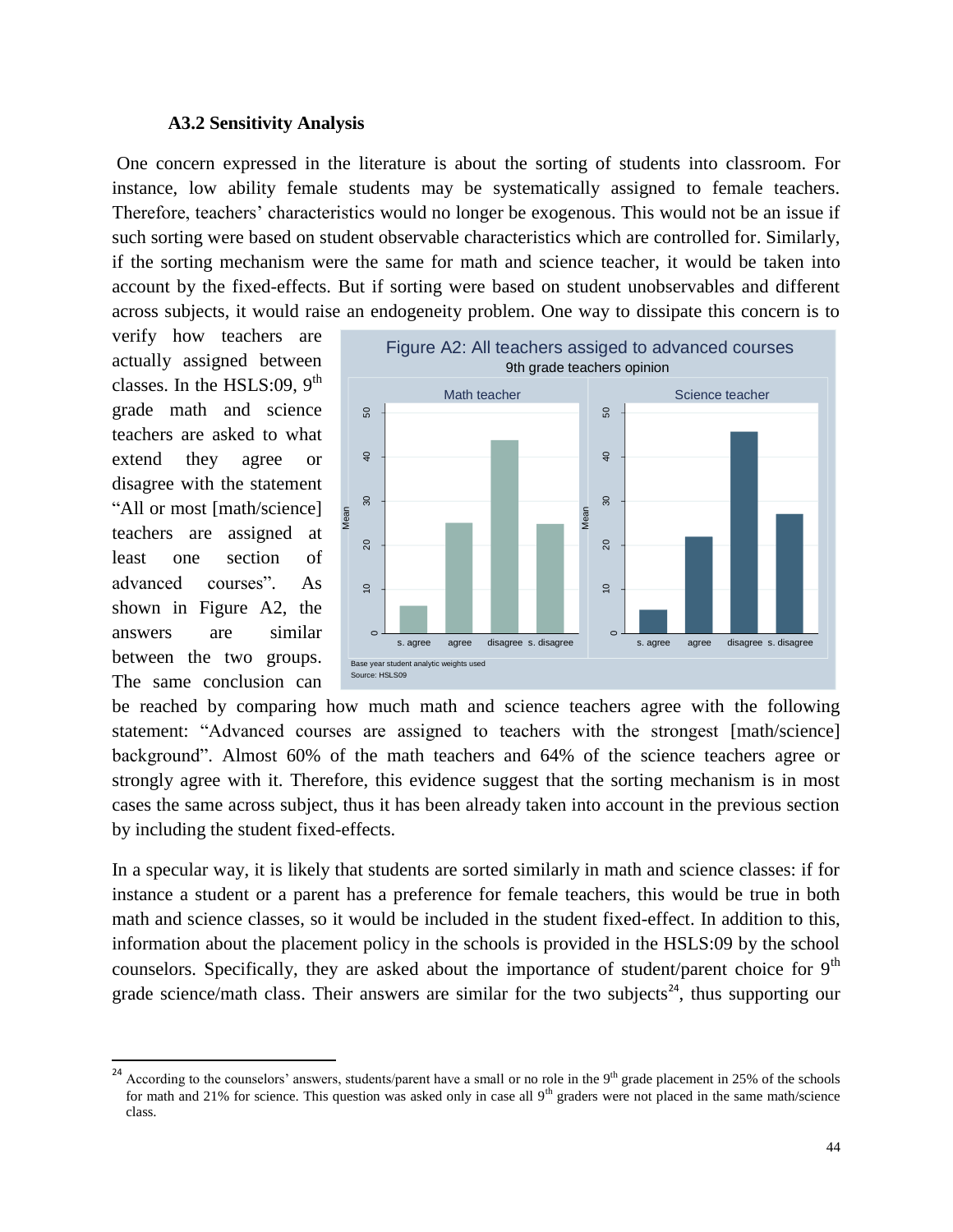conclusion. In addition to this, the main specification already controls for parental beliefs, so it already takes into account different sorting due to parents' decisions.

As an additional robustness check, I have also estimated the same equations as in the third columns of Tables 1 and 2 by restricting the sample to schools in which all  $9<sup>th</sup>$  grade students are assigned to the same math and science courses, so the selection process is limited by construction. Although the sample size is substantially reduced, the coefficient of teacher gender remains statistically significant both for boys and girls.

Another concern may be reverse causality: teachers' beliefs may depend on students' beliefs. However, under the assumption that teachers form their beliefs over time and that such beliefs are a function of all previous students, it is possible to claim that after a certain number of years those beliefs should be stable and the effect of an additional student on the teacher's beliefs should be marginal. Therefore, I estimated the same specifications as the ones in the main section (Tables 1 and 2) for boys and girls separately only for teachers who have at least 3 years of experience teaching high school math/science. The results are similar to the previous estimates: teachers' gender affects male and female students' beliefs, female students are also influenced by whether the teacher listens and values students' ideas.

There may also be heterogeneous effects: teachers may have a different impact on top students and on low-achievers. The HSLS:09 includes a math test scores in  $9<sup>th</sup>$  grade. Therefore, I estimated the same specifications as the ones in the main section (Tables 2 and 3) for boys and girls separately only for students whose standardized theta score was above the overall median<sup>25</sup>. The results for the high-achievers are qualitatively similar to those of the whole sample.

A potential issue is generated by the survey collection activities: students were not interviewed all at the same time. Therefore, even if all students were affected by the new teachers, some of them could have been more influenced since they were interviewed at the end of the semester, thus they had spent more time with their teachers. Nevertheless, excluding students interviewed between September and October 2009 does not substantially change the results.

This time variation in the interview process could potentially be exploited as a robustness check. Indeed, students interviewed later has been exposed to the "treatment", i.e. to a different teacher, for a longer period. Therefore, we could use students interviewed at the beginning of the semester as a control group. In a regression model for students' beliefs, this is equivalent to add as control an indicator variable equal to one if the student was interviewed earlier in the Fall of 2009, and to interact such variable with the teacher's key characteristics (gender, belief, behavior). However, such interactions are not statistically significant both for the math and science regression. This is consistent with the idea that the teacher may have an immediate

 $\overline{a}$ 

<sup>&</sup>lt;sup>25</sup> Note that this approach is not ideal since a student's performance in the math test may depend on his or her beliefs and characteristics, as well as his or her teachers' characteristics. However, this is the best proxy available for genetic math ability.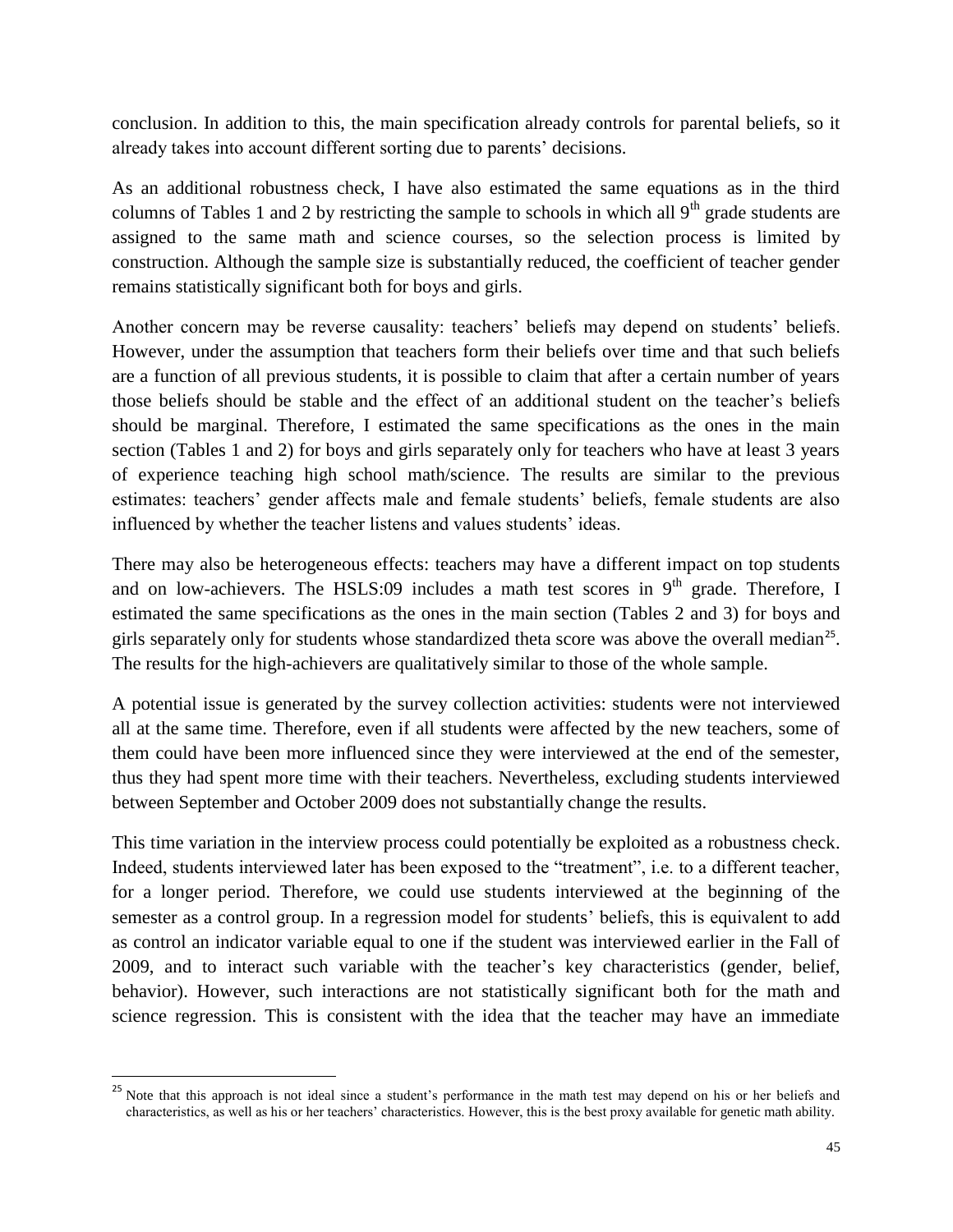effect, or a much stronger effects in the first few weeks, thus the two groups would not differ substantially.

Another issue is about spillover effects: math teachers may influence students' beliefs in science, and science teachers may influence students' beliefs in math. In order to explain this case, let's focus for simplicity only on the basic specification. There would be two equations:

$$
b_{Mi} = z'_{Mi}\beta_M + z'_{Ni}\gamma_N + \mu_i + \varepsilon_{Mi}
$$
  

$$
b_{Ni} = z'_{Ni}\beta_N + z'_{Mi}\gamma_M + \mu_i + \varepsilon_{Ni}
$$

So by taking the difference across subjects would result in

l

$$
(b_{Mi} - b_{Ni}) = z'_{Mi}(\beta_M - \gamma_M) + z'_{Ni}(\gamma_N - \beta_N) + (\varepsilon_{Mi} - \varepsilon_{Ni})
$$

It seems plausible to assume that the coefficients  $\beta_M$  and  $\gamma_M$  have the same sign. In other words, if a female math teacher leads fewer students to believe that boys are better than girls in math, it should also lead fewer students to believe that boys are better than girls in science. However, the magnitude should be larger in math, i.e.  $\beta_M \rightarrow \gamma_M$ . Therefore, in this case the estimates would capture the difference between the two channels, thus underestimating the direct impact of a female math teacher on student beliefs in math. A similar reasoning applies to the other teacher characteristics, as well as to the science teacher. Indeed, this underestimation may be the reason behind the fact that the coefficients of teachers' beliefs are not statistically different from zero in Tables 1 and 2. If I explicitly estimate the above FD equation, I obtain results qualitatively similar to the previous section: female teacher has a significant and substantial impact on students' beliefs both for boys and girls $^{26}$ .

Another variation that I could have exploited is the change in student's belief between  $11<sup>th</sup>$  and  $9<sup>th</sup>$  grade. However, only information about the  $9<sup>th</sup>$  grade math and science teachers is available, very little information is reported about the  $11<sup>th</sup>$  grade teachers. In particular, I do not observe if the  $11<sup>th</sup>$  grade math and science teachers are female, how they compare boys and girls in math and science, and if they listen and value students' ideas. Therefore, regressing changes in math individual beliefs on  $9<sup>th</sup>$  grade teacher characteristics would just estimate whether the impact of such teacher on the student's belief in  $9<sup>th</sup>$  grade is different from the impact on the same belief in  $11<sup>th</sup>$  grade. In other words, even if I run such regressions and I found that whether the teacher listen to students has a positive and statistically significant coefficient for female students (which is the actual estimation result), this is just a confirmation of the previous results. Indeed, a positive learning environment makes girls less likely to think that boys are better than girls in math, and the contemporaneous effect is larger than the effect on beliefs 2 years later. On the

<sup>&</sup>lt;sup>26</sup> The estimated equations include also parents' beliefs as additional controls. The main difference compared with the estimates in Tables 1 and 2 is that the impact of teacher behavior is not statistically significant in all specification. Note also that the main econometric difference between this FD equation and the main FE model is that in Tables 1 and 2 only female teacher was interacted with the subject fixed effect, while here I introduce more heterogeneity since I look at both math and science teacher, so it is as if I interacted all regressors for the subject fixed-effect.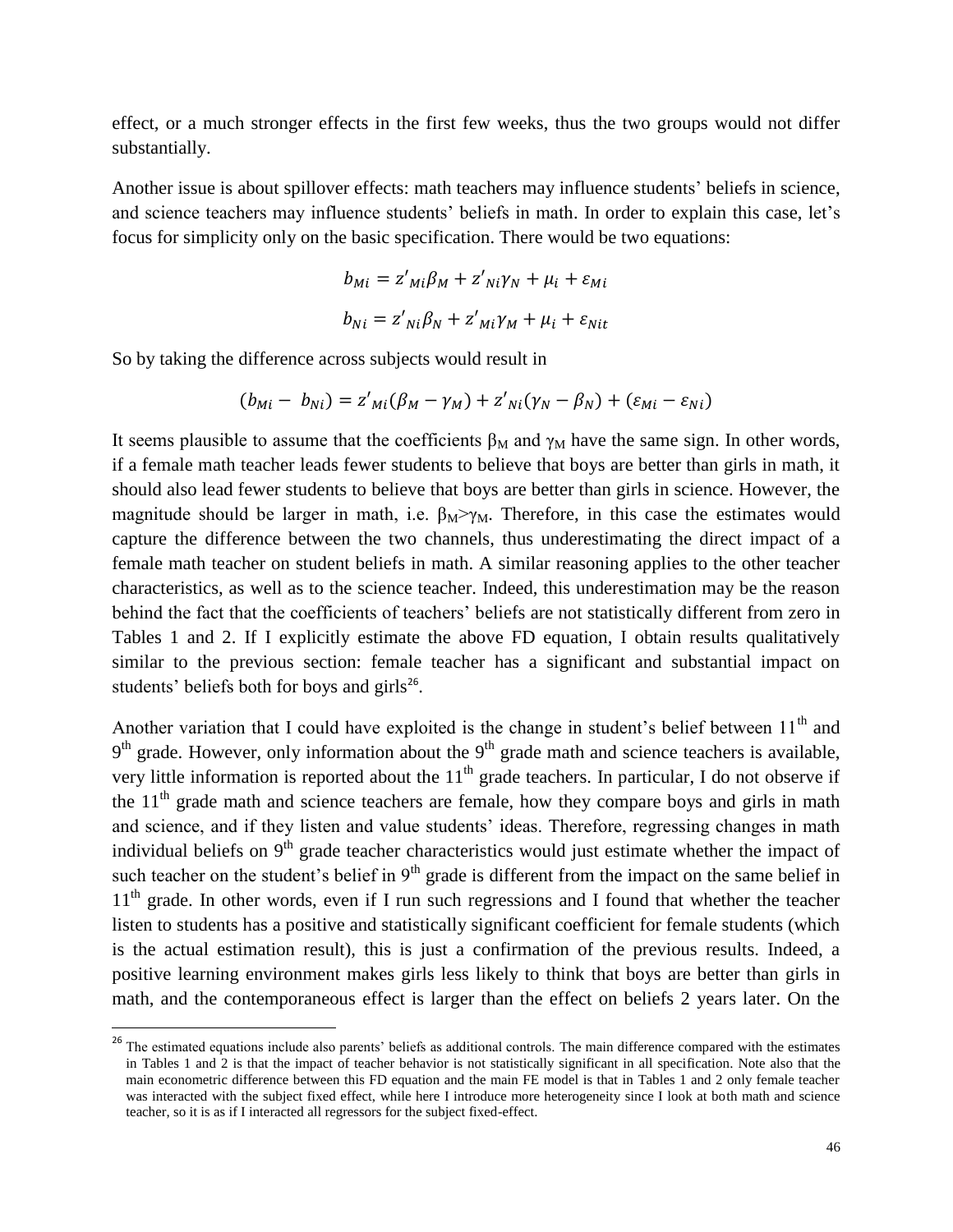other hand, the coefficient of female math teacher is not statistically significant, which may be due to the fact that the gender of the  $9<sup>th</sup>$  grade math teacher has an impact on beliefs in both years of similar magnitude.

In addition to this, I have also estimated the same model adding students' beliefs in  $9<sup>th</sup>$  grade as a regressor. In this way, I can test whether  $9<sup>th</sup>$  grade teachers have a direct effect on the change in students' beliefs during high school in addition to the simultaneous effect on beliefs in 9<sup>th</sup> grade. The results indicate that female science teachers not only lead fewer female students to believe that boys are not better than girls in science, but they also make them more likely to change beliefs over time. In other words, a female student with a female science teacher is more likely to increase her confidence in women's abilities in science between  $9<sup>th</sup>$  and  $11<sup>th</sup>$  grade. This holds also when I regress the change over time in the student's science beliefs on both the math and science teachers' characteristics. On the other hand, all the other key indicators, including the gender of the math teacher, are not statistically significant. Note that these results are consistent with the selected exclusion restrictions in Paragraph 7.2.

There are two other omitted variables which may endanger our estimation strategy. One is previous teachers. For instance, math and science teachers in  $8<sup>th</sup>$  grade may affect students' beliefs. Nevertheless, if a previous teacher was the same in the math and science courses, this would be included in the student fixed-effect. Moreover, it is difficult to see how the  $8<sup>th</sup>$  grade teachers may be correlated with the regressors of interest, i.e.  $9<sup>th</sup>$  grade teachers' gender, beliefs and opinions. Put differently, although previous teachers may influence students' opinions and assignment of students to  $9<sup>th</sup>$  grade courses, they should not create an omitted variable bias since they do not usually affect the assignments of teachers in  $9<sup>th</sup>$  grade across courses.

The other omitted variable is peer effect: if the best student in the class is a girl, or if the student's best friend is a girl with good grades in math and science, this would probably influence the student's comparison of boys and girls in math and science. This dataset does not contain this kind of information. Therefore, this is a clear limitation of this study. However, if the best friend is not a classmate, this should not be correlated with  $9<sup>th</sup>$  grade teacher characteristics. Furthermore, if the best friend does not change across subject (and he/she has similar grades in math and science), this is included in the student fixed-effect. The same is true for the top student if she is a girl in both the math and science classes. In addition to this, even if the top student is a girl only in one class, this may be due to the teacher. Therefore, controlling for such peer effect may not be desirable since it would underestimate the teacher's impact by excluding such an indirect effect.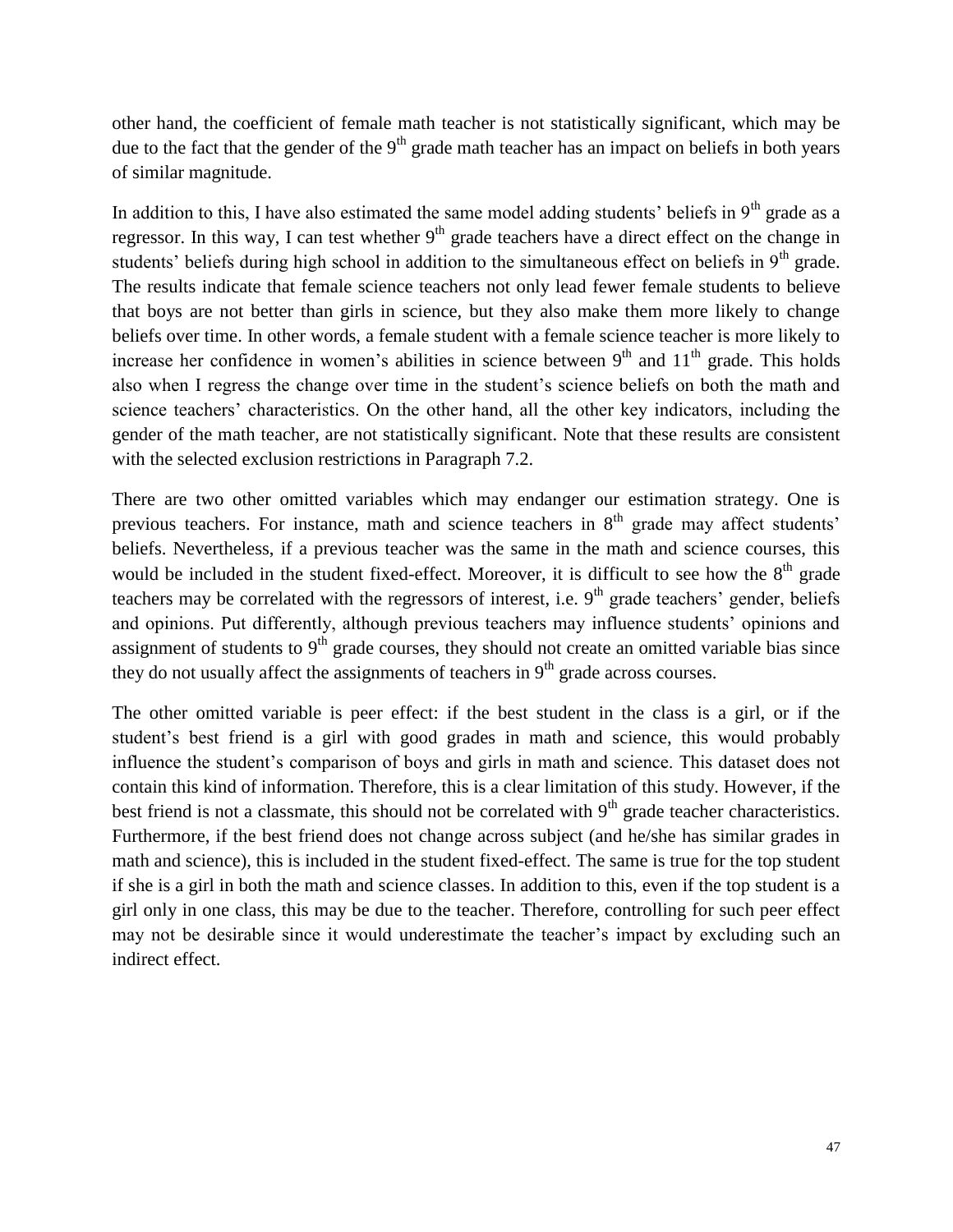### **A4. Sensitivity Analysis for Empirical Section II: Advanced Math/Science Courses**

So far it has been assumed that the key treatment effect for a female student is to switch from thinking that boys are better than girls in math or science to thinking that boys are not better (or vice versa). In other words, female students in the treatment group think that boys are better than girls in math or science, while those in the control group think either that boys and girls are the same, or that girls are better. Therefore, one way to check for heterogeneity in this model is to split the control group. This is equivalent to adding as additional regressor in the above model another indicator variable equal to one if the  $9<sup>th</sup>$  grader believed that girls are better than boys in math or science, zero otherwise. By doing so, I obtain that if a female student thinks that boys are better, she is almost 6 percentage points less likely to enroll in an advance math or science class while in high school (compare with -0.074 in the first column of Table 4). On the other hand, the coefficient of the new regressor is positive (0.047) with a p-value of 0.06. In addition to this, I have also tried to use a trichotomous variable: zero if the student believes that girls are better, one if she believes that boys and girls are the same, two if she believes that boys are better. The estimated coefficient is -0.05 and it is highly significant.

It is also important to remember that there are still schools in which AP courses are not offered. In fact, around 10% of the schools in the sample do not offer any AP course on-site. In particular, 23% do not offer Calculus AB, while 34% do not offer Biology even if they are both popular AP courses in the US. Nevertheless, results similar to the main section are obtained by estimating the same equations as the ones in Table 3 but only for students in schools which offer AP classes on-site. The same can be said if the same specifications of Table 3 are augmented by including whether the school offer AP/IB courses in Calculus or Biology as regressors.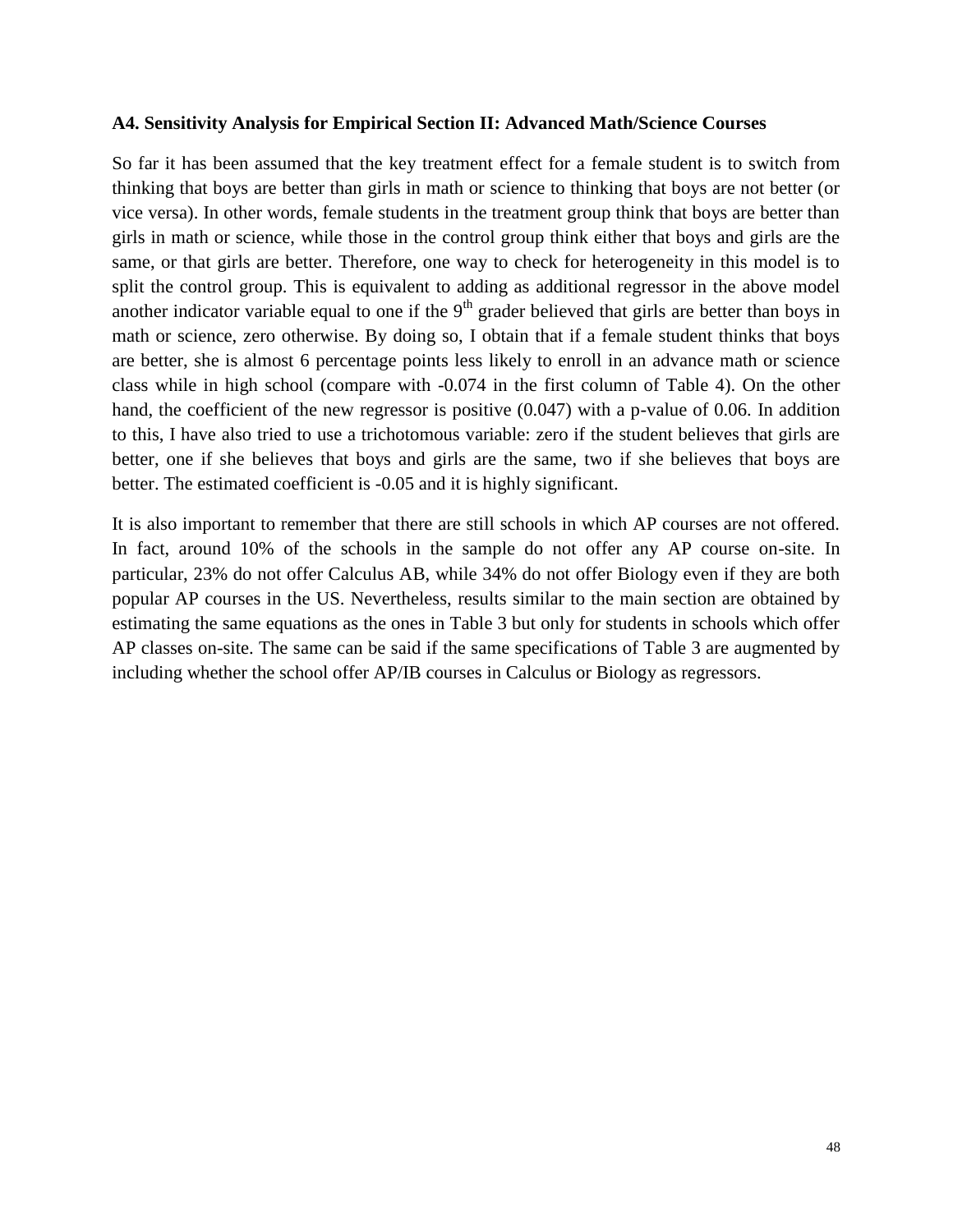#### **A5. Sensitivity Analysis for Empirical Section III: STEM Major**

In order to take into account the endogeneity of students' beliefs in their college major choice, a different approach than the traditional IV follows (Lewbel, 2012) and uses heteroscedasticity to estimate a triangular model. In other words, without exclusion restrictions, the relevant system is the following:

$$
b_i = x'_{i} \beta_1 + v_i
$$
  
STEM<sub>i</sub> =  $\gamma b_i + x'_{i} \beta_2 + \varepsilon_i$ 

Where the notation is the same of the OLS section (Paragraph 7.1). Identification is obtained by assuming that

$$
Cov(x_i, \varepsilon_i^2) \neq 0
$$
  

$$
Cov(x_i, v_i^2) \neq 0
$$
  

$$
Cov(z_i, \varepsilon_i v_i) = 0
$$

Where  $z_i$  is observed and it can be a subset of  $x_i$ . The first two assumptions are common and state that there is heteroscedasticity in the error term. On the other hand, the last one is the key assumption and needs to be carefully considered. This is a heteroscedasticity covariate restriction and, as discussed in the original paper, it is satisfied immediately if the two error terms are conditionally independent. Moreover, even if the error terms are correlated, the assumptions can hold in the classical measurement error framework or when a common unobserved factor is included in both equations. The latter is the most relevant in this case since such unobserved factor could be individual ability. Lastly, since here both  $STEM_i$  and  $b_i$  are binary indicators, it should be pointed out that the last assumption would not hold if  $z_i$  coincided with  $x_i$ . Therefore, only a proper subset of the exogenous regressors have been included in zi. The estimate coefficient of student's belief is consistent with the linear IV estimate showed in Table 5, although the magnitude is closer to the OLS estimate  $(-0.27 \text{ and } p\text{-value of } 0.66)^{27}$ .

Another approach imposes normality on the distribution of the error terms. It is then possible to estimate the following bivariate probit model.

$$
b_i^* = x'_{1i}\beta_1 + v_i
$$
  
STEM<sub>i</sub><sup>\*</sup> =  $\gamma b_i + x'_{2i}\beta_2 + \varepsilon_i$ 

 $\overline{\phantom{a}}$ 

<sup>&</sup>lt;sup>27</sup> This is consistent with (Sabia, 2007). This estimate has been obtained by including in  $z_i$  all the demographic and geographical indicators, and by adding whether the science teacher listens to students' ideas and his/her belief to the list of excluded instruments. These estimates have been obtained using the Stata command *ivreg2h* (Baum & Schaffer, 2012). Similar estimates has been obtained with only one exclusion restriction (teacher listens to students) and the same  $z_i$ . In addition to this, similar estimates have also been obtained without any exclusion restriction and by including in  $z_i$  all the exogenous regressors except the school characteristics.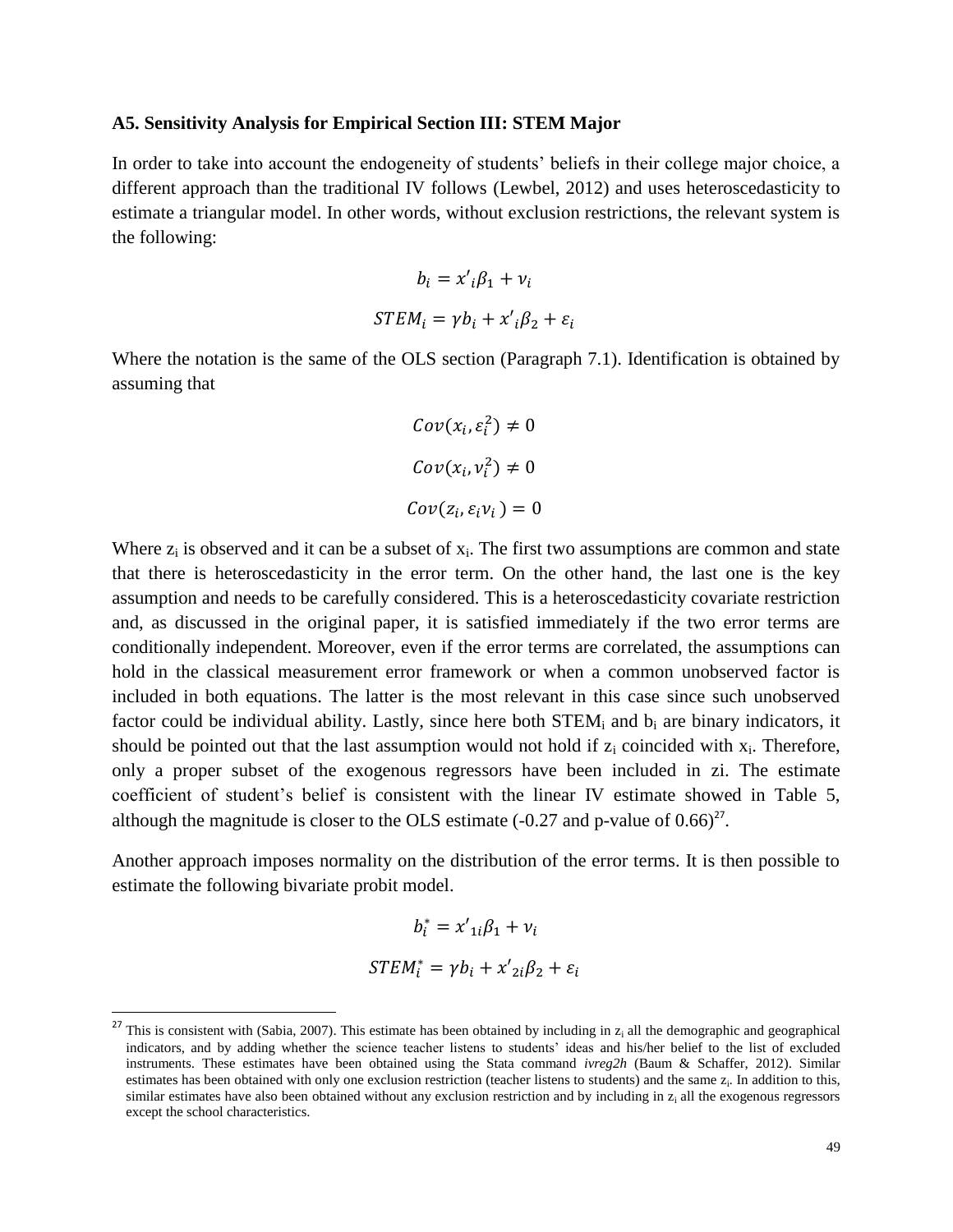$$
b_i = 1 \text{ if } b_i^* > 0, \text{ zero otherwise}
$$
\n
$$
STEM_i = 1 \text{ if } STEM_i^* > 0, \text{ zero otherwise}
$$
\n
$$
\binom{v_i}{\varepsilon_i} \sim N\left(\binom{0}{0}, \binom{1}{\rho} - 1\right)
$$

Where the star superscript indicates the latent variable. Note that  $x_{1i}$  and  $x_{2i}$  can include different regressors. Indeed, (Mourifie & Meango, 2014) showed that a bivariate Probit regression with a dummy endogenous regressor, without heteroscedasticity and without exclusion restrictions is in general only partially identified, thus contradicting (Wilde, 2000). Furthermore, (Freedman & Sekhon, 2010) argued against using a two-step correction in these kind of models. However, they showed that under certain conditions the model is identified. Similarly, (Han & Vytlacil, 2015) showed that an exclusion restriction is sufficient (but not necessary) for identifications when the two equations have common exogenous covariates. It is then possible to use the same exclusion restrictions of the linear IV (Table 5), i.e. science teacher's behavior and belief. Using the resulting estimates, the marginal effect of student's beliefs on the (marginal) probability of choosing a STEM major is -0.39 with the 95% confidence interval [-0.61; -0.16].

A natural extension consists in estimating a trivariate probit model (Cappellari & Jenkins, 2003) where one equation refers to the student's beliefs in science, one to the student's beliefs in math, and one to the STEM major choice. The latter, similarly to the bivariate probit model just discussed, includes both beliefs as regressors. As in the other models, the exclusion restriction for the first equation is satisfied by using  $9<sup>th</sup>$  grade science teacher's belief and behavior. In addition to this, the second equation (math belief) has  $9<sup>th</sup>$  grade math teacher's belief and behavior as additional regressors. The estimated coefficient can then be used to estimate the marginal effect of student's science beliefs on the (marginal) probability of choosing a STEM major. Such effect is negative, and then magnitude is more similar to the OLS estimate than the bivariate probit one. A similar result is obtained if both teachers' behaviors and beliefs are included in the two equations as exclusion restrictions, or if only teacher' behavior is used as exclusion restriction.

In addition to this, I have also tried alternative instruments for female students' belief in the linear IV model. In particular, I have attempted to use the average beliefs among the interviewed students in the same school. Indeed,  $9<sup>th</sup>$  graders are likely to be affected by their peers. As expected, the first stage shows a strong correlation between student's and peers' beliefs. Moreover, there is no clear direct connection (after having controlled for the observable determinants) between major choice in college and what the fellow students in high school believed in  $9<sup>th</sup>$  grade. Therefore, peers' average belief appears to be a valid instrument. Unfortunately, the estimates in the second stage are extremely imprecise, so it is not possible in this case to claim that the (LATE) coefficient of student's belief is statistically different from zero.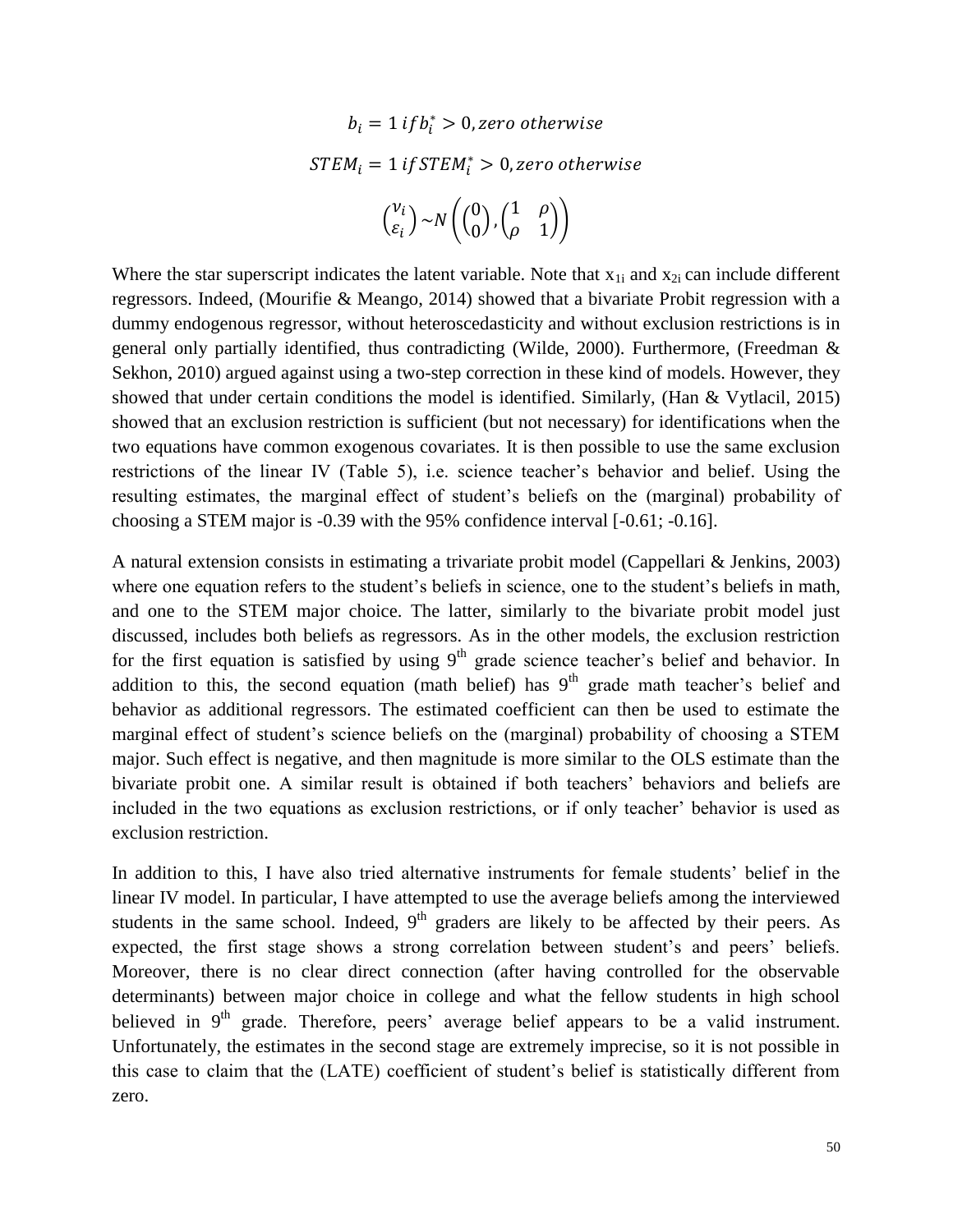A final worry is related, again, to a potential omitted variable bias. Indeed, the HSLS:09 does not include any information on students' beliefs before  $9<sup>th</sup>$  grade. However, this should not be an issue in the second part of the analysis since the student's beliefs in  $8<sup>th</sup>$  grade affect the decision to take advance classes in math and science, as well as the college major choice, only through her beliefs later in high school. In other words, they do not have a direct effect on these dependent variables. As far as the first section is concern, beliefs in  $8<sup>th</sup>$  grade do have a direct effect on beliefs in  $9<sup>th</sup>$  grade and, since they may differ between math and science, they may not be included in the between-subject student fixed effect. Nevertheless, the parents' beliefs and the student's performances in  $8<sup>th</sup>$  grade should offer an approximation for such beliefs. Despite these controls, I cannot exclude that if the students had different beliefs in math and science in  $8<sup>th</sup>$ grade, this may have affected her selection of math and science teachers in  $9<sup>th</sup>$  grade. In other words, a limitation of this study is that it is not possible to verify whether the sorting mechanism is influenced by the students' beliefs in middle school.